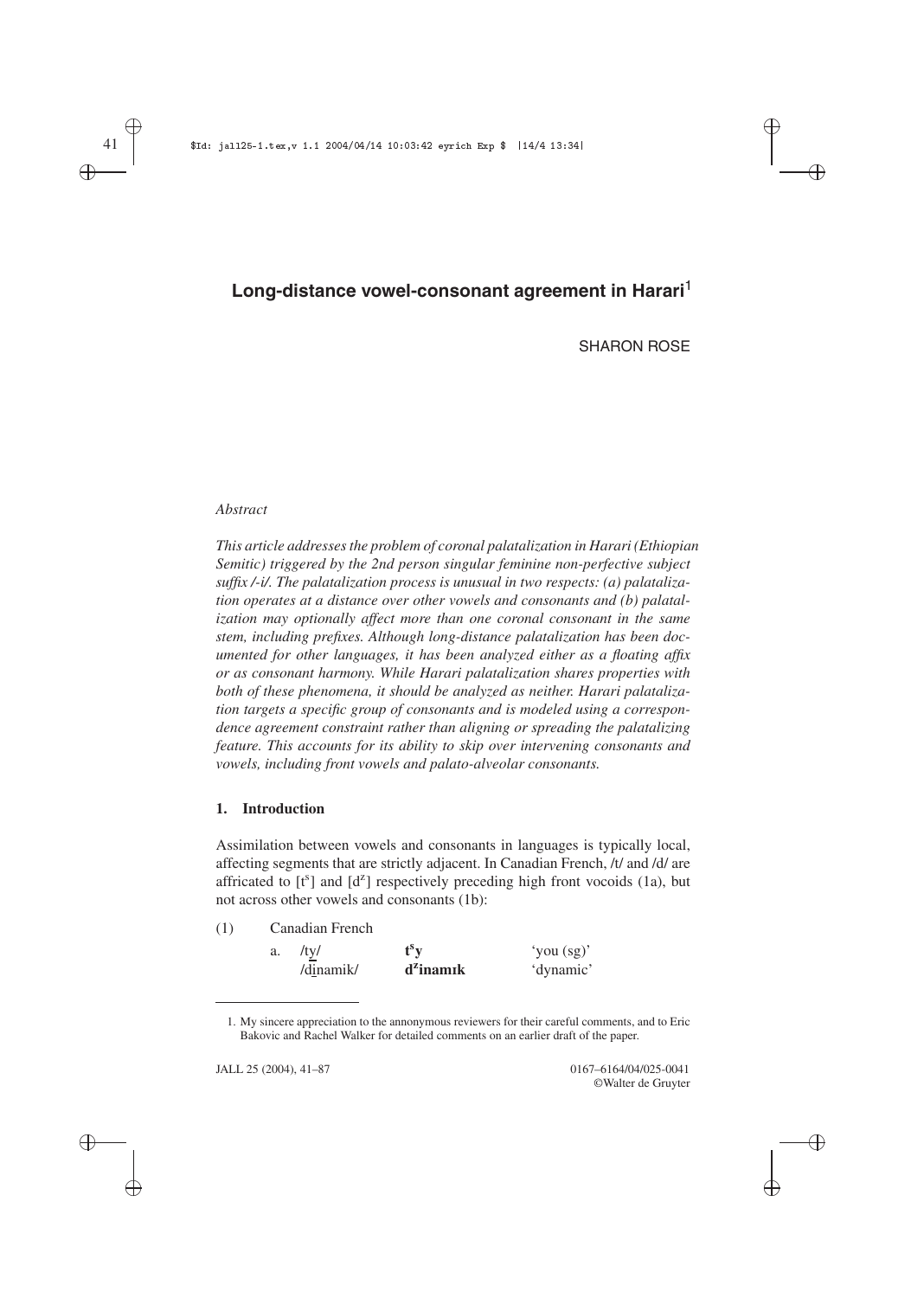| b. /təny/ | $tany$ * $tseny$ | 'held' |
|-----------|------------------|--------|
| /dəmi/    | dəmi $*d^z$ əmi  | 'half' |

Interaction between vowels and consonants may also occur over greater distances. Assimilation of a consonant to a vowel or vice versa may obtain over a string of segments, resulting in 'iterative' assimilation. For example, in Applecross Scottish Gaelic (Ternes 1973), stressed nasal vowels trigger nasalization of a string of following segments.

✐

✐

✐

✐

| (2)<br>Applecross Scottish Gaelic |  |  |
|-----------------------------------|--|--|
|-----------------------------------|--|--|

| /mãhar/                                                                | $\rightarrow$ mãhãr | 'mother'                 |
|------------------------------------------------------------------------|---------------------|--------------------------|
| b. /t <sup>h</sup> ãhusk/ $\rightarrow$ t <sup>h</sup> ãh̃ <b>ũs̃k</b> |                     | 'senseless person, fool' |

This type of assimilation over a string is uncontroversially analyzed as feature spreading in the nasal harmony literature (e.g., Hyman 1982, Piggott 1987, Walker 1998).

Vowels and consonants may also interact at a distance across other segments which remain neutral or 'transparent'. Palatalization in Harari is of this type. Harari is a South Ethiopian Semitic language spoken in the walled city of Harar in eastern Ethiopia.<sup>2</sup> The 2nd person singular feminine subject suffix /-i/ attaches to imperative, jussive, and imperfective stems, and palatalizes coronals, with the exception of /r/. A coronal adjacent to the suffix is palatalized in (3a), a coronal two segments away is palatalized in (3b) and a coronal four segments and two syllables away is altered in (3c). The 2nd person singular masculine form is shown for comparison; it has no suffix. It is clear from the contrast between masculine and feminine forms that it is the suffix that triggers palatalization:

| (3) |                | 2sg.m | 2sg.f          |          |
|-----|----------------|-------|----------------|----------|
|     | a.             | libas | libafi         | 'dress!' |
|     | b.             | kitab | kitfabi        | 'write!' |
|     | $\mathbf{c}$ . | sibər | <b>fib</b> əri | 'break!  |

The Harari data raise important issues with respect to the correct analysis of distance interaction. Local and iterative assimilations are typically analyzed as spreading of a feature or extension of a gesture from one segment to another. This kind of 'local spreading' has also been proposed to account for non-local interaction in which intervening segments are neutral in both consonant harmony (Flemming 1995, Gafos 1996, Ní Chiosaín and Padgett 1997) and vowel

✐

✐

✐

<sup>2.</sup> Harari is also known as Adarinya in Amharic and as Ge Sinan ('language of the city') by its speakers. Outside the walls of the city and in the surrounding areas, the Cushitic languages Oromo and Somali are spoken. Most Harari speakers are multilingual.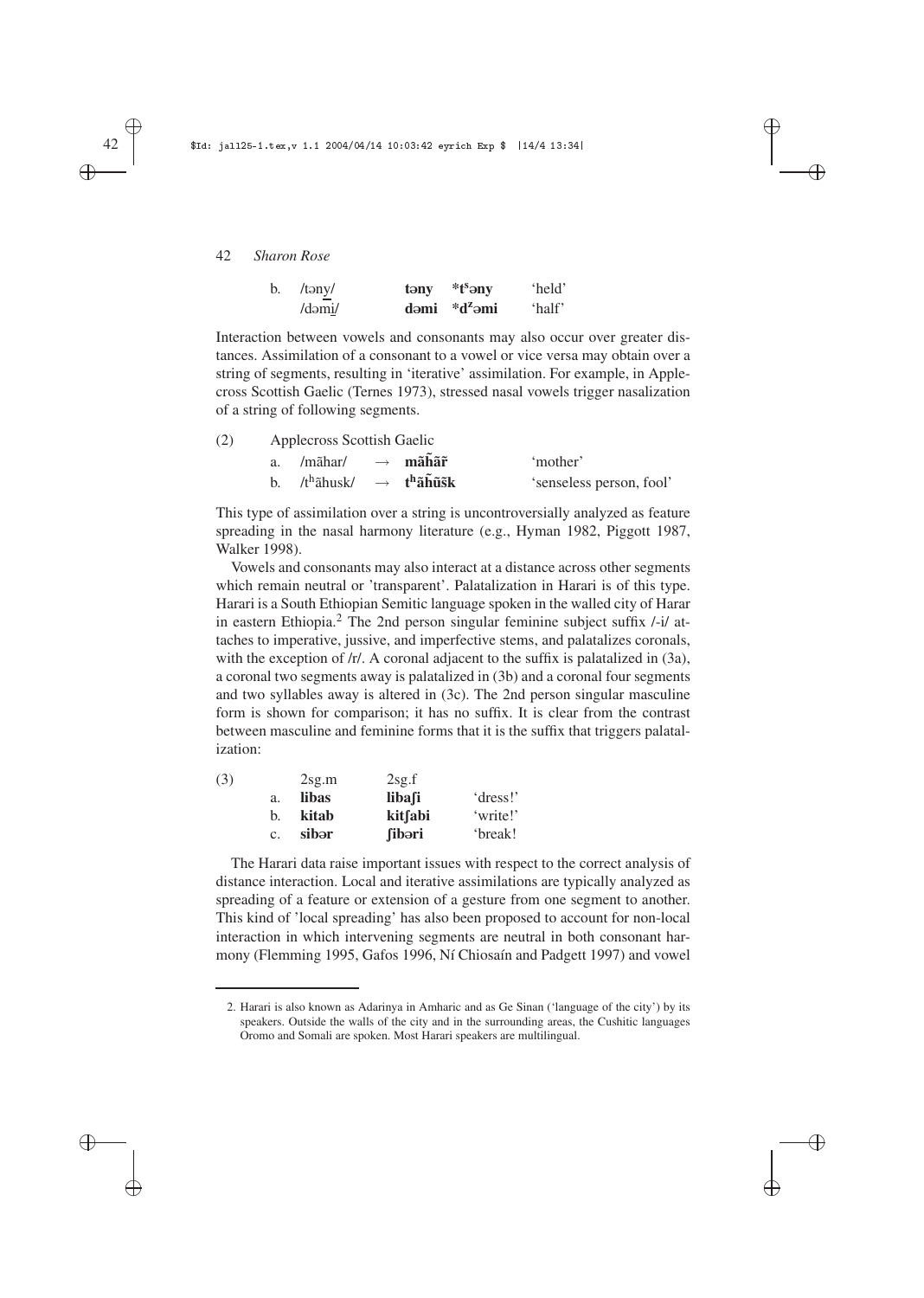✐

✐

✐

✐

harmony (Ní Chiosaín and Padgett 1997, 2001). The basic analysis advocated by 'local spreading' is that the intervening segments acquire the spreading feature but show no overt audible evidence for it as the feature is non-contrastive and has no discernible acoustic impact on the segments in question. The Harari data and other examples like it prove problematic for such an analysis, or indeed for any spreading analysis. Consider the additional data in (4).

|    | 2sg.m      | 2sg.f                   |                          |                    |
|----|------------|-------------------------|--------------------------|--------------------|
| a. | silab      | <b>filabi</b>           | or <i>fijabi</i>         | 'castrate!'        |
| b. | at-bifak'i |                         |                          | 'don't wet, soak!' |
| c. | a-tehri    | a-tsehri                |                          | 'postpone!'        |
| d. | dinabt'i   | $dinabt$ <sup>'</sup> i | *dipabt <sup>['</sup> -i | 'be frightened!'   |
| e. | xidan      | xidzani                 |                          | 'cover!'           |
|    |            |                         |                          | atf-bifak'i        |

First, in (4a) potential targets, in this case  $\pi$ , may be optionally skipped, calling into question the iterative spreading analysis. Second, under strictly local spreading, vowels should be affected by fronting, but they are not. Under any spreading analysis, blocking effects are expected, and yet in Harari intervening front vowels and palato-alveolar consonants, which should bear the same feature(s) as spreading, do not block palatalization (4b, c). Third, the notion of a target has been downplayed considerably in Optimality Theory analyses of spreading in favor of alignment of the spreading feature with a domain edge (Kirchner 1993, Cole and Kisseberth 1994, 1995, Beckman 1995, Pulleyblank 1996, McCarthy 1997, Walker 1998 among others). Yet, Harari displays a preference for obstruent palatalization over sonorant palatalization (cf. (4d) to (4e), and this fact argues in favor of singling out specific targets. Finally, I will show that Harari palatalization bears important resemblances to consonant agreement or consonant harmony, which have recently been analyzed not via spreading of features but through featural agreement constraints (Walker 2000a, b, Rose and Walker 2001, Hansson 2001). Optional palatalization of two or more coronal obstruents in the same stem also occurs in Harari for some speakers, but still stems from the vocalic suffix. I will argue in this paper that the best analysis for this type of long-distance vowel-consonant interaction is through agreement constraints. This sets up an important dichotomy between iterative interaction and long-distance interaction in general.

This article is organized as follows. In Section 2, I present the range of data to be accounted for and highlight optional and obligatory palatalization, as well as some of the other factors influencing palatalization. In Section 3, I show that featural alignment or spreading analyses cannot account for the range of properties Harari displays. In Section 4 I present an analysis of the basic data within Optimality Theory using featural agreement constraints. In Section 5, I address the problem of multiple palatalization and argue that it is also vowelconsonant agreement. In Section 6 I address how Harari fits within a small

✐ ✐

✐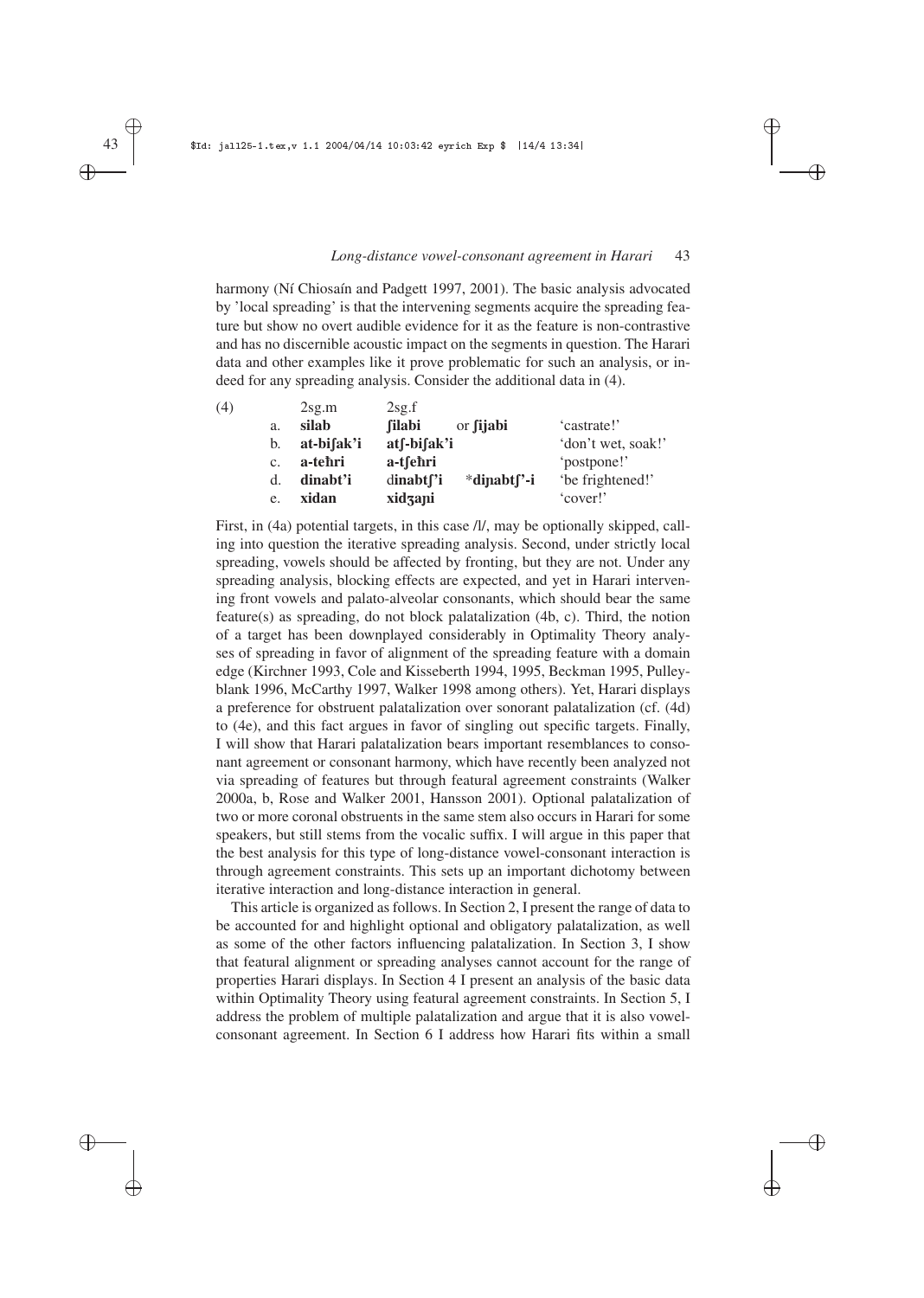cross-linguistic typology of vowel-consonant long-distance interactions. The conclusion is in Section 7.

✐

✐

✐

✐

## **2. Presentation of the data**

Glossaries of Harari date back to the early 1800s, but the most extensive descriptions are found in Mondon-Vidailhet (1902), Cerulli (1936), Cohen (1931), Leslau (1958, 1963), Wagner (1983, 1997) and Garad and Wagner (1998). The data in this article were collected from eight native speakers of Harari, four residing in Harar and four in the United States.<sup>3</sup>

Since Harari is a Semitic language, the majority of its verb forms are built around the triconsonantal root. Most of my examples will be drawn from regular Type A triconsonantal roots<sup>4</sup> and will be given in the imperative, which usually has the shape CiCaC, where each C stands for a root consonant. However, the generalizations are valid for the imperfective form, other Types of verbs and longer roots with more than three consonants. These will be used where appropriate.

# *2.1. Basic palatalization*

If the final consonant of the stem is an alveolar consonant other than /r/, palatalization occurs in the 2.sg.f non-perfective form. Palatalization produces palatoalveolar or palatal consonants: /t t' s z d n  $l \rightarrow$  [t] t['  $\int$  5 d<sub>3</sub> n j]. Examples with final palatalized consonants are given in (6).

|                | 2sg.m  | 2sg.f                |                    |
|----------------|--------|----------------------|--------------------|
| a.             | kifat  | kifatfi              | 'open!'            |
| b.             | zimad  | zimadzi              | 'drag!'            |
| $\mathbf{c}$ . | rigat' | rigat <sup>r</sup> i | 'kick!'            |
| d.             | kifal  | kifaj                | 'pay!'             |
| e.             | difan  | difapi               | 'block container!' |

<sup>3.</sup> The four speakers residing in the U.S. are Abdi Mohammed Idris, Farida Towfik, Muheydin Hajjibilla and Abdulfatar Succar. The four speakers residing in Harar are Firhewat Aweqe, Alfya Mohamed, Remziya Isaaq and Duniya Abrahim. The US speakers, except for Farida Towfik, are all men, whereas the Harar speakers are women. They range in age from late teens to late 40s, and all are multilingual. I am extremely grateful to them for their input.

✐ ✐

✐

<sup>4.</sup> Types A, B, C indicates the lexical classification of triconsonantal Ethiopian Semitic roots according to their conjugation patterns. The terminology dates back to Cohen (1936). In Harari, a Type D is recognized, with a rounded vowel in the first position ex. **bo**:**rada** 'arrive' (Leslau 1958).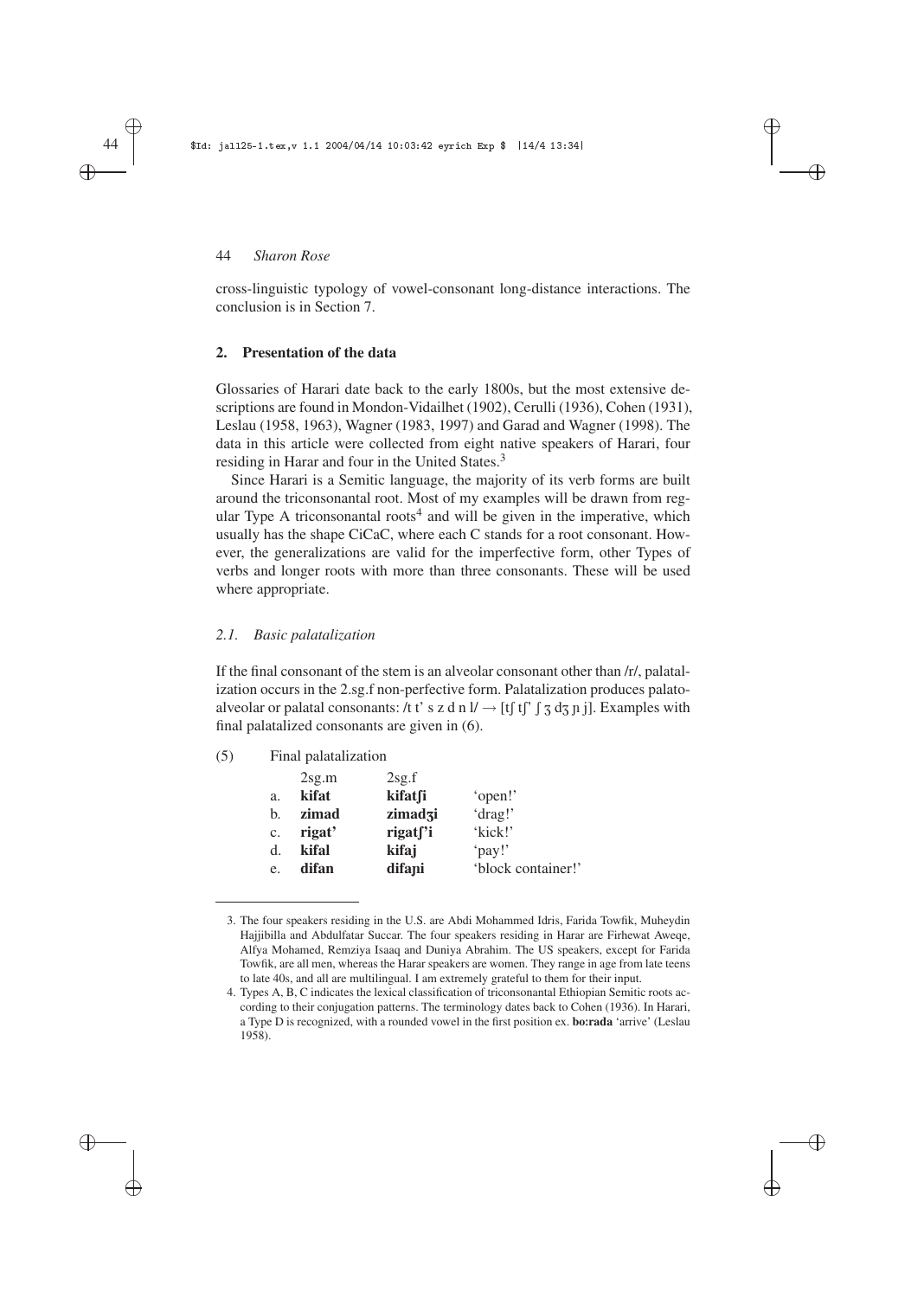✐

✐

✐

✐

#### f. **libas liba** $\parallel$ **i** 'dress!'

The lateral /l/ is palatalized to the glide [j], but generally no final /-i/ appears when a final /l/ is palatalized as in (5d) (due to an avoidance of **j-i** sequences – see Section 4.2.3.). It is clear that the /l/ *is* in fact palatalized and not deleted for two reasons. First, sequences of [li] are unproblematic in the language, and second, medial [l] may be palatalized to [j]: /lik'alk'i / $\rightarrow$  [lik'ajk'i] 'paint!' as will be seen shortly.

Velars, labials and gutturals are not palatalized. In Harari, only the 2sg.f suffix  $\frac{1}{i}$  triggers palatalization. The epenthetic vowel  $\left[ i \right]^5$  and lexical front vowels do not. For example, in the 2sg.m simple imperfect form **tisabri** 'you break', neither the [i] of the prefix /ti-/ nor the final epenthetic vowel [i] triggers palatalization.<sup>6</sup> The same is true of the question marker  $\frac{1}{\ln}$  and the 3sg.f object marker /-e/: **ji-sadb-in-al** 'does he insult?' or **ji-sadb-e-**è**al** 'he insults her'.

If the final consonant is not a coronal (other than [r]), palatalization may affect coronals in the penultimate consonant position (6a–d) or initial consonant position (6e–h):

(6) Non-final palatalization

| 2sg.m  | 2sg.f         |                                |
|--------|---------------|--------------------------------|
| kitab  | kitfabi       | 'write!'                       |
| sidab  | sidzabi       | 'insult!'                      |
| nisa?  | $n$ isi $n$   | 'take, take away' <sup>7</sup> |
| hinak' | hipak'i       | 'strangle!'                    |
| sixar  | <b>fixari</b> | 'be drunk!'                    |
| t'irag | tf'iragi      | 'sweep!'                       |
| dirak' | dzirak'i      | 'be dry!'                      |
| sibar  | <b>fibari</b> | 'break!'                       |
|        |               |                                |

In the cases in  $(6)$ , the rightmost palatalizable coronal is an obstruent, or in the case of (6d), the only coronal. However, if there are two palatalizable

✐ ✐

✐

<sup>5.</sup> In Harari, as opposed to the other Ethio-Semitic languages, the epenthetic vowel is [i] and not [i], although [i] can occur as a variant of epenthetic [i] in closed syllables. In Tigrinya, the epenthetic vowel is [i], except in word-final position, when it is [i].

<sup>6.</sup> The simple imperfect is used only in certain subordinate clauses; the compound imperfect with conjugated auxiliary *hal* 'exist' is more generally used in Modern Harari. However, in the compound form, the 2sg.f form of the auxiliary eliminates the need for the epenthetic vowel: **ti-sabr-a**: $\int$  'you (sg.f) break', so the simple imperfect is given here for illustrative purposes.

<sup>7.</sup> Verbs with final glottals often show the /-i/ suffix inside the stem: sima? (2sg.m) / fimi? (2sg.f.) 'listen!' or **sifa?** (2sg.m) vs. **fifi?** (2sg.f) 'sew!'. I will not analyze this alternation here. See Raz (1983) on similar effects in Tigre, and Rose (1997b) on the behavior of related a-final verbs in Amharic and Gurage with respect to the 2sg.f.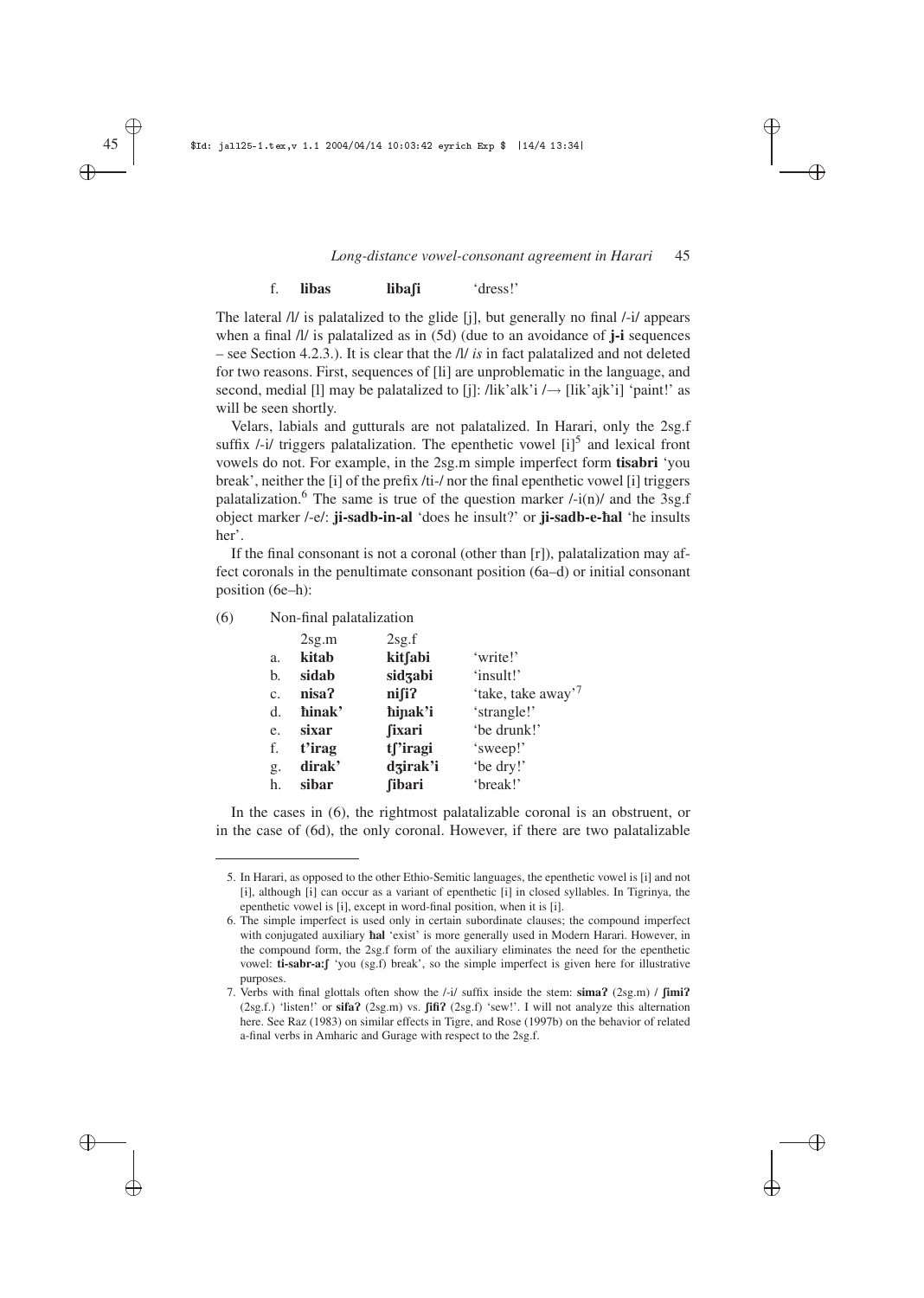coronals and the rightmost one is sonorant, /l/ or /n/, the situation is not so straightforward. Palatalization *preferentially* affects obstruents, and will occur on the rightmost obstruent, in addition to an /n/ or /l/ that follows it, as shown in the forms in  $(7)$ , in which the sonorant is in final position.<sup>8</sup> Some speakers also acknowledge a form with just the final sonorant palatalized, i.e., (7a) **xidapi**, but only one speaker reported preferring this form, so it is shown in parentheses.

✐

✐

✐

✐

(7) Obstruent-sonorant

|                | 2sg.m  | 2sg.f                |                     |                |
|----------------|--------|----------------------|---------------------|----------------|
| a.             | xidan  | <b>xidzani</b> or    | (xidani)            | 'cover!'       |
| b.             | fit'an | fit <sub>['api</sub> | $(\text{fit}'$ ani) | 'hurry!'       |
| $\mathbf{c}$ . | gidal  | gidzaj               | (gidaj)             | $'$ kill!'     |
| d.             | nidal  | nidzaj               | (nidaj)             | 'make a hole!' |

If the *initial* consonant is a coronal obstruent and the medial or final one a coronal sonorant, there is more variability. For some speakers, only the sonorant may be palatalized (8a–d) and for others, the initial consonant may also be palatalized.<sup>9</sup> I did not discern any difference in variability depending on whether the sonorant was in final or medial position. Note that the final [-i] in the 2sg.m. forms in (8c,e) is an epenthetic vowel inserted to prevent final consonant clusters.

# (8) Initial obstruent-sonorant

|    | 2sg.m   | 2sg.f                  |          |                   |
|----|---------|------------------------|----------|-------------------|
| a. | dibal   | dibaj<br><sub>or</sub> | dzibaj   | 'add!'            |
| b. | dinak'  | dinak'i                | dzinak'i | 'be surprised!'   |
| c. | a-dagni | a-dagni                | a-dzagni | 'hit!'            |
| d. | sik'al  | sik'aj                 | fik'aj   | 'hang something!' |
| e. | dogni   | dogni                  | dzogni   | 'bend $(tr.)!$ '  |

If the order of the palatalizable coronals is reverse, that is sonorant-obstruent, only the obstruent will be palatalized for all speakers. The distinction can be seen in comparing (7a) **xidzapi** with double palatalization to (9d) **dinabt**['i with single palatalization.

✐

✐

✐

<sup>8.</sup> An exception to this pattern was previously given in (4a): a medial, but not final /l/ may be skipped in these obstruent-sonorant cases. See Section 4.2.3 for more details.

<sup>9.</sup> The forms with initial palatalization were preferred or accepted by the female consultants, but dispreferred or unaccepted by the male consultants. One consultant commented that multiple palatalization sounded 'like something a woman would say'. Since I have not conducted a sociolinguistic survey of this property, I can only speculate that the difference in palatalization preferences might depend at least in part on the gender of the speaker.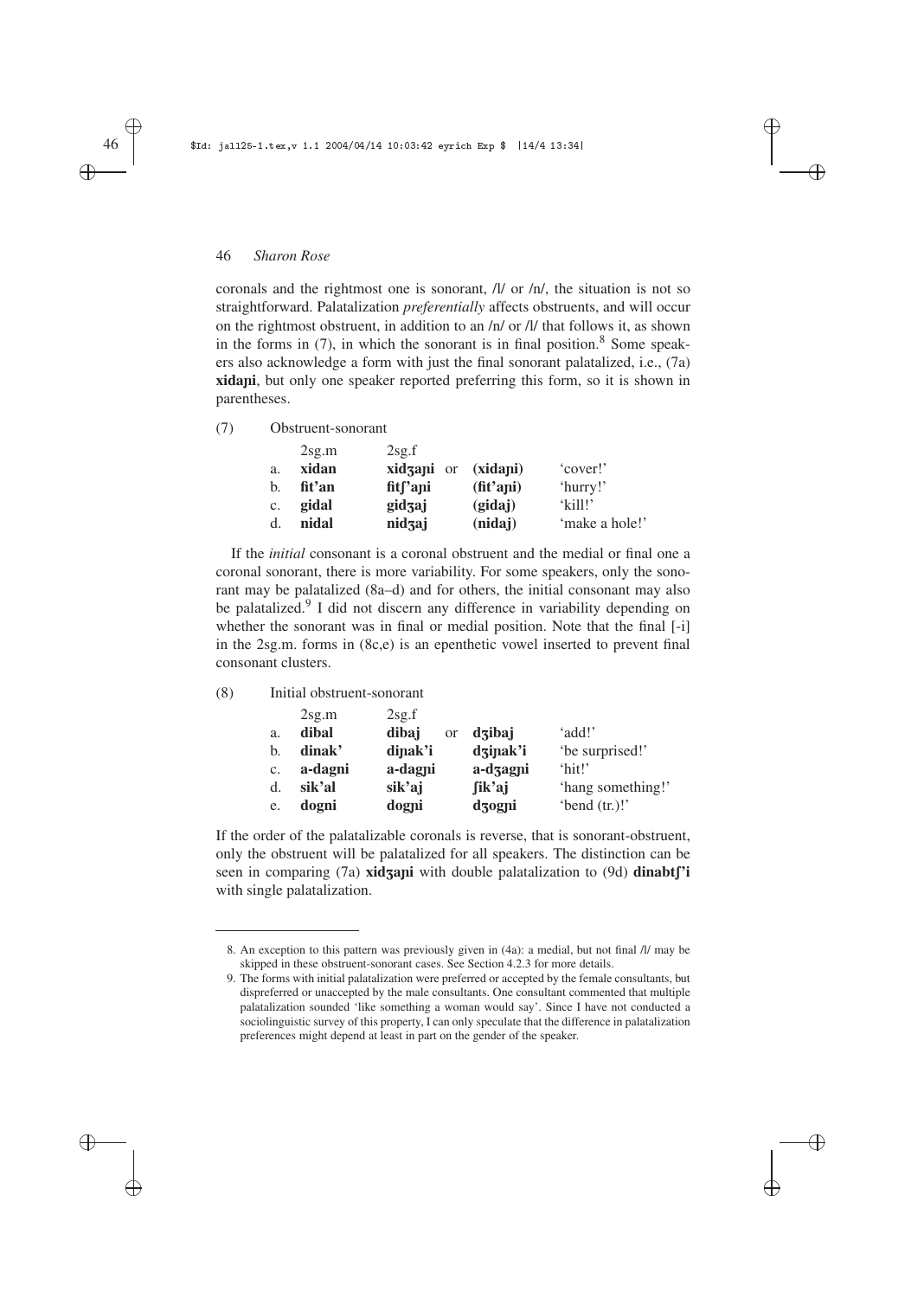✐

✐

✐

✐

#### (9) Sonorant-obstruent

|    | $2$ sg.m | 2sg.f               |                          |                  |
|----|----------|---------------------|--------------------------|------------------|
| a. | a-mlit'  | $a$ -mlit $\int$ 'i | $*$ a-mjit $\int$ 'i     | 'escape!'        |
| b. | feldi    | feldzi              | $*$ fejdz-i              | 'shave!'         |
| c. | k'onti   | k'ontsi             | *k'ontf-i                | 'pinch'          |
| d. | dinabt'i | $dinabt$ [ $'i$ ]   | *dinabt <sub>[</sub> '-i | 'be frightened!' |

Coronal sonorant consonants /n/ and /l/ in word-initial position are not palatalized regardless of whether there are following coronal consonants or not. With plain imperative verbs, this is also the root-initial position.

(10) Initial sonorant consonant

|             | 2sg.m   | 2sg.f                 |                    |
|-------------|---------|-----------------------|--------------------|
| a.          | nika?   | nika?i/niki? 'touch!' |                    |
| b.          | nik'aħ  | nik'ahi               | 'be awake!'        |
| $C_{\star}$ | lifa?   | lifi?                 | 'work hard, toil!' |
| $d_{\cdot}$ | leħk'i  | lehk'i                | 'borrow!'          |
| e.          | nit'ak' | nit <sub>['ak'i</sub> | 'vomit!'           |
| f.          | libas   | libafi                | 'dress!'           |

It is noteworthy that lexically, palatal sonorants do not occur in initial position, and in verb roots only rarely in weak roots that lack three surface consonants, e.g., **fe:n** 'accompany, see off'.<sup>10</sup>

To summarize, a sonorant will be palatalized under the following conditions: (i) if there is no coronal obstruent in the stem and it does not occur in initial position, or (ii) if it intervenes between the trigger suffix and the rightmost coronal obstruent, or (iii) if the coronal obstruent is not palatalized for an independent reason (i.e., avoidance of word-initial palatalization or preference for single palatalization). $^{11}$ 

Finally, if no palatalizable consonants occur in the root, the difference between masculine and feminine is expressed by the /-i/ suffix alone. These verbs either have a lexically palatal/palato-alveolar consonant (11a, b) and/or contain no consonants which may be palatalized  $(11c, d)$ .<sup>12</sup>

(11) No palatalization

✐ ✐

✐

<sup>10.</sup> Weak roots with final [a] such as this lose the [a] in the imperfective and imperative, so vowel hiatus does not arise: e.g., **baka** 'cry' has an 2sg.f imperfective **ti-bak-i** or **t**fi-baki and 2sg.f imperative **bik-i**.

<sup>11.</sup> The verb /dilag/ 'work!' was given in the 2sg.f form as **dilagi**, with alternate forms as **dijagi** and d<sub>3</sub>ijagi. There is a resistance to palatalize [1] in non-final position, and in some cases it can be skipped over. This is the only case I found in which no palatalization occurred, despite the presence of two coronal consonants in the stem.

<sup>12. &#</sup>x27;Non-palatalizable' may also include initial coronal consonants for some speakers.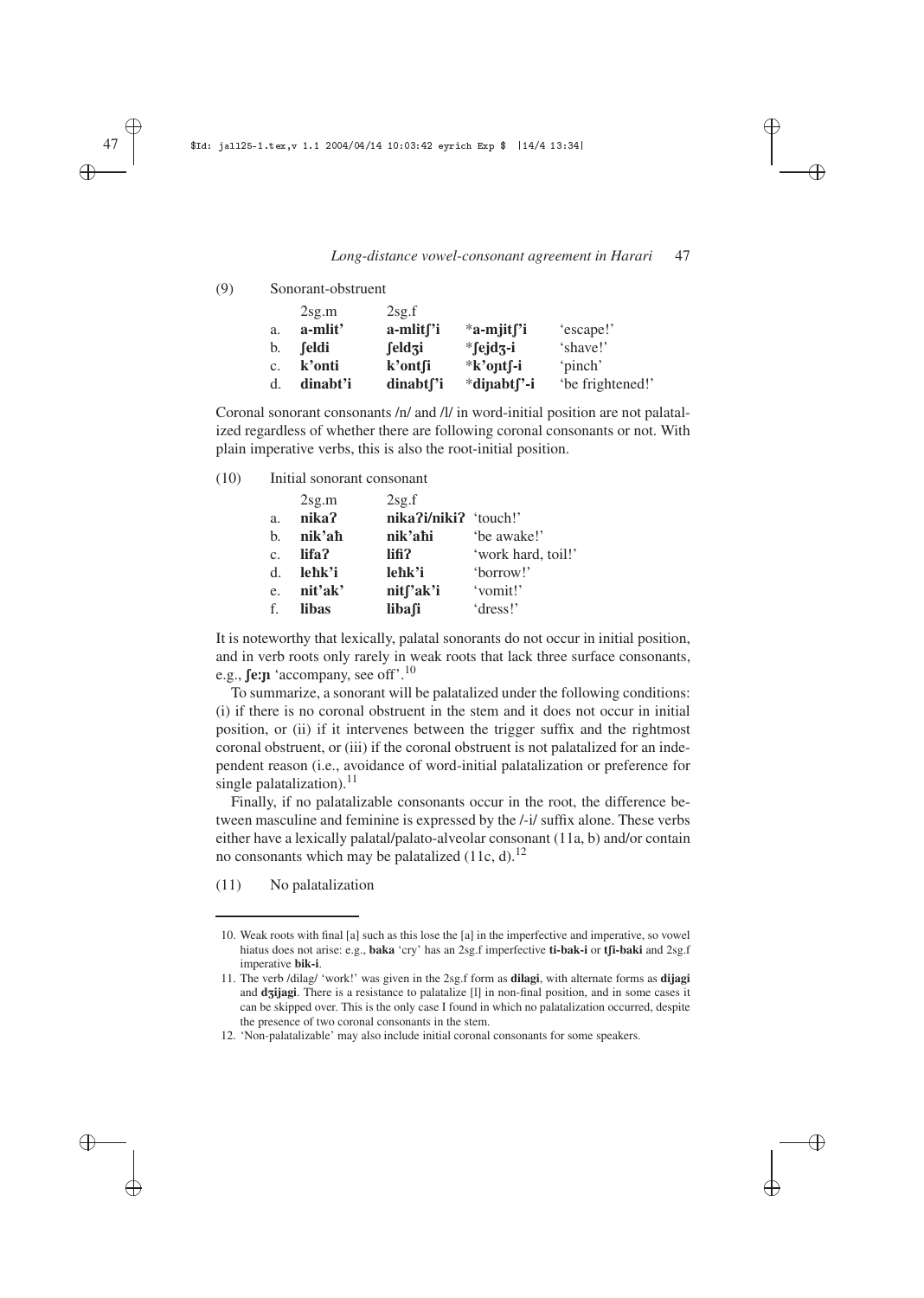|    | 2sg.m        | 2sg.f     |                   |
|----|--------------|-----------|-------------------|
| a. | tf'imak'     | tf'imak'i | 'squeeze, wring!' |
| b. | bifak'       | bifak'i   | 'wet, soak!'      |
| c. | <b>birar</b> | birari    | $^{\circ}$ flv!'  |
| d. | k'ibar       | k'ibari   | 'bury!'           |
| e. | girabgi      | girabgi   | 'come back!'      |

If the masculine stem requires a final epenthetic vowel and in the feminine stem no palatalization is possible, this can lead to homophony between the 2sg.f and 2sg.m, as illustrated above in (11e) with a quadriliteral form.

✐

✐

✐

✐

# *2.2. Optional additional palatalization*

Let us now consider cases of optional double palatalization. Palatalization of two coronal obstruents may occur *optionally*. Note that due to root structure constraints on the combination of consonants with the same place of articulation (Greenberg 1950), I could find no verb roots with three different coronal obstruents. Combinations of coronal stops and fricatives are attested, but roots like (12b) with two stops are rare.

(12) Obstruent-obstruent

|             | $2$ sg.m  | 2scf                     |         |                                                        |
|-------------|-----------|--------------------------|---------|--------------------------------------------------------|
| a.          | bit'as    | $bit'$ afi or $bit'$ afi |         | rip!'                                                  |
|             | b. t'imad |                          |         | <b>t'imadzi t</b> ['imadzi 'tie, be strongly against!' |
| $c_{\cdot}$ | sidab     | sidzabi                  | fidzabi | insult!'                                               |

Again, there is some variation on this point among speakers, with the female speakers preferring double palatalization. For all, though, skipping of intervening palatalizable obstruents is not allowed: \***fidabi** is ruled out.

There are also reduplicative forms in which a biconsonantal root expands to fill a triconsonantal template by doubling the final consonant to give a 122 pattern (see McCarthy 1979, 1981 on Arabic biliterals). Following arguments in Gafos (1996, 1998) and Rose (1997b, 2000), I assume that these are cases of reduplication and not long-distance spreading of a consonant to two templatic positions (see Section 5.3). In cases with two coronal obstruents, there is double, even triple palatalization (13a–d). With two identical sonorants, only the speakers interviewed in Harar gave alternate forms with double palatalization (13e–f). Nevertheless, we still find a propensity for obstruents to palatalize when possible and for sonorants to palatalize only when necessary.

(13) Reduplication – 122 2sg.m 2sg.f

✐ ✐

✐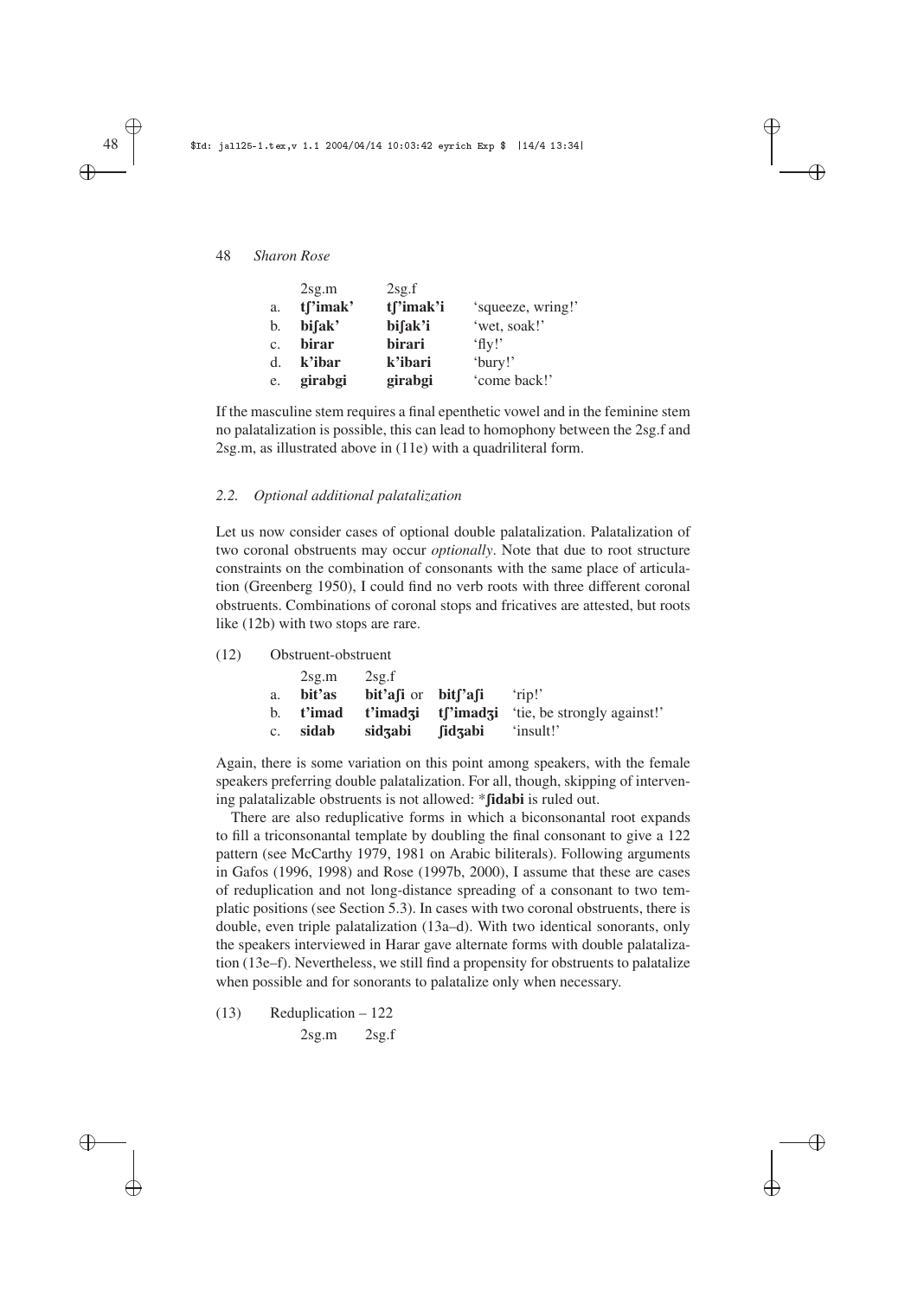✐

✐

✐

✐

| a. | kisas   | ki∫a∫i<br><b>or</b>       | kisafi                     | 'sue!'        |
|----|---------|---------------------------|----------------------------|---------------|
| b. | sidad   | sidzadzi fidzadzi sidadzi |                            | 'chase away!' |
| c. | k'idad  | k'idzadzi                 | k'idadzi                   | 'tear!'       |
| d. | mit'at' | mitf'atf'i                | mit'atf'i                  | 'suck!        |
| e. | binan   | binapi                    | (binani)                   | 'sprinkle!'   |
| f. | zilal   | zilaj                     | $(zijaj or zijaj)$ 'jump!' |               |

Other reduplicative forms show similar patterns. In the verbs in (14), a biliteral root is expanded by total reduplication to give a shape 1212 (14a–e) or a triliteral root has medial reduplication to give a pattern 1223 (14f–g). Internal reduplication of this type expresses the intensive or distributive of a verb form, and is often termed the frequentative (Leslau 1939). Double palatalization of sonorants may occur when a preceding obstruent is palatalized (14d); medial /l/ resists palatalization (14c), unless it is the only palatalizable consonant in the word (14e).

# (14) Reduplication – 1212

|    | 2sg.m                | 2sg.f     |                               |              |
|----|----------------------|-----------|-------------------------------|--------------|
| a. | k'it'ak't'i          |           | k'i'tak't['i or k'it['ak't['i | 'hammer!'    |
| b. | diradri              | diradzri  | dziradzri                     | 'arrange!'   |
| C. | diladli              | diladzji  | dziladzji                     | 'level off!' |
| d. | t'inat'ni            | t'inat'ni | t'inat <sub>['ni</sub>        | 'spin'       |
|    |                      |           | tf'inatf'ni                   |              |
| e. | lik'alk'i            | lik'ajk'i |                               | 'paint!'     |
|    | Reduplication - 1223 |           |                               |              |
| f. | kitatfi              | kitfatffi | 'hash again and again!'       |              |
| g. | mizazni              | mizazni   | 'weigh many things/           |              |
|    |                      |           | consider carefully!'          |              |

# *2.3. Prefix palatalization*

The same kind of palatalization found in the imperatives is found in the imperfective forms in (15), which have a prefix /ti-/ and a different stem shape. In the case of final consonant clusters, which are disallowed in Harari, the epenthetic vowel appears following the cluster, as in Tigrinya. Thus the final [i] in the masculine form of the verbs in (15) is an epenthetic vowel, due to the CaCC shape of the stem in the imperfective.<sup>13</sup> The epenthetic vowel in the 2sg.m.

✐ ✐

✐

<sup>13.</sup> The forms given are the simple imperfective, which occurs in subordinate clauses. The main clause imperfective has an auxiliary, for the 2sg.f /-af/. The palatalization facts are the same, except that the /-i/ does not appear when followed by /-a[/: e.g., **ti** $\int$ **abr-a**: $\int$  or **t** $\int$ **i** $\int$ **abr-a**: $\int$  'you (sg.f.) break'.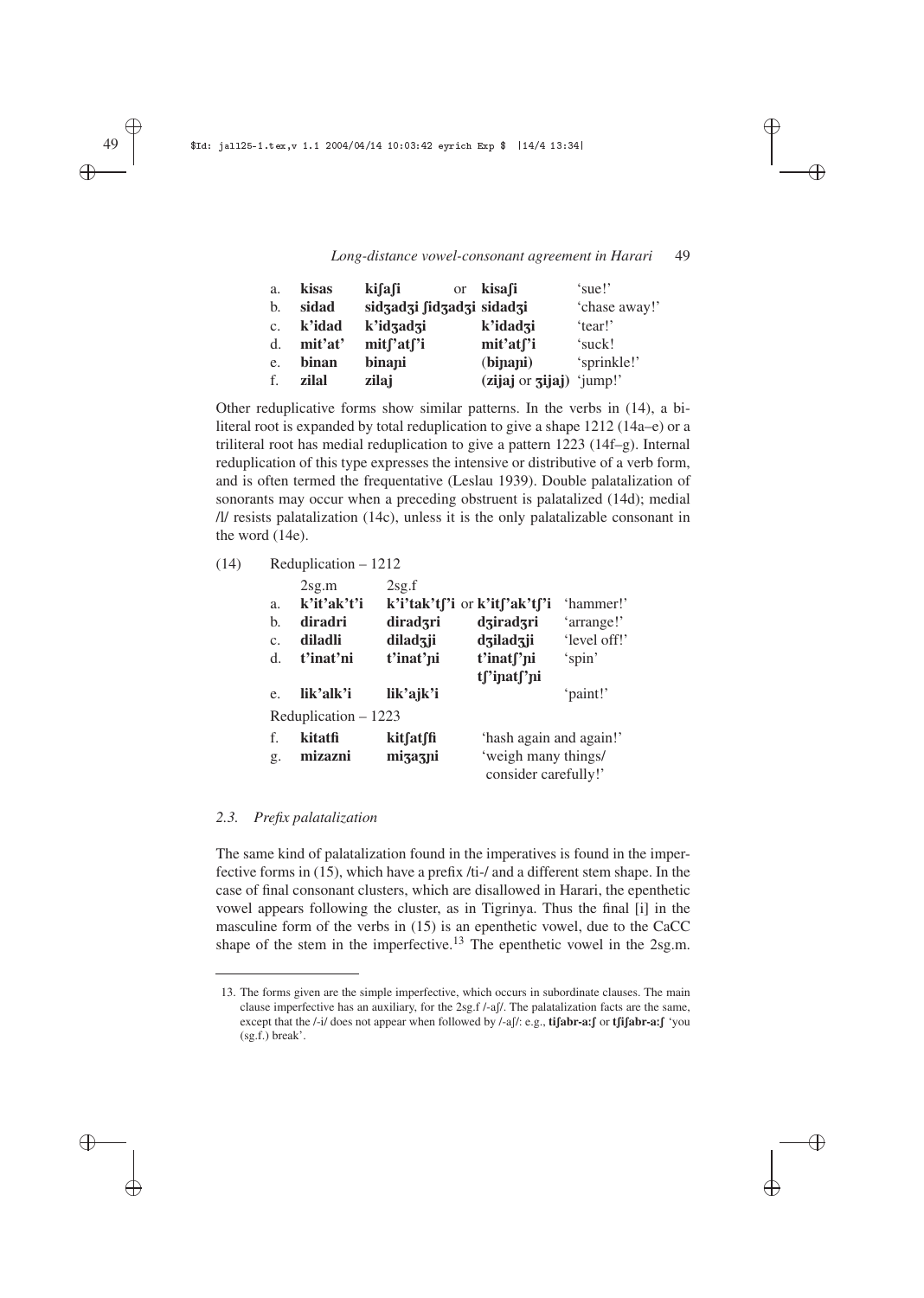forms does not trigger palatalization, whereas the 2sg.f. final high front vowel does. The prefix may also be optionally palatalized in these forms.

✐

✐

✐

✐

| (15) |    | Imperfective |           |              |                 |  |  |
|------|----|--------------|-----------|--------------|-----------------|--|--|
|      |    | $2$ sg.m     | 2sg.f     |              |                 |  |  |
|      | a. | tikafti      | tikaftfi  | or tfikaftfi | 'you open'      |  |  |
|      | b. | tisabri      | tifabri   | tsistemi     | 'you break'     |  |  |
|      | c. | tik'admi     | tik'adzmi | tfik'adzmi   | 'you advance'   |  |  |
|      | d. | tisagdi      | tisagdzi  | tfisagdzi    | 'you prostrate' |  |  |

Relevant palatalizable prefixes are the 2nd person prefix /t(i)-/ that occurs on imperfective verbs (as shown above in (15)) and negative imperatives (negative **a-** plus 2nd person prefix **t-** as in 16c–e), the passive/reflexive prefix /t(a)-/, which may occur obligatorily on some verbs (i.e., **ta-ge**:**bala** 'sit down'), the causative or adjutative prefix /at-/, and the relativizer /z-/. The prefixes are palatalized when there are no palatalizable root consonants  $(16a-b)^{14}$ , or if the only coronal in the root is a sonorant (16c–d). They may be palatalized optionally, like other cases of double palatalization for those speakers who allow double palatalization (16e–h). Finally, the examples in (16i–j) show that neither a lexical palato-alveolar consonant nor a front vowel blocks palatalization of the prefix to their left.

#### (16) Palatalization of prefixes

|                | 2sg.m       | 2sg.f                                 |                   |
|----------------|-------------|---------------------------------------|-------------------|
| a.             | ti-barri    | tsi-barri                             | 'you fly'         |
| b.             | ti-k'abri   | tfi-k'abri                            | 'you bury'        |
| C <sub>1</sub> | a-t-hinak'i | a-tf-hihak'i                          | 'don't strangle!' |
| d.             | a-t-hilab   | a-tf-hilabi a-tf-hijabi 'don't milk!' |                   |
| e.             | a-t-widak'  | a-tf-widzak'i                         | 'don't fall!'     |
| f.             | ti-sabri    | tfi-fabri                             | 'you break'       |
| g.             | ti-k'admi   | tfi-k'adzmi                           | 'you advance'     |
| h.             | t-a-sek'al  | tf-a-fek'aj                           | 'go up!'          |
| i.             | ti-fildi    | tfi-fildzi                            | 'you shave'       |
| $\mathbf{1}$   | a-tehri     | a-tsehri                              | 'postpone!'       |

Palatalization of the prefix does not normally entail palatalization of a rootinitial sonorant, as in  $(17).^{15}$ 

(17) 2sg.m 2sg.f

✐

✐

✐

<sup>14.</sup> Except for those speakers who do not have word-initial palatalization.

<sup>15.</sup> I found two counter-examples to this generalization, given as alternate forms: **a-t**[-**niki**? 'don't touch' and **t-a-jehk'i** or **t** $\int$ **-a-jehk'i** 'you (sg.f) loan'.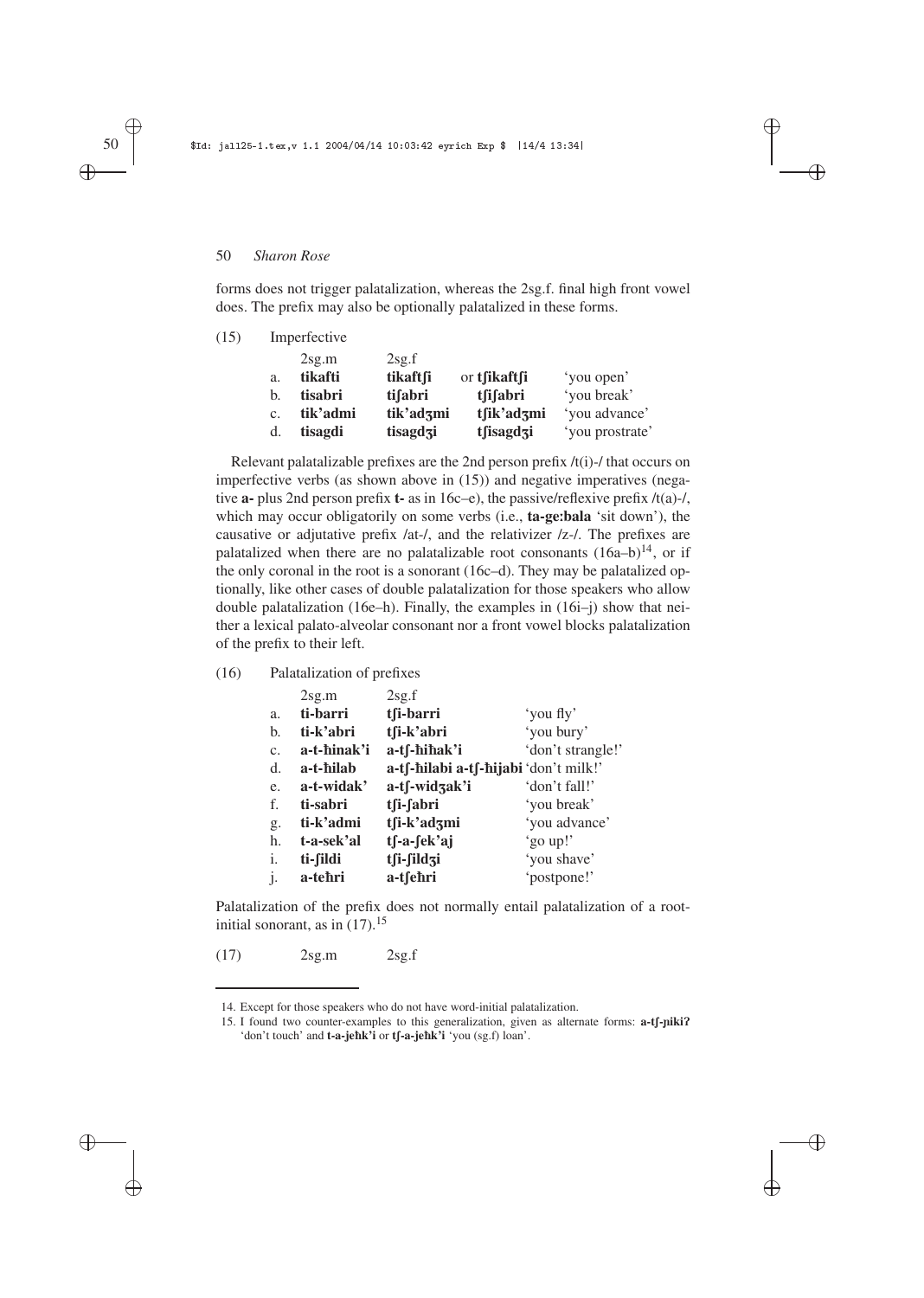✐

 $\oplus$ 

✐

✐

| a. | a-t-nik'a? | a-tſ-nik'i?  | 'don't touch!'     |
|----|------------|--------------|--------------------|
| b. | a-t-lifa?  | $a-t$ -lifi? | 'don't work hard!' |

#### *2.4. Summary of data*

There are restrictions on which consonants may host palatalization in Harari: only the coronals, with the exception of /r/. In addition, optional palatalization affects coronal obstruents. Intervening /n/, and less commonly /l/, are palatalized if a preceding obstruent is palatalized, but otherwise are palatalized only when there are no other coronals in the stem. I summarize the palatalization data in terms of obligatory and optional palatalization in the following table. Minimal palatalization is given for different speaker preferences. For example, all speakers but one insisted on double palatalization with the obstruentsonorant verbs like /fit'an-i/  $\rightarrow$  **fit<sup>'</sup>** $\alpha$ **ni**, so the form with double palatalization is listed under minimal palatalization.

| (18) | Overview of palatalization data |
|------|---------------------------------|
|------|---------------------------------|

| Environment                    | <b>Stem</b> | Minimal<br>palatalization | Optional<br>palatalization |
|--------------------------------|-------------|---------------------------|----------------------------|
| Final                          | kifat       | kifatsi                   |                            |
| Medial                         | kitab       | kitfabi                   |                            |
| Initial                        | sibar       | <b>fibari</b>             |                            |
| Obstruent-<br>sonorant         | fit'an      | fit'ani or fitf'ani       | fit <sub>['api</sub>       |
| Initial obstruent-<br>sonorant | dinak'      | dinak'i or dzinak'i       | dzinak'i                   |
| Obstruent-<br>obstruent        | sidab       | sidzabi                   | fidzabi                    |
| Sonorant-obstruent             | dinabt'     | dinabt <sub>['i</sub>     | dzinabtf'i                 |
| Initial sonorant-<br>obstruent | libas       | libasi                    |                            |
| Reduplicated<br>obstruent      | kisas       | kisafi or kifafi          | ki∫a∫i                     |
| Reduplicated<br>sonorant       | zilal       | zilaj or zijaj, zilaj     | zijaj, zilaj               |

#### **3. Analytical problems posed by Harari palatalization**

These Harari data pose several analytical challenges. First, I have described the palatalization as triggered by the final suffix /-i/, but an alternate analysis might

✐

✐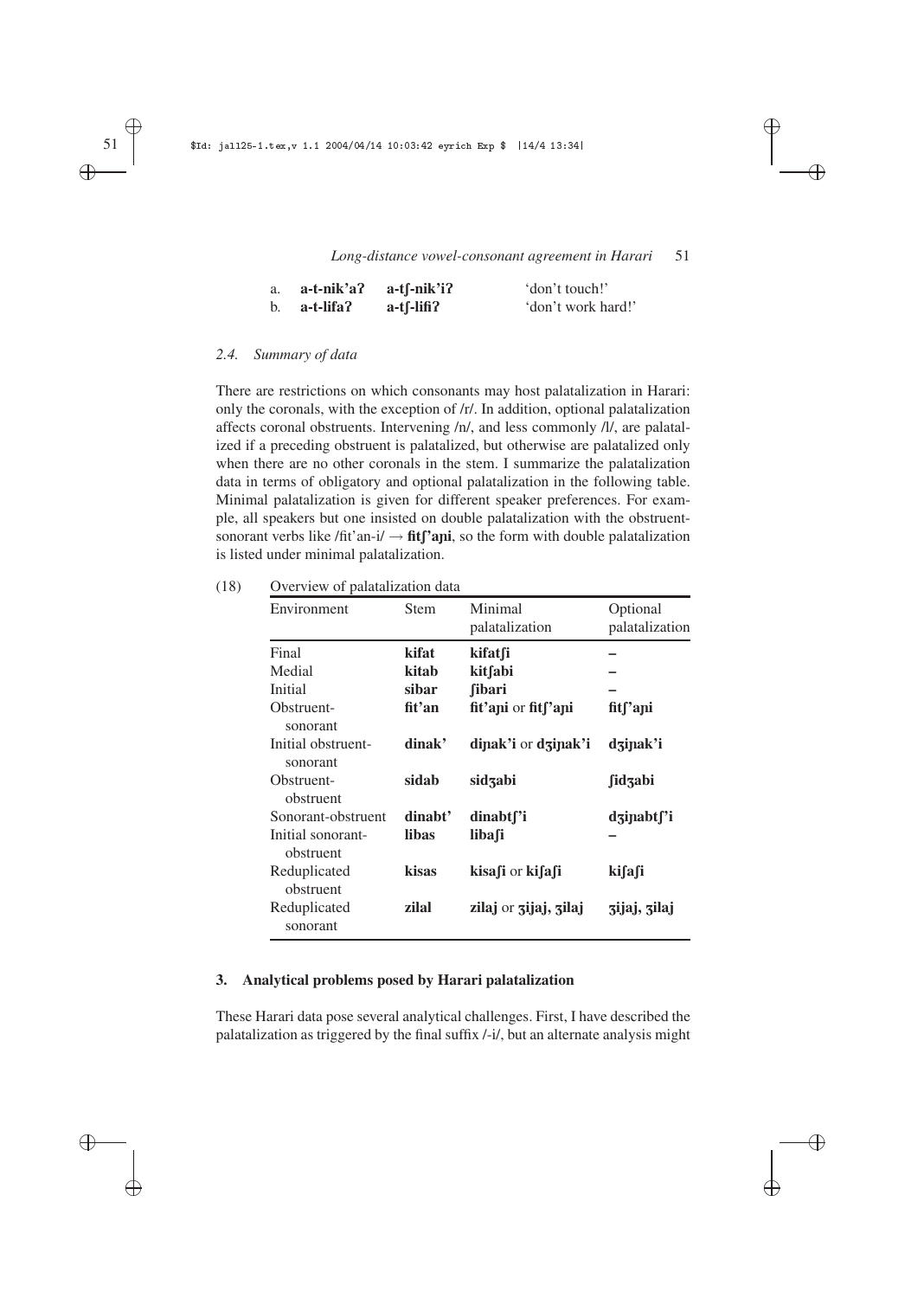hold that palatalization is simply a morphological property of the 2sg.f stem. Second, should palatalization be analyzed as spreading of a feature across a span of segments like other cases of harmony? Third, how do we account for the preference for palatalization of coronal obstruents over coronal sonorants? Fourth, is the double palatalization an instance of harmony triggered by the rightmost palatalized segment, or is it the result of multiple effects triggered from the suffix?

✐

✐

✐

✐

In this section, I first address the issue of the morphological nature of the palatalization. Second, I explore possible analyses incorporating feature spreading or alignment of features. I will argue that the data call for an analysis involving long-distance agreement between the final suffix and particular target sets of consonants in the stem, following proposals for consonant agreement in Walker (2000a, b), Rose and Walker (2001) and Hansson (2001). This case of palatalization does not involve spreading or alignment of a feature. The question concerning consonant harmony will be addressed in Section 5.

#### *3.1. Is palatalization grammatically conditioned?*

As no other suffixes trigger palatalization, Kenstowicz and Kisseberth (1979) described the Harari palatalization as "grammatically conditioned". They state on p. 225 (see also Kenstowicz 1981) that palatalization "is exploited as a sign of the 2sg.f (to distinguish it from other forms of the paradigm such as the 2sg.m) and is being extended to mark the root as a whole in this particular grammatical category". This statement is based on the simple imperfective form (limited to subordinate contexts), in which the 2sg.f and 2sg.m *are* distinguished only by palatalization:

| (19) |                | 2sg.m    | $2$ sg.f  |                 |
|------|----------------|----------|-----------|-----------------|
|      | a.             | tikafti  | tikaftfi  | 'you open'      |
|      | b.             | tisabri  | tifabri   | 'you break'     |
|      | C <sub>1</sub> | tik'admi | tik'adzmi | 'you advance'   |
|      | d.             | tisagdi  | tisagdzi  | 'you prostrate' |

As stated for the data in (15), the final [i] is an epenthetic vowel in the masculine forms, inserted to prevent final consonant clusters. In the imperative form, however, the masculine has no /-i/ suffix in most verbs, whereas the feminine does. Hence, it is not only palatalization, but also suffixation of the 2sg.f /-i/ that distinguishes the feminine from the masculine. Furthermore, when the auxiliary is used, the form of the auxiliary serves to distinguish the two forms:  $\mathbf{ti}\text{-}$ sabr-a:**l** (2sg.m) vs.  $\mathbf{ti}\text{-}$ sabr-a: $\int$  (2sg.f).

There are two circumstances in which the 2sg.f /-i/ fails to appear. In casual speech, the final [i] of the imperatives may be dropped following a palatalized

✐

✐

✐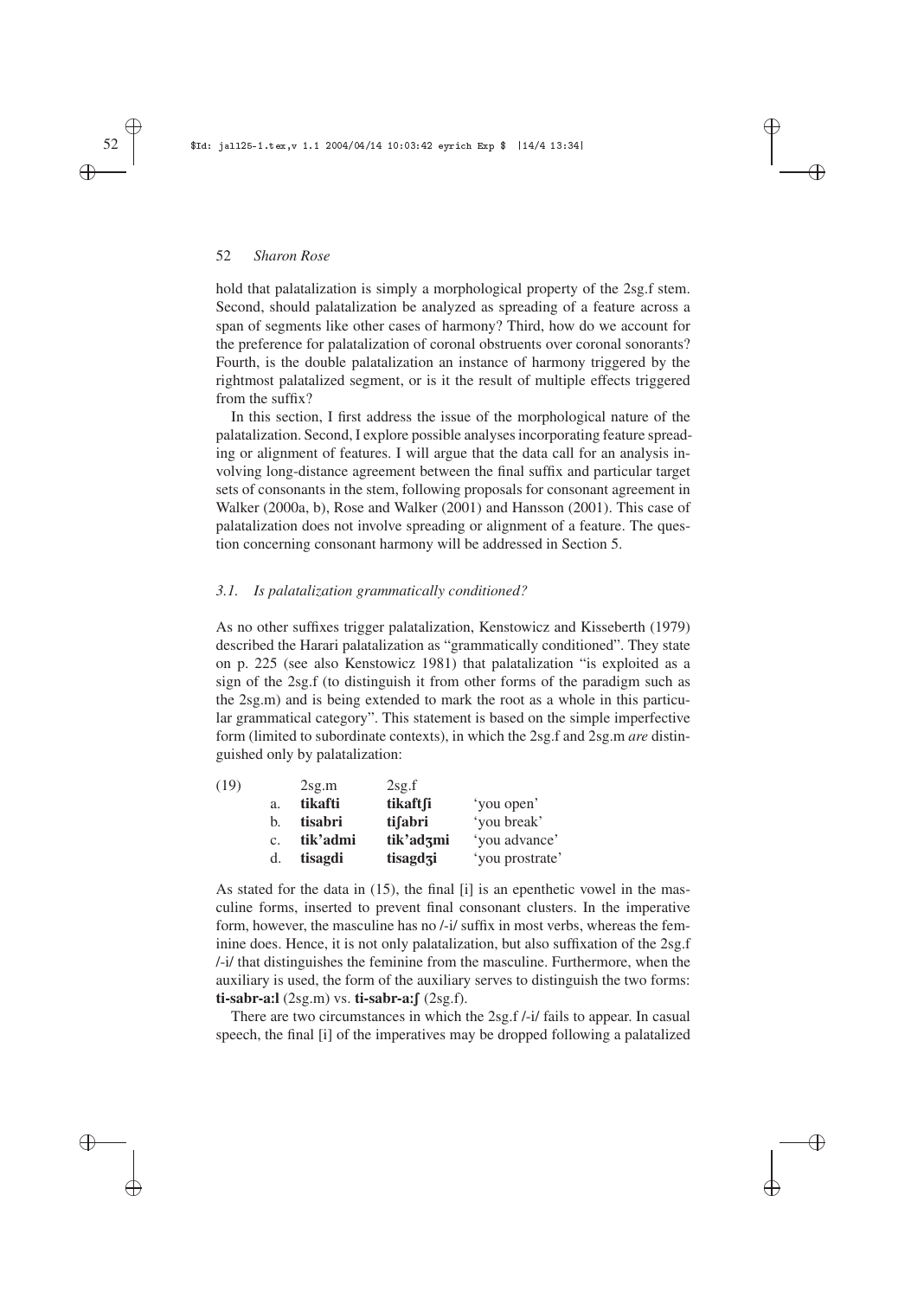✐

✐

✐

✐

consonant if the word occurs phrase-finally: **kifat** $f(i)$  'open!'. In this manner, the palatalization mirrors that found in the related language, Chaha, in that there is no overt realization of the vocalic /-i/ suffix, e.g., 2sg.m **k**1**ft** vs. 2sg.f **kift** [ 'open!' (see Leslau 1950, Hetzron 1977, McCarthy 1983, Rose 1994, 1997a, b, Banksira 2000). Yet, it is important to recognize that this is an *optional*, variable realization in Harari. The 2sg.f suffix /-i/ must occur if there is no palatalization, and it is present if there is a following consonant-initial word, e.g., **kifat**[i ba:ja 'he said "open!"'

The second case in which the /-i/ is dropped is when a non-high vowelinitial suffix appears on the (simple) verb stem (e.g., object suffixes /-a/ 3sg.m /-e/ 3sg.f or 2sg.f imperfect auxiliary /-a: $\int$ /).<sup>16</sup> The subject suffix /-i/ is deleted due to a ban on vowel hiatus, but palatalization still occurs. See Wagner (1997) for other examples of hiatus resolution. This produces an opaque situation in which the palatalization appears without an overt trigger:

| (20) |                | 2sg.m   | $2$ sg.f |               |
|------|----------------|---------|----------|---------------|
|      | a.             | kisas-a | kisa f-a | 'sue him!'    |
|      | b.             | sidab-a | sidzab-a | 'insult him!' |
|      | $\mathbf{c}$ . | sibar-a | fibar-a  | 'break it!    |

In other configurations, palatalization co-occurs with the suffix /-i/ and is not the sole indicator of the 2sg.f subject. While it is certainly true that palatalization is triggered by a particular front-vowel suffix, we cannot conclude that palatalization is grammatically conditioned as part of the 2sg.f stem with no relation to or need of the final suffix. Therefore, I analyze palatalization as stemming from the suffix. Although it is conceivable that the opacity or the dropping of phrase-final /-i/ may eventually lead to a situation in which only palatalization marks the 2sg.f (as occurs in Gurage dialects such as Chaha), Harari has not yet reached this stage.

# *3.2. Palatalization as featural alignment or spreading?*

In this section, I will explore the possibility that Harari palatalization is a case of featural alignment or long-distance spreading of the palatalizing feature from the suffix to the coronal consonant(s). I will show that while such an analysis may be suitable for other kinds of distance interactions, it proves problematic for Harari palatalization. There are two main problems: transparency

✐ ✐

✐

<sup>16.</sup> The high vowel suffix /-u/ '3p object' following /-i/ results in glide insertion: /ti-sabr-i-u-ħuʃ/ → **tifabrijuħuf** 'you (sg.f.) break them' (Wagner 1997). Other methods of resolving hiatus include vowel fusion: /ji-sabr-u-a/ → **jisabro** 'they break it'.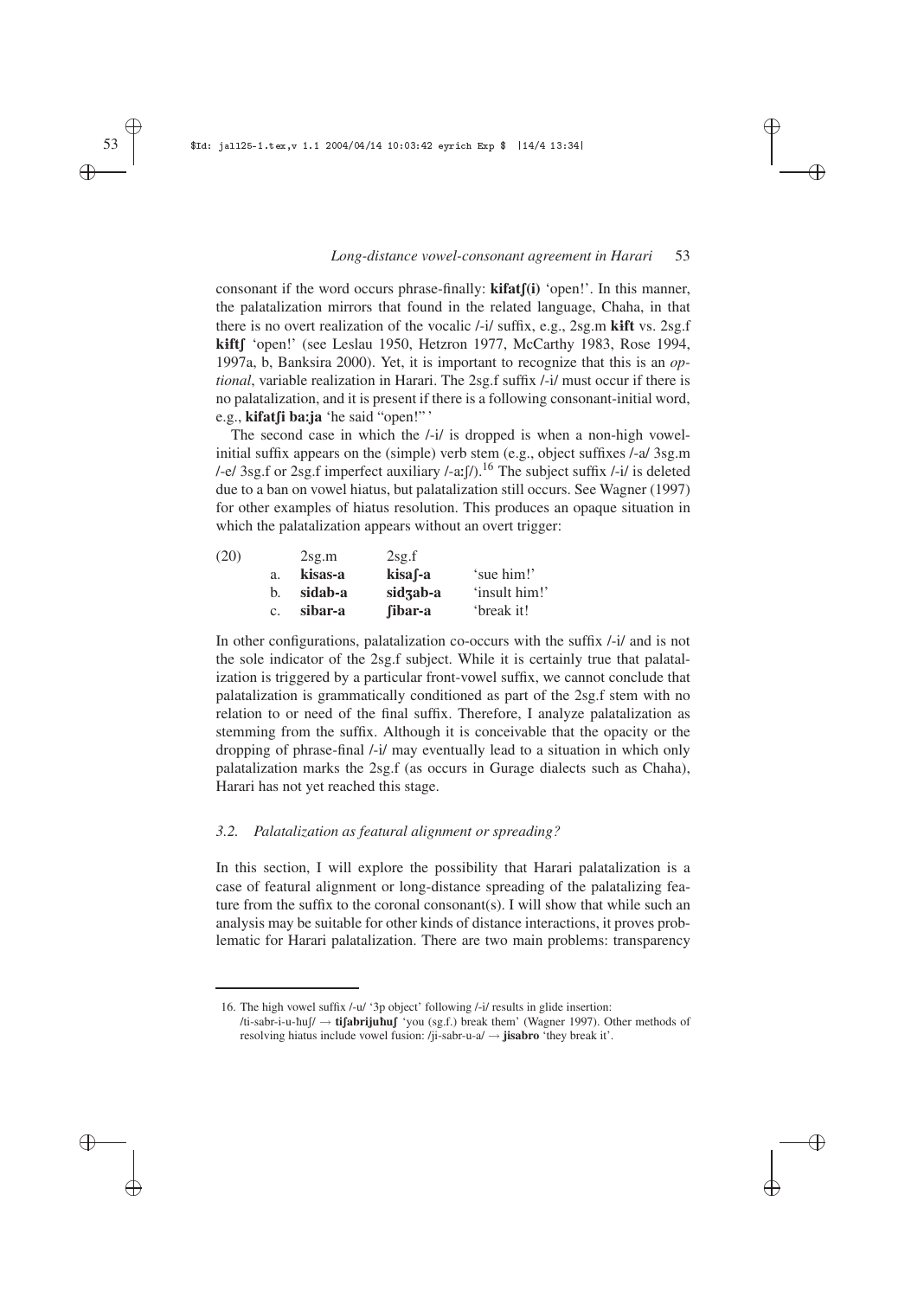of intervening segments and the preference for coronal obstruents. I begin with a discussion of transparency.

✐

✐

✐

✐

*3.2.1. Transparency and opacity.* First, I will consider an analysis that spreads the palatalizing feature from the suffix to the coronal obstruent.<sup>17</sup> I will assume that the feature involved is [−back] for the sake of exposition; the same arguments apply if different features such as [+high] or [−ant] are used, as will be pointed out where relevant. I will address the issue of specific consonant targets vs. spreading to a stem edge in Section 3.2.3, but the arguments raised here are valid for either analysis.

Constraints on locality dictate that the obstruent closest to the suffix will be palatalized. Yet, as discussed previously in (4), one set of data proves problematic for this kind of spreading analysis. The data in (21a–c) show that intervening "palatal" segments, either a palato-alveolar consonant or a front vowel, do not block palatalization to their left.<sup>18</sup> The data in  $(21c)$  shows that intervening /l/ may optionally be skipped.

| (21) |             | $2$ sg.m    | 2sg.f            |                    |
|------|-------------|-------------|------------------|--------------------|
|      | a.          | a-t-bifak'i | $a$ -tf-bifak'i  | 'don't wet, soak!' |
|      | b.          | a-tehri     | a-tsehri         | 'postpone!'        |
|      | $c_{\cdot}$ | silab       | filabi or fijabi | 'castrate!'        |

A spreading analysis holds that blocking effects should arise when segments bear the spreading feature, or if the spreading is strictly local, from segments incompatible with the spreading feature. The former case is applicable here; the latter case of blocking would fail to account for any distance effects, as velars and labials are incompatible with the spreading feature in Harari.

Potential blockers bearing the spreading feature [−back] would include front vowels and palato-alveolar or palatal consonants, as illustrated in (22). The illustrations show the failure to spread through to affect the target /t/:

| (22) | a. $a - t - b$ i $\int a k' - i$ | *a-tehr-i           |
|------|----------------------------------|---------------------|
|      |                                  |                     |
|      | $[-back]$ $[-back]$              | $[-back]$ $[-back]$ |

Yet the actual form in (22a) should be **atfbifak'i**, whereby palatalization applies over palato-alveolar consonants and in (22b) **at fehri**, where it applies

✐

✐

✐

<sup>17.</sup> This could also be formulated as an alignment constraint aligning [−back] with a coronal obstruent

<sup>18.</sup> One speaker gave the form /at-nit $\int$ <sup>-i</sup>/  $\rightarrow$  **at-pit** $\int$ **<sup>3</sup>** 'don't reap!', but since I didn't elicit this verb from other speakers, I cannot be sure as to its generality. It demonstrates that a sonorant can be palatalized to the left of a lexical palato-alveolar.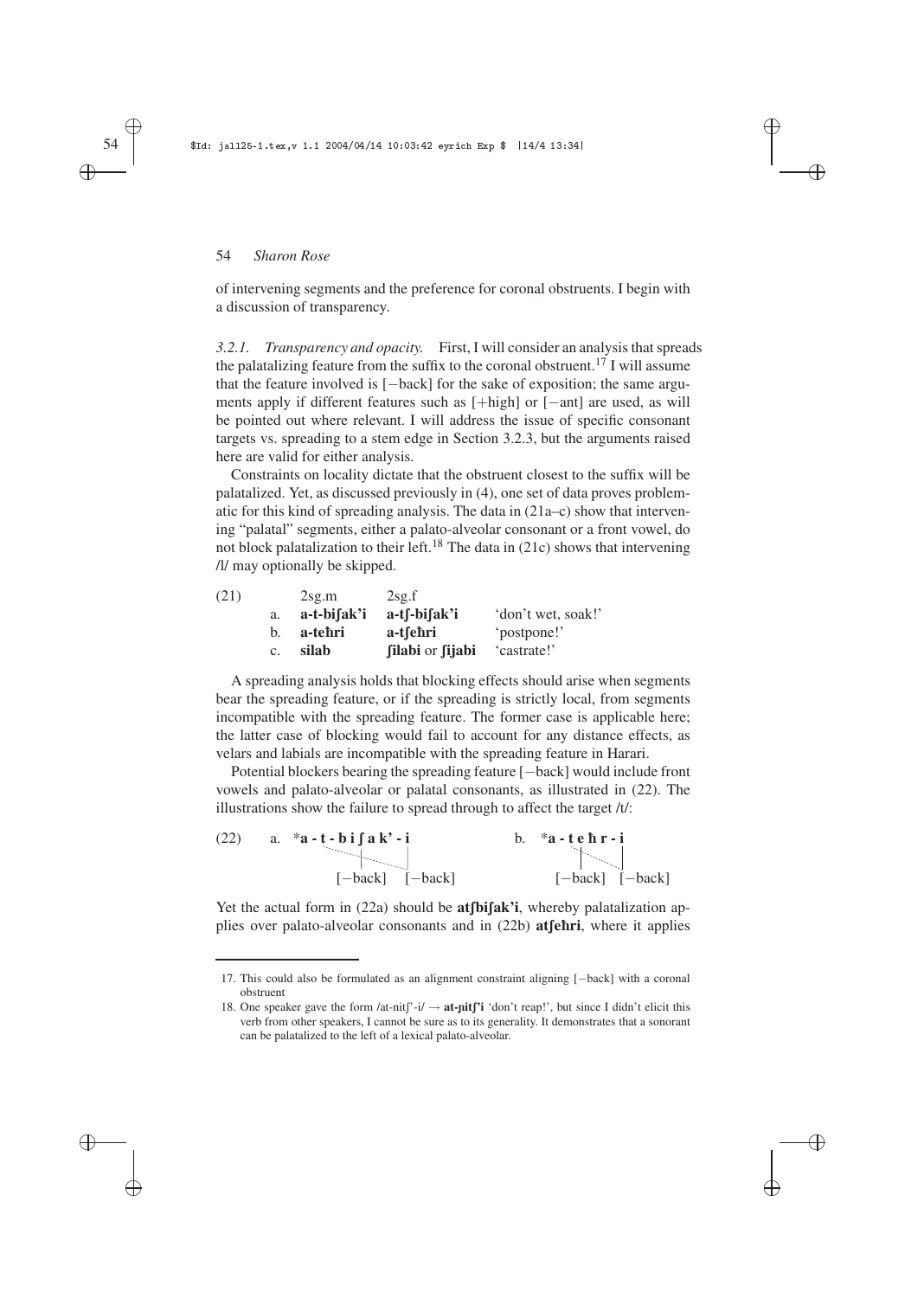✐

✐

✐

✐

#### *Long-distance vowel-consonant agreement in Harari* 55

✐

✐

✐

✐

over front vowels. To uphold the spreading analysis for (22a), this particular case of palatalization would have to be treated as consonant harmony triggered by the palato-alveolar consonant or the front vowel, but restricted only to the 2sg.f form. The connection between palatalization and the final suffix would be lost. Note that if one considered the spreading feature to be Coronal or [−ant] and adopted a unified features approach to vowel and consonant specification (Lahiri and Evers 1991, Hume 1992), both front vowels and palato-alveolars would also bear these features and should exhibit blocking. If [−ant] is specified solely on consonants, then the argument holds only for blocking by front vowels; if [+high] is the spreading feature, the argument holds for the palatoalveolar consonants.

One might contend that since Harari is a Semitic language, vowels would be on separate tiers from the consonants (McCarthy 1986), and should not interfere with palatalization. Arguments against tier separation and conflation are presented in Bat-El (1988), Gafos (1996, 1998) and Rose (2000). These arguments notwithstanding, palatalization applies to the entire stem including prefixes, suggesting that it applies after tiers would have been conflated into a linear sequence. Furthermore, a tier separation analysis could not explain the fact that lexical palato-alveolar consonants do not block palatalization to their left.

A reviewer mentions the possibility that the Harari palatalization is morphological harmony, as described in Cole (1987). Under Cole's analysis, transparency effects are due to the spreading feature residing on its own morphological plane from the stem. Features of the stem are projected onto a separate plane. While such an analysis could account for the Harari facts, it has several drawbacks. Although the utility of representational planes in accounting for transparency effects has been questioned in recent analyses (Gafos 1996, 1998, Ní Chiosaín and Padgett 2001, Padgett 2002), the main problem with the proposal is that each morpheme projects a separate autosegmental plane, and this proves to be too permissive. It predicts a distinction between harmony systems that show phonological blocking effects (harmony applies post plane-conflation) and those that do not (harmony applies pre plane-conflation). Yet, consonant harmony systems do not show blocking effects (Hansson 2001, Rose and Walker 2001) whereas vowel harmony systems may, but based on the phonological features of the vowels, not morphological structure. Furthermore, the morphological harmony cases that Cole analyzes involve floating features, whereas I argued above that the Harari data involve a full suffix.<sup>19</sup>

<sup>19.</sup> Cole (1987) does argue that morpheme planes are involved in Warlpiri labial harmony, which does not have floating features. Vowel harmony exhibits transparency to labial consonants in the regressive direction but not in the progressive direction, and her analysis relates the transparency in the regressive direction to the harmony being morphologically restricted.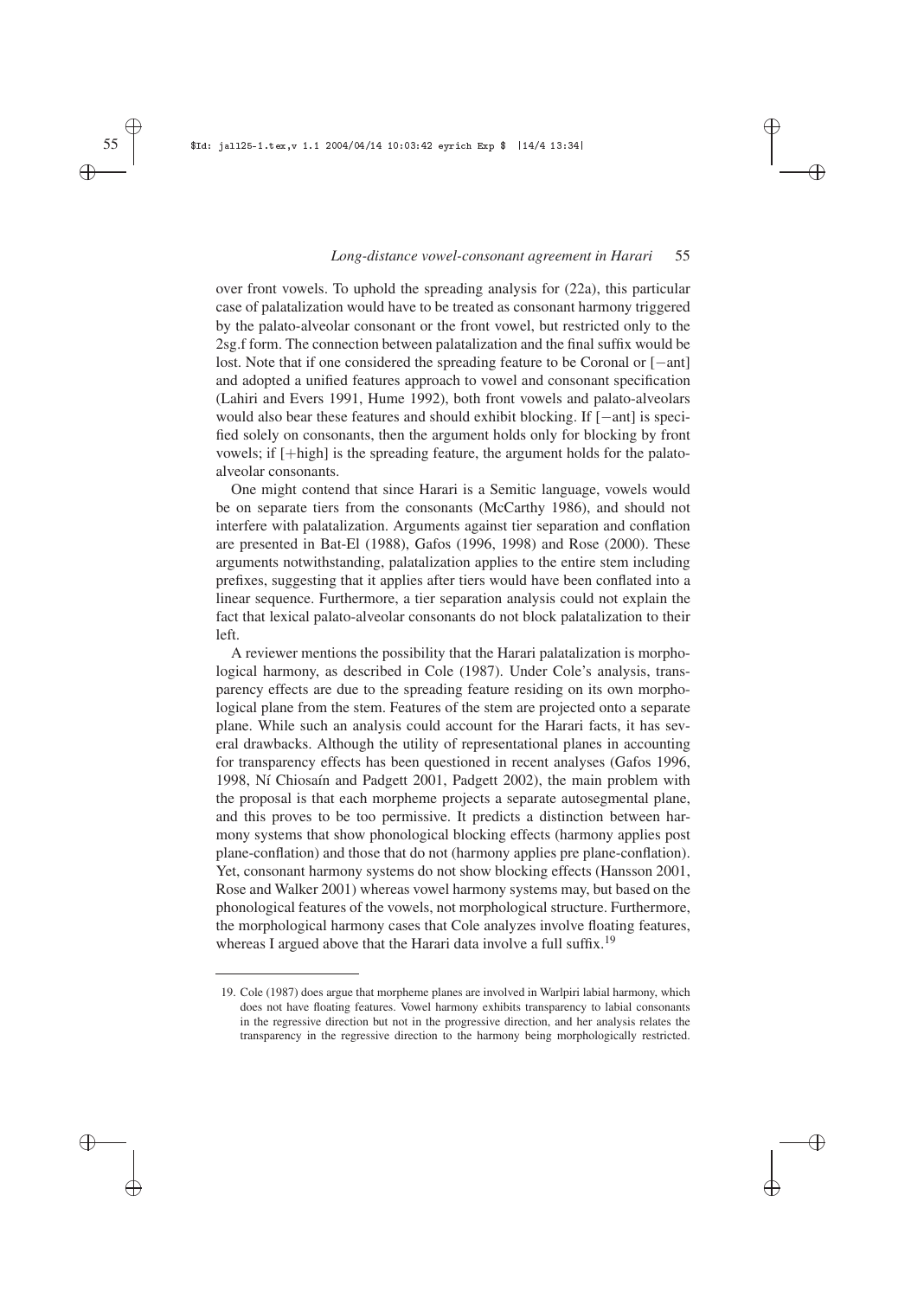The example in (21c) in which target /l/ is skipped is problematic for a strict locality analysis of long distance interaction. Under this view, skipping of segments in spreading is not possible as it produces an ill-formed gapped configuration (Ní Chiosáin and Padgett 1997, 2001), in which a feature is associated to two segments over an intervening segment. Instead, the strict locality proposal maintains that all segments in a string participate in spreading. To account for apparent neutral segments, it is assumed that the phonetic effects on these segments are not distinctive enough to warrant phonological attention, giving the illusion of transparency (Gafos 1996, Walker 1998). While this analysis is appealing in its restrictiveness, it fails to account for the Harari data in (21c). If [−back] spread to every segment to reach an initial coronal obstruent, we would expect to see effects on intervening segments, as /l/ is optionally palatalized. Furthermore, /a/ is frontable, but only in local coarticulation with preceding palato-alveolars:

✐

✐

✐

✐

| (23) | 2sg.m  | 2sg.f     |                         |             |
|------|--------|-----------|-------------------------|-------------|
|      | kitabi | [kit[ebi] |                         | 'write!'    |
|      | sixari | [fixari]  | $*$ [[ix $\epsilon$ ri] | 'be drunk!' |

In conclusion, spreading analyses fail to adequately account for the transparency effects seen in Harari palatalization.

*3.2.2. Obstruent preference.* The second set of data to contend with is the preference for palatalization of coronal obstruents. Recall that if the coronals are arranged in the linear order obstruent-sonorant, both consonants are preferentially palatalized (24a), but if they fall in the order sonorant-obstruent, only the obstruent is palatalized (24b):

| (24) |    | 2sg.m    | 2sg.f                             |                         |                 |
|------|----|----------|-----------------------------------|-------------------------|-----------------|
|      | a. | fit'an   | fit <sub>s</sub> <sup>'</sup> ani | $(\text{fit}'$ ani)     | 'hurry!'        |
|      |    | dinabt'i | dinabt <sup>r</sup> i             | *dinabt <sup>r</sup> -i | be frightened!' |

Furthermore, there is no correlation between double palatalization in (24a) and double palatalization of obstruents in forms such as  $/sidab-i \rightarrow \int idzabi$  'insult!'. Only certain speakers prefer the double palatalization of obstruents, but double palatalization is the norm for forms like (24a) (only one of the eight speakers consulted preferred single palatalization).

# ✐

✐

✐

However, as McCarthy (2002) points out, the difference follows instead from the fact that progressive labial harmony undoes rounding  $(lu / \rightarrow [i])$  whereas regressive labial harmony creates rounding ( $(i) \rightarrow [u]$ ). This difference results in an alternate treatment of labial-round vowel sequences unrelated to morphological structure.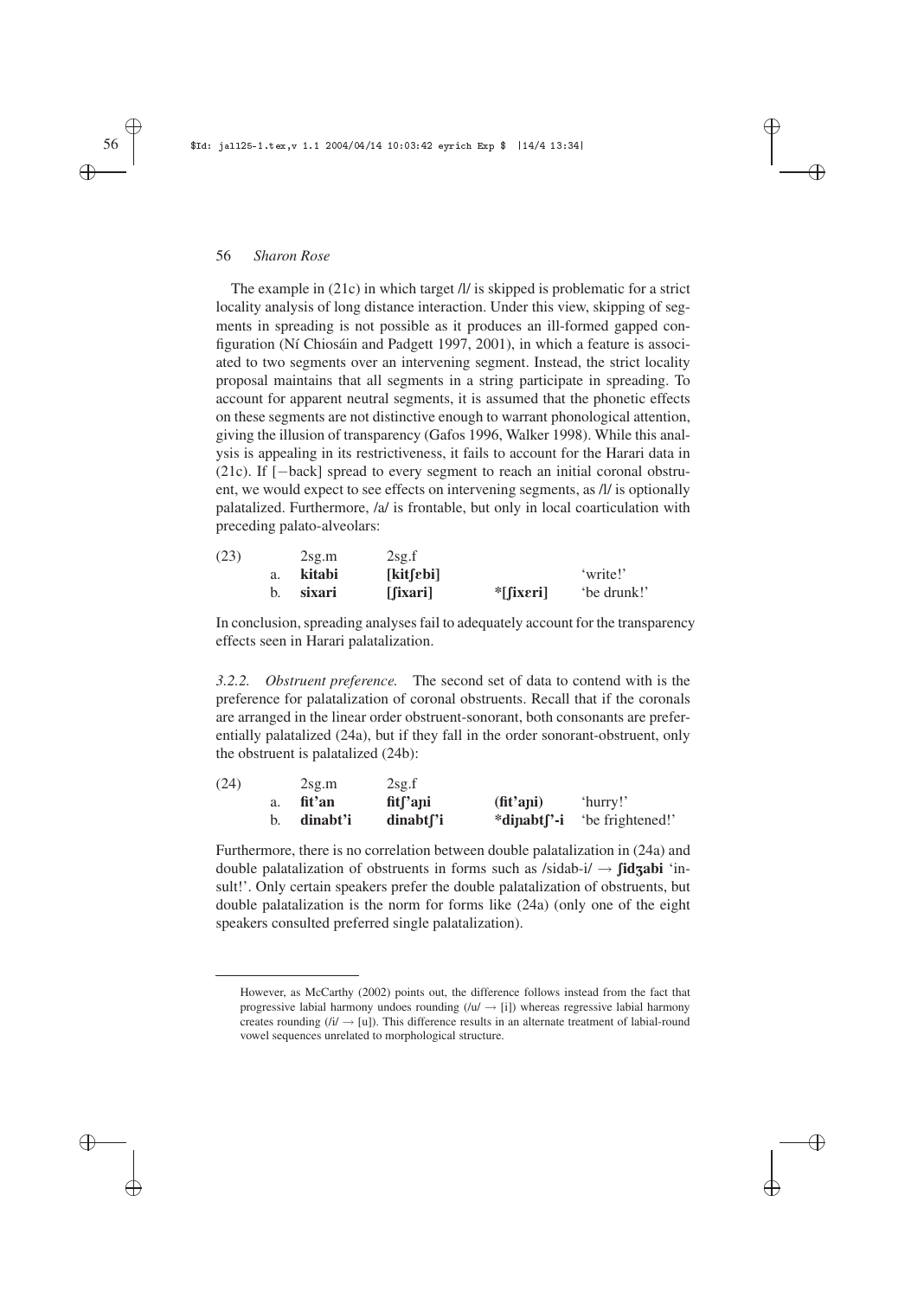✐

✐

✐

✐

Consider first these data in a serial rule-based framework. In order to capture the preference for obstruents, we can assume a rule palatalizing coronal obstruents and a second rule palatalizing coronal sonorants, necessary for cases in which only a sonorant is palatalized, e.g., /kifal-i/ → **kifaj** 'pay!'. The asymmetry in the ordering of coronal sonorants and obstruents can be addressed if the rule of obstruent palatalization applies first. Subsequent application of sonorant palatalization is permitted only if the sonorant is to the right of the palatalized obstruent, where line crossing would not be violated. The palatalized obstruent resulting from obstruent palatalization would block palatalization of coronal sonorants on the left-hand side of the palatalized obstruent, e.g., **dinabt**<sup>''</sup>**i** 'be frightened!'. This is due to the feature structure of the palato-alveolar consonant, which is also specified with the spreading feature and blocks spreading to its left. Derivations are shown in (25):

| (25) |                      | /dinabt'-i/            | /fit'an-i/            |
|------|----------------------|------------------------|-----------------------|
|      | Rule $1 -$ Obstruent | dinabt <sup>"</sup> -i | fit <sup>r</sup> an-i |
|      | Rule $2 -$ Sonorant  | blocked                | fit <sup>r</sup> ani  |
|      | Surface form         | dinabt <sup>r</sup> i  | fit <sup>r</sup> ani  |

Unfortunately, the analysis outlined in (25) must assume blocking, and yet we saw with the data in (22) that palato-alveolar consonants do not block in Harari palatalization. Somehow the analysis has to distinguish lexical palato-alveolars from derived palato-alveolars.

*3.2.3. Alignment with edges and markedness.* A constraint-based analysis in Optimality Theory (OT) that does not specify specific targets fares no better. Featural alignment or spreading constraints have been applied to a number of harmony systems, such as vowel harmony (Kirchner 1993, Cole and Kisseberth 1994, Beckman 1995, Pulleyblank 1996, Ringen and Vago 1998 among others), emphasis harmony (McCarthy 1997, Shahin 2002) and nasal harmony (Homer 1998, Walker 1998)<sup>20</sup>. For example, in McCarthy (1997: 235), emphasis harmony is expressed using the following constraint:

(26) RTR-RIGHT Align ([RTR], Right, Word, Right) Any instance of [RTR] is aligned finally in Word

No segments are singled out as explicit targets of emphasis. Instead, harmony is captured by a combination of alignment (assuming locality) and cooccurrence or markedness constraints, such as \*RTR/HI 'no high RTR vowels', which determine which segments may bear the aligned feature. The segments that bear

✐ ✐

✐

<sup>20.</sup> But see Beckman (1997) and Bakovic (2000) on approaches to vowel harmony in Optimality Theory that do not use alignment.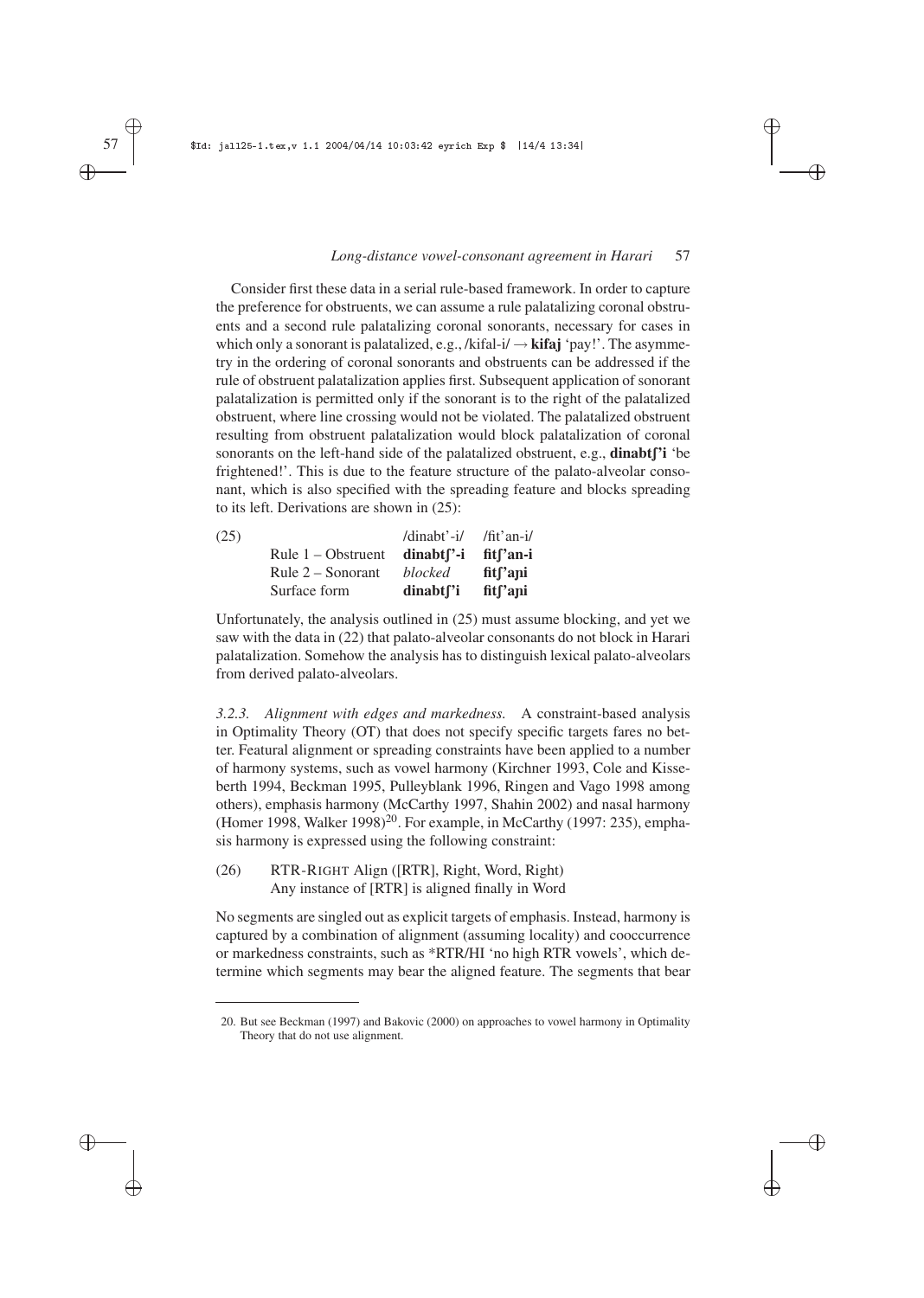the harmonizing feature are those that fail to violate the high-ranked markedness constraints.

✐

✐

✐

✐

Let us assume that alignment of the feature [−back] with the right edge of the stem produces final palatalization.<sup>21</sup> Markedness constraints against palatal sonorants (or against palatalizing /l/ and /n/) are required, but cannot be ranked higher than alignment, as these segments do surface in 2sg.f forms. In addition, a constraint against palatalized coronal obstruents or a faithfulness constraint preventing alteration of underlying segments (IDENT-IO 'Corresponding segments in the input and output must be identical with respect to feature [F]') serves to disfavor double palatalization. This is shown in Tableau (27).

| (27 |                               |                       |                                           |       |         |
|-----|-------------------------------|-----------------------|-------------------------------------------|-------|---------|
|     |                               |                       | $fit'$ an -i   ALIGN $[-back]$   IDENT-IO |       | $*_{n}$ |
|     | $\left(\frac{1}{2}\right)$ a. | fit'ani               |                                           |       |         |
|     | b.                            | fit <sup>['</sup> ani | 1*                                        |       |         |
|     | c.                            | fit <sup>['</sup> ani |                                           | $**1$ |         |

The actual output, candidate (27c), is ruled out because of the double palatalization, which incurs more faithfulness violations. Yet no ranking of these constraints will favor the form with palatalization of *both* the sonorant and the obstruent. In sum, an alignment constraint aligning the [−back] feature (or the suffix /-i/ itself) with the stem, combined with general markedness constraints, cannot capture the preference for coronal obstruents to be palatalized over coronal sonorants.

An examination of the problems encountered by both the rule-based spreading and the OT alignment analyses highlights the ingredients necessary for a successful analysis. First, the neutrality of intervening vowels and consonants to the palatalization must be explained, and this is problematic if feature spreading is assumed. Second, coronal obstruents have to be singled out as targets. While the rule-based analysis did this, its reliance on feature spreading made it incompatible with other data. The constraint-based analysis of alignment with edges could not capture the preference. I now turn to a formal analysis that incorporates the notion of "target", but does not use either spreading or alignment of features.

✐

✐

✐

<sup>21.</sup> This assumption is actually problematic. While stem-edge alignment is useful for featural morphology such as that found in Chaha (Akinlabi 1996, Zoll 1998, Rose 1997a, b), or nasal or emphasis harmony (Cole and Kisseberth 1994, 1995, Walker 1998, Shahin 2002), it is problematic for Harari, in which the final suffix /-i/ is still present. Right-edge alignment appears to favor no palatalization and left-edge alignment predicts too much palatalization, and fails to account for the hierarchical target preferences.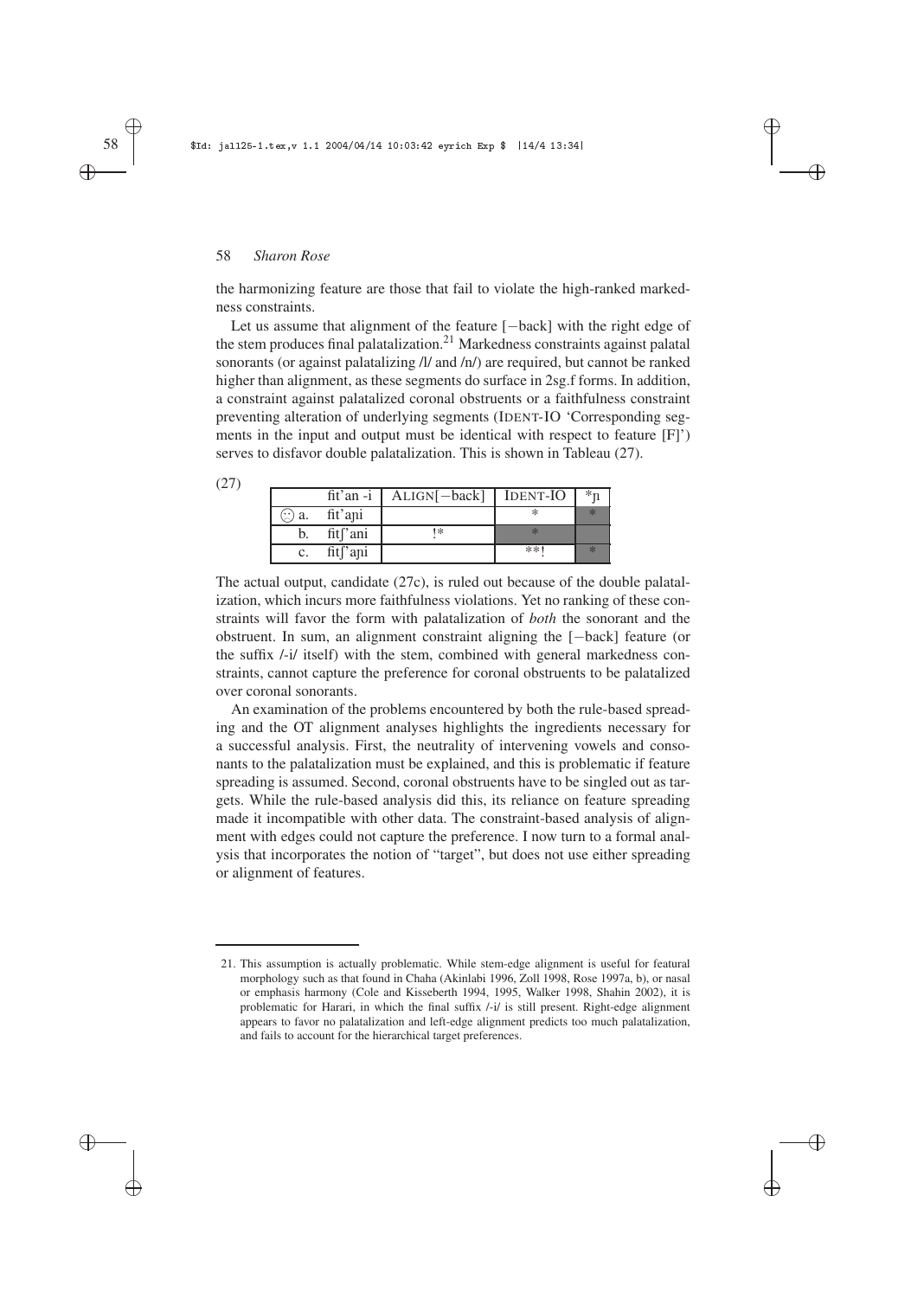✐

✐

✐

✐

#### **4. Palatalization as agreement**

While Harari palatalization is triggered by a final suffix  $/$ -i $/$ , I claim that it should not be characterized as spreading of the palatalizing feature. In this sense, it resembles other long-distance processes that target consonants, namely consonant harmony or agreement. Consonant harmony has recently been reanalyzed without the use of feature spreading, because it, too, poses problems for long-distance spreading. In this section, I outline the resemblances between consonant agreement and vowel-consonant agreement and propose a similar analysis.

## *4.1. Consonant agreement and vowel-consonant agreement*

Consonant agreement or consonant harmony is a requirement that two or more consonants in a word separated by at least a vowel match for a certain phonological feature. While traditional analyses of consonant harmony have employed feature spreading (Poser 1982, Shaw 1991, Gafos 1996), this approach has been called into question by a series of works that investigate a wider typology of consonant agreement (Walker 2000a, b, Rose and Walker 2001 and Hansson 2001). Besides the well-known cases of coronal harmony, this literature documents cases of agreement for dorsal consonants, and for nasal, laryngeal and liquid features. There are two main properties that distinguish consonant agreement from other types of long-distance iterative interaction. First, participants consist of a small set of similar consonants, such as coronal stridents or oral stops. Second, intervening segments are entirely neutral; there are no blocking effects and the set of intervening segments is unrestricted. An example of long-distance nasal agreement is found in Yaka (Hyman 1995, Walker 2000b). Nasal agreement operates between a nasal stem segment and a suffix segment [d] while all intervening consonants and vowels are unaffected by the harmony and remain unnasalized (28a–c).

(28) Yaka

| a. ván-ini   | to cry out' |                | d. vád-idi | 'to spread'  |
|--------------|-------------|----------------|------------|--------------|
| b. nók-ene   | to rain'    |                | e. dók-ede | 'to bewitch' |
| c. nútúk-ini | 'to slant'  | $f_{\rm{eff}}$ | búd-idi    | to break'    |

The type of harmony seen in Yaka is markedly different from straightforward nasal harmony which operates locally and iteratively from one segment to the next and preferentially affects vowels. In Ijo (Kwa) (Williamson 1965, 1969, 1987, Walker 1998), nasality spreads leftward from a nasal consonant or nasal vowel (29a, b), but obstruents block the spreading (29c, d); the vowel to the left of the obstruent is not nasalized.

✐ ✐

✐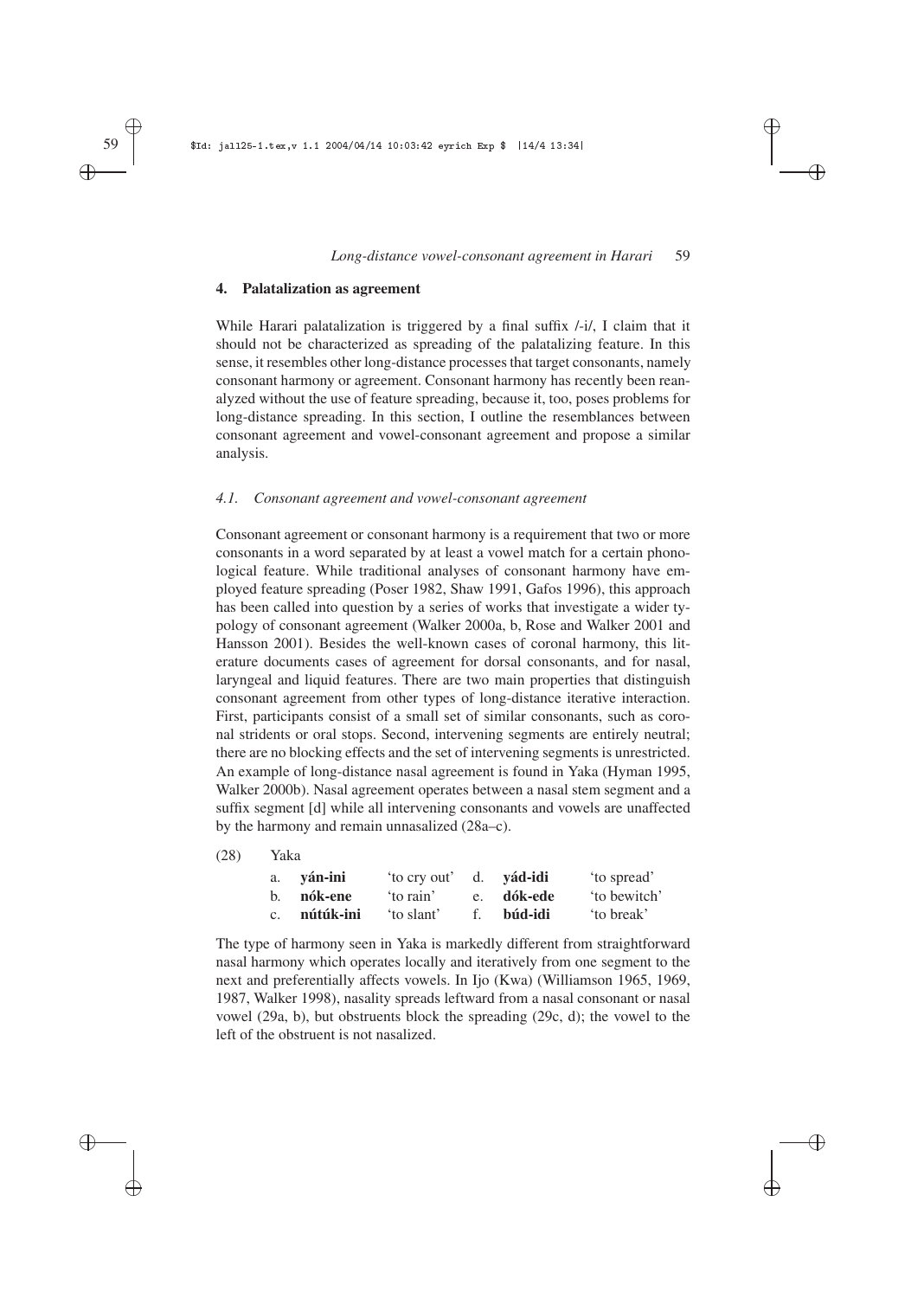| (29) | <b>Tio</b> |      |                                   |           |           |
|------|------------|------|-----------------------------------|-----------|-----------|
|      | a.         | ãnda | 'wrestle'                         | c. izõngo | 'jug'     |
|      | b.         | wãĩ  | 'prepare sugardane <b>aba</b> )mu |           | $'$ loft' |

Walker (2000b), Rose and Walker (2001) and Hansson (2001) propose to analyze the nasal agreement pattern seen in Yaka, as well as numerous other cases of "consonant harmony" through correspondence constraints requiring the interacting similar segments to agree for a given feature. There is no active spreading. This captures two properties about the agreement: (i) the fact that it occurs between similar segments (voiced oral and nasal stops) and (ii) the neutrality of intervening segments.

✐

✐

✐

✐

Harari long-distance palatalization shares these properties with consonant agreement. Vowels and consonants do belong to different natural classes, but front vowels and coronal consonants bear a strong degree of similarity in that they they are articulated in the front or palatal region. In fact, Lahiri and Evers (1991), Hume (1992) and Clements and Hume (1995) consider them to share the feature [coronal]. The second key property of the Harari case is the neutrality of the intervening segments, which closely parallels consonant agreement. Given these similarities, and the problems posed by feature spreading, agreement through correspondence appears the appropriate analysis for distance vowel-consonant agreement.

#### *4.2. Basic palatalization*

Harari palatalization is typical of many cases of phonological processes that take place across a stem-affix boundary and are morphologically restricted, in the sense that only certain affixes trigger the alternation. Phonological interaction establishes a tighter bond between stem and affix. I propose to express this by means of an agreement identity constraint, articulated in a general format in (30), which requires identity through correspondence between stem and affix.

(30) ∃STEM-AFFIX IDENTITY (SA-IDENT) Let x be an affix and y be a stem to which x attaches. If segment  $\alpha$  in x is [+F], then there is some segment  $\beta$  in y such that  $\alpha \mathfrak{R} \beta$  and  $\beta$  is [-F] in the input and [+F] in the output.

Following Struijke (2000), the constraint is existential in that it requires that a segment bears a relation with *some* other segment, rather than every segment in the stem. The correspondence relationship utilized here is surface correspondence between segments that belong to different morphological units. Correspondence constraints determine faithfulness between related structures,

# ✐

✐

✐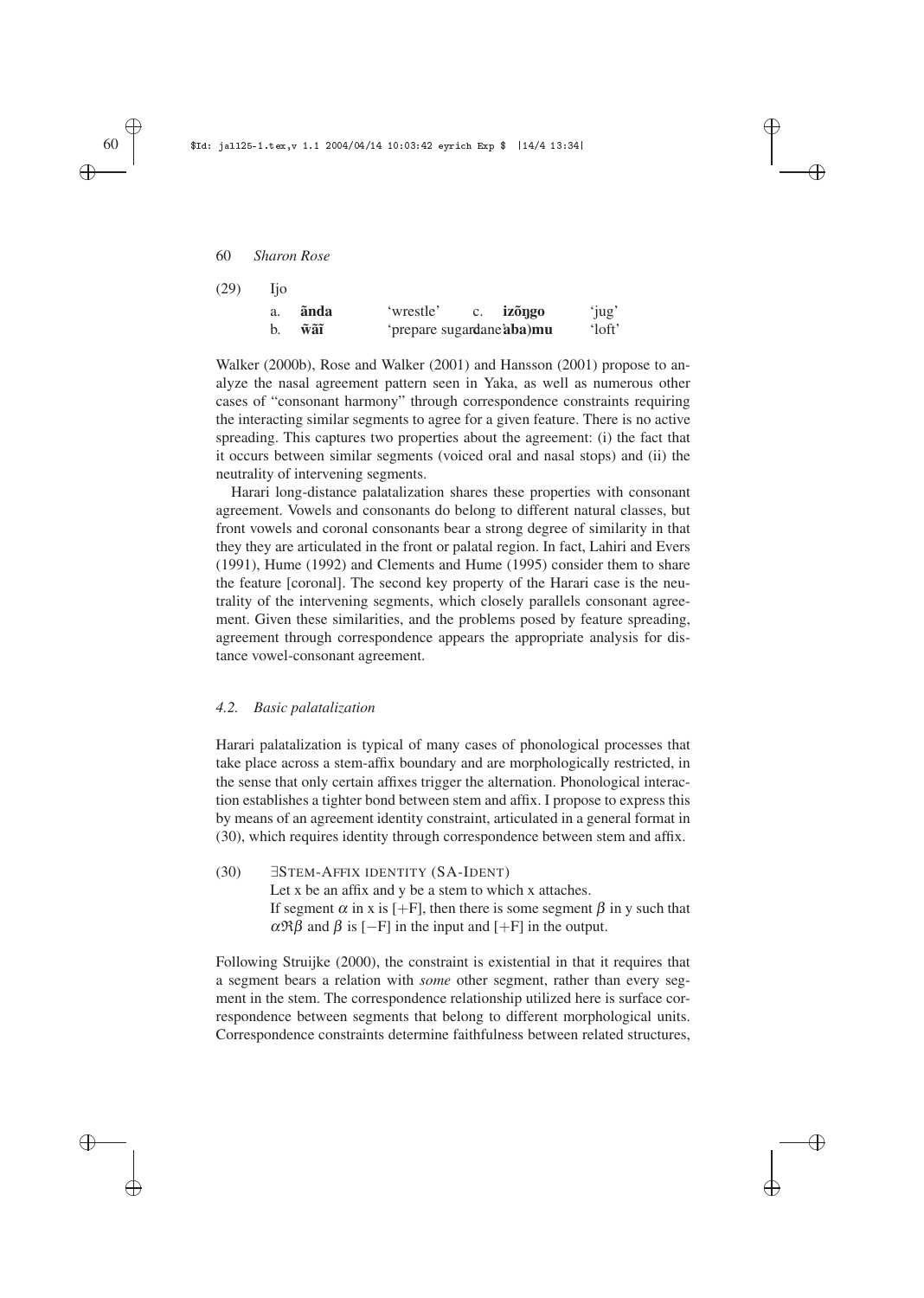✐

✐

✐

✐

such as input-output or base-reduplicant. Surface correspondence between elements, either within the same domain or in different morphological domains, has been proposed by Bakovic (2000), Zuraw (2000), Krämer (2001) and Rose and Walker (2001). In Rose and Walker (2001), a correspondence relationship between surface consonants is established by a range of constraints ranked in a hierarchical order based on the consonants' similarity, and a single identity constraint mediates their agreement pattern. Here the correspondence relation is expressed directly in the constraint, as is done with other IDENTY constraints such as input-output or base-reduplicant. Correspondence constraints that reference morphological constituents such as roots and affixes have been proposed by, e.g., McCarthy and Prince (1995), Urbanczyk (1996), Benua (1997), and Pater (1999).

Applied to the 2sg.f /-i/, SA-IDENT refers to the feature [palatal] and requires the affixal vowel to correspond and match for the feature [palatal] <sup>22</sup> with a consonant in the stem. It also builds in an overt change in the stem, requiring that the input and output differ in the feature [palatal].

(31) ∃STEM-AFFIX IDENTITY (∃SA-IDENT) – [PALATAL] Let x be an affix and y be a stem to which x attaches. If vowel  $\alpha$  in x is [+PAL], then there is some consonant  $\beta$  in y such that  $\alpha \mathfrak{R} \beta$  and  $\beta$  is [−PAL] in the input and [+PAL] in the output.

The ∃SA-IDENT constraint does not require that features be actively *spread* from the /-i/, only that a consonant and /-i/ *match* with respect to the palatalizing feature of the  $/-i/$ <sup>23</sup> As we will see shortly, this accounts for the inertness of intervening elements, which proved problematic for the spreading analysis. The ∃SA-IDENT constraint also establishes that, unless prevented by higherranked constraints, palatalization will occur when the 2sg.f /-i/ is present. As mentioned previously, there are other affixes containing high front vowels, such as the question marker  $\frac{1-i(n)}{n}$ , which do not trigger palatalization. There are two possible means of accounting for this. One would be to have the constraint in (31) refer specifically to the 2sg.f. The other would be to adopt an approach to

✐

✐

✐

<sup>22.</sup> I will not be concerned with the exact nature of the features which are responsible for palatalization here, a topic which has received abundant interest in recent years (Hume 1992, Lahiri and Evers 1991, Hall 1997, Rubach 2000). I simply note it as [palatal], but Coronal, [anterior], [−back], [+high, −back] or other features could be used with no change in the basic analysis.

<sup>23.</sup> Itô and Mester (1995) use a type of markedness constraint to model Japanese palatalization. CV-LINKAGE requires that every consonant-vowel sequence forms a linked domain such that a coronal consonant – front vowel sequence must be linked through the feature [+high]. Although their conception of the constraint requires feature sharing, it can also be interpreted so that the CV sequence 'agree' for a given feature, without structural linking. In this manner, it would be similar in spirit to the IDENT constraint proposed here.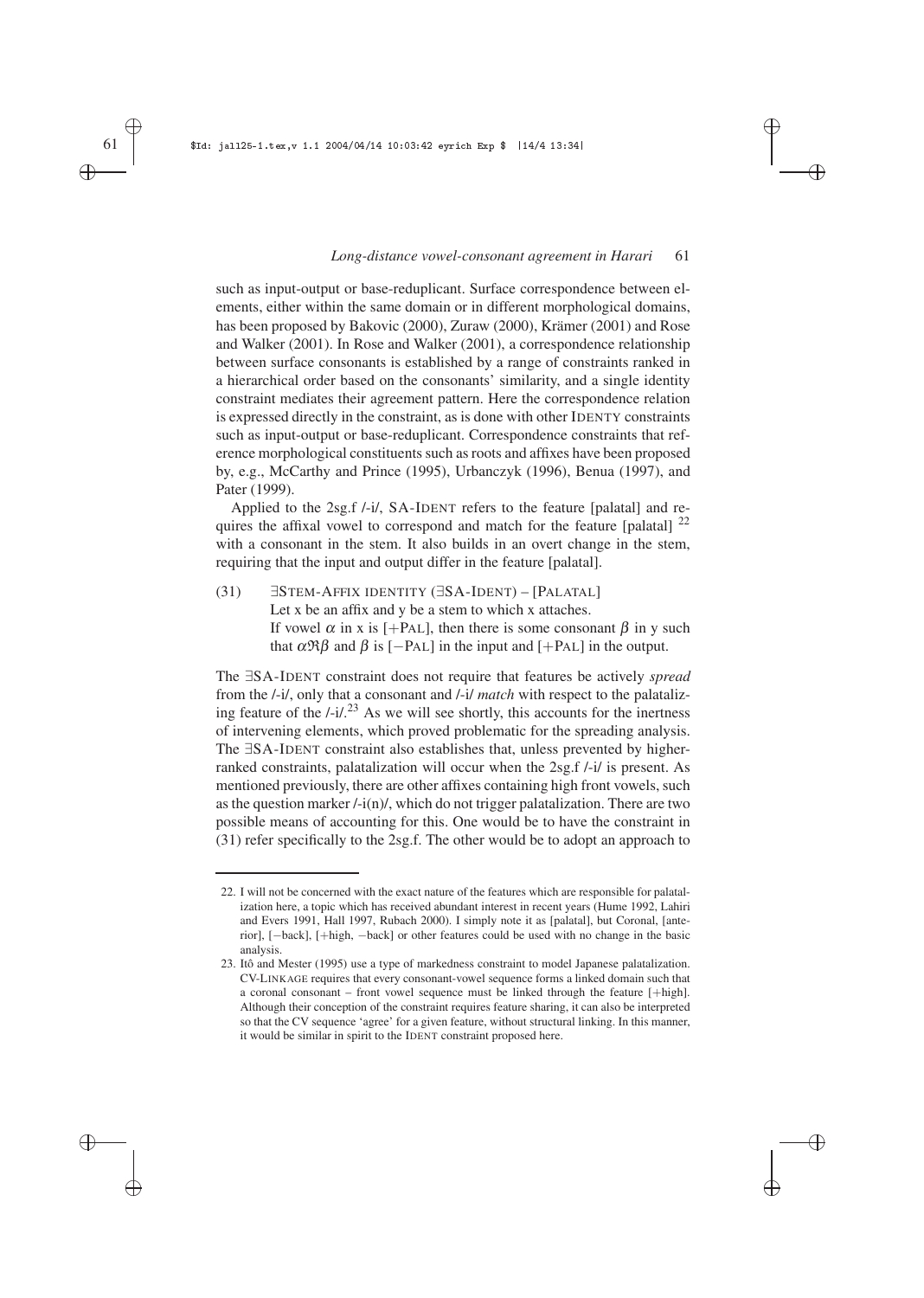Optimality Theory that incorporates lexical levels either by having constraints reference defined domains or classes of affixes (Buckley 1996, Benua 1997) or by adopting separate strata that may have different constraint rankings (Booij 1996, Orgun 1996b), termed Lexical Phonology and Morphology (LPM-OT) in Kiparsky (2000). The stem level includes the subject affixes, only one of which is the high front /-i/ capable of triggering palatalization. The word level incoroporates other affixes, such as object clitics, auxiliaries and question markers, and the epenthetic vowel is also added in the post-lexical level. In LPM-OT, the constraint in (31) would be ranked higher than faithfulness IDENT-IO in the stem level incorporating the subject affixes, and lower than IDENT-IO in subsequent level(s). Since adopting LPM-OT can also take care of the opacity effects found when a-initial affixes are added (discussed in Section 3.1), this appears to be a better solution than one specifying the exact affix specific to Harari in the constraint. Furthermore, OT models that reference only affix classes (Benua 1997) would have have to adopt an alternate analysis to account for the inability of the epenthetic vowel to trigger palatalization.

✐

✐

✐

✐

The constraint ∃SA-IDENT must be ranked above IDENT-IO, the faithfulness constraint that requires complete featural identity between corresponding input and output segments:

(32) IDENT-IO Corresponding segments in the input and output must be identical with respect to feature [PAL].

I also assume markedness constraints against palatalized /r/ and the other noncoronal consonants, velars, gutturals and labials, which I label collectively as 'peripheral' (Avery and Rice 1989). These are required to rule out these segments in the language as a whole.

(33)  $*R^j$  An /r/ may not bear the feature [PALATAL] in the output. \*PER<sup>j</sup> A peripheral consonant may not bear the feature [PALATAL] in the output.

An example of how the constraints interact is shown in (34). Candidate (34a) violates ∃SA-IDENT because there is no identity relationship between a stem consonant and the affix. In candidate (34b), ∃SA-IDENT is satisfied, but palatalization takes place on a peripheral consonant, ruled out by the high ranking markedness constraint. Candidate (34c) satisfies the two top ranked constraints, and violates only input-output faithfulness, which is ranked below ∃SA-IDENT.

(34) \* $PER^j$ ,  $\exists SA\text{-}IDENT \gg \text{IDENT-IO}$ 

# ✐

✐

✐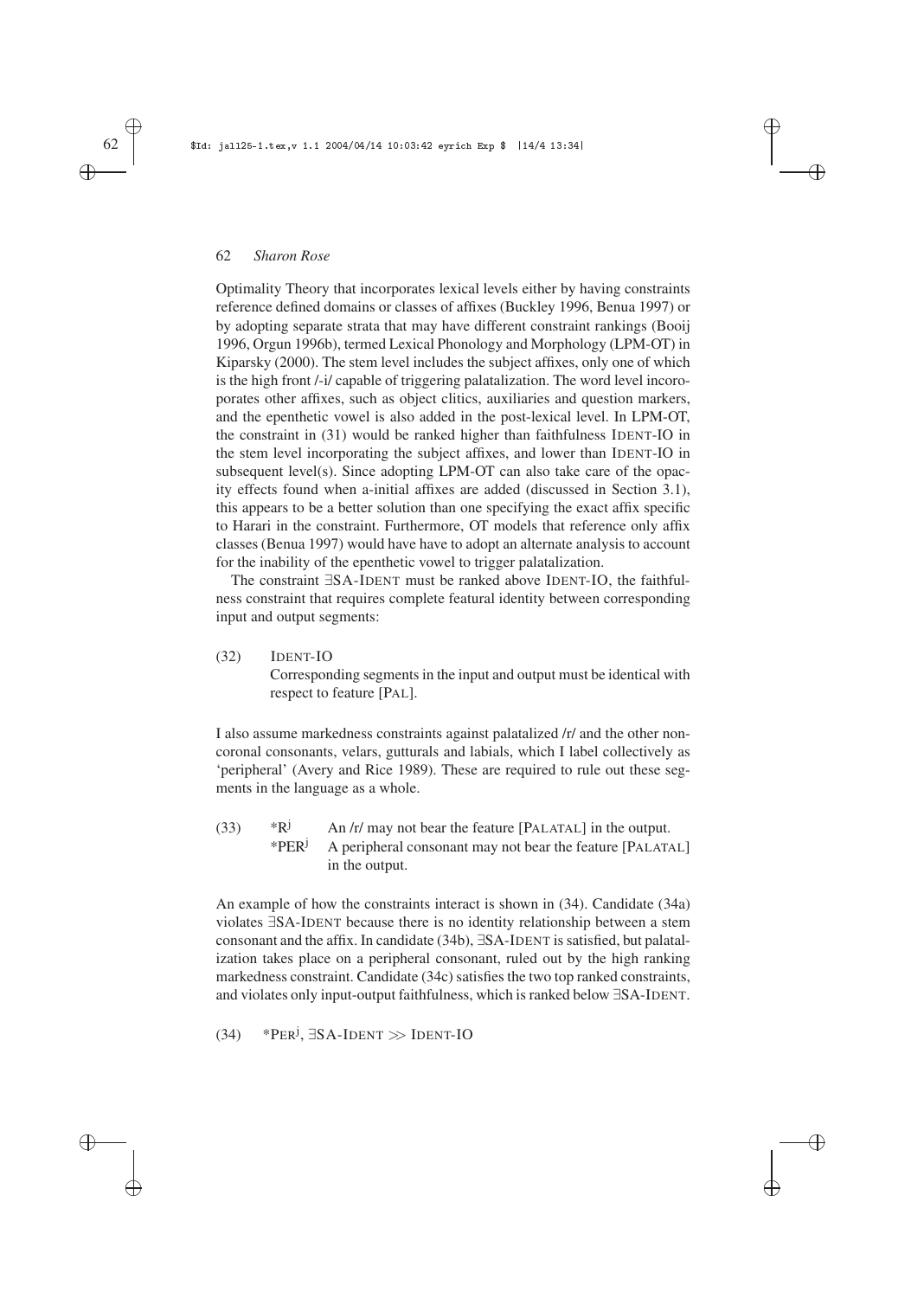

✐

✐

|            | kifat-i              | $*PERj$ | $\exists$ SA-IDENT   IDENT-IO |  |
|------------|----------------------|---------|-------------------------------|--|
| a.         | kifati               |         | *1                            |  |
|            | kif <sup>j</sup> ati | $*1$    |                               |  |
| $R\$ $C$ . | kifat fi             |         |                               |  |

*Long-distance vowel-consonant agreement in Harari* 63

The markedness constraint must actually be ranked above SA-IDENT, in order to ensure no palatalization occurs in forms with non-palatalizable consonants.

 $(35)$  \*PER<sup>j</sup>  $\gg \exists$ SA-IDENT  $\gg$  IDENT-IO

|    | k'ibari                 | $*PERj$ | $\exists$ SA-IDENT   IDENT-IO |  |
|----|-------------------------|---------|-------------------------------|--|
| a. | k'ib <sup>j</sup> ari   | $*1$    |                               |  |
|    | $\mathbb{R}$ b. k'ibari |         |                               |  |

In future tableaux, I leave out candidates with non-coronal/non-r palatalization and the constraints  $\ast_{r}^{j}$  and  $\ast$ PER<sup>j</sup>.

If there are two palatalizable obstruents in the word, it is the rightmost one, the one closest to the suffix, that is palatalized, e.g.,  $\delta$ *sidab-i* $\rightarrow$ **sidzabi** (\***fidabi**) 'curse, insult'. Since the present analysis does not utilize alignment, some notion of adjacency or locality will be incorporated into the analysis to account for this restriction (see Odden 1994, Archangeli and Pulleyblank 1987, 1994, McCarthy 1996, Steriade 1987, Suzuki 1998, Rose 2000, Rose and Walker 2001 on adjacency or locality). Following Odden (1994), Adjacency or Proximity can be defined as the requirement that the trigger and target be within a certain distance from each other for a process to apply. Locality, on the other hand, can be defined as the requirement that targets or anchors are not skipped in spreading. $24$  In many cases, these requirements are coextensive. However, adjacency is also involved in many dissimilatory processes and cooccurrence restrictions, which do not involve feature spreading. Berkley (1994), Frisch, Broe and Pierrehumbert (to appear) document how increased distance can impact the severity of cooccurrence restrictions. I propose the following PROXIMITY constraint which constrains the distance of corresponding elements:

(36) PROXIMITY

Correspondent segments can be separated by no more than one segment of a different major class (C/V).

Assess a violation for each non-corresponding segment intervening between correspondents.<sup>25</sup>

✐ ✐

✐

<sup>24.</sup> Strict Locality refers to the principle that all spreading of features is local, and proceeds from segment to segment (or is expressed as extension of a gesture) (Archangeli and Pulleyblank 1994, Gafos 1996, Ní Chiosáin 1997, Walker 1998). Since I do not consider spreading to be involved in the Harari case, no violation of this principle is encountered here.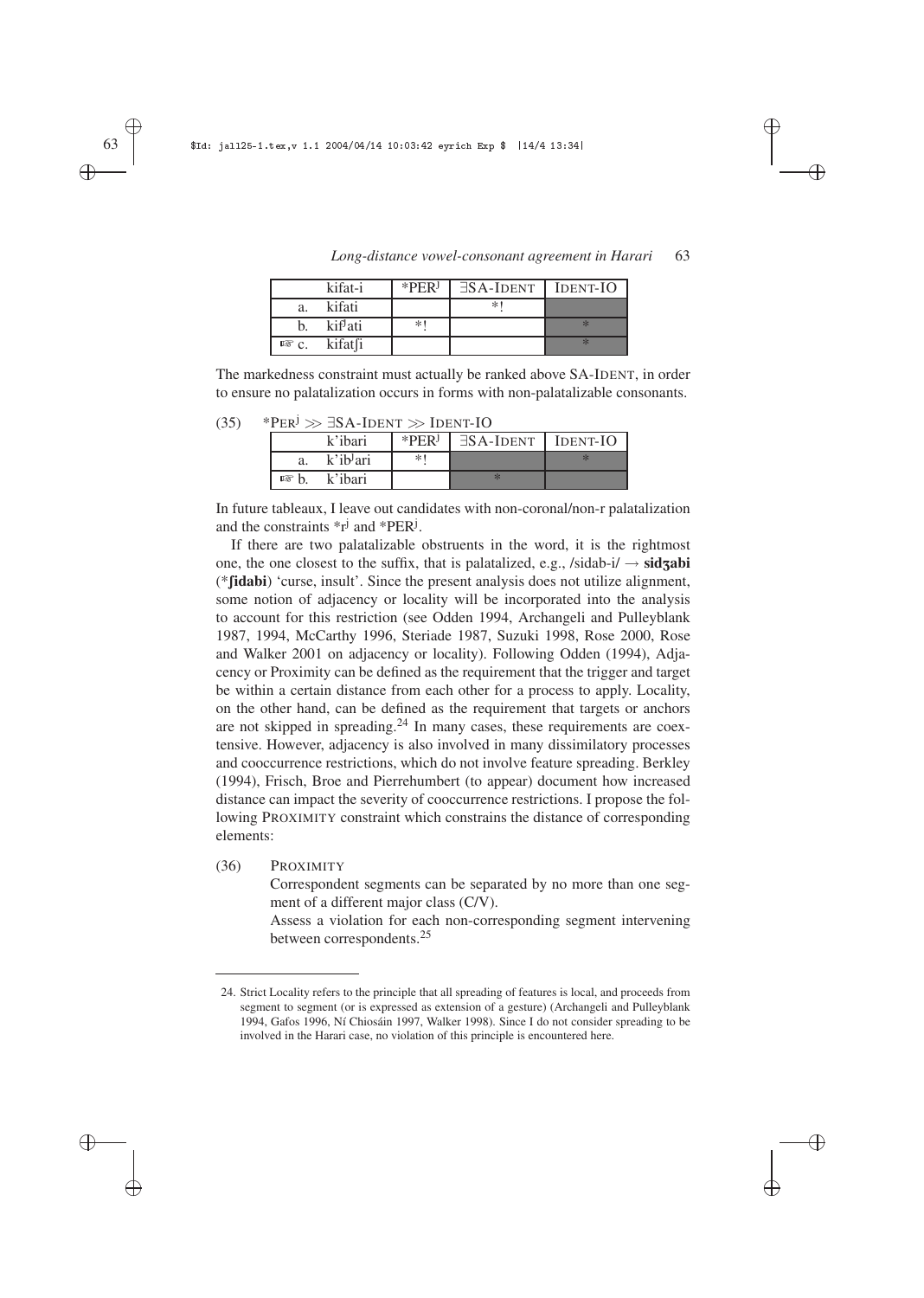The restriction to "no more than one segment of a different major class" is specified for many cases of consonant agreement and consonant dissimilation which operate over a single intervening vowel (see Odden 1994, Suzuki 1998, Rose 2000, Rose and Walker 2001, Hansson 2001), or of vowel dissimilation which operates across a single consonant. In the case of vowel-consonant interaction, the segments must be strictly adjacent or PROXIMITY is violated, since the interacting segments themselves belong to different major classes. PROX-IMITY is ranked below ∃SA-IDENT. This ensures that palatalization will take place, no matter how far away from the suffix the consonant occurs. PROXIM-ITY assesses only those segments that are not involved in the same correspondence relationship, rather than assessing two separate relationships for each palatalized segment, so there are three violations for candidate (37d) instead of two and four (\*\*, \*\*\*\*).

✐

✐

✐

✐

|                 | sidab-i | $\exists$ SA-IDENT | <b>PROXIMITY</b>          | <b>IDENTIO</b> |
|-----------------|---------|--------------------|---------------------------|----------------|
| a.              | sidabi  | *1                 |                           |                |
| b.              | fidabi  |                    | $\overline{***}$ ! (idab) | $*$            |
| $R \otimes C$ . | sidzabi |                    | $**$ (ab)                 | $\ast$         |
|                 | fidzabi |                    | ***! $(i ab)$             | **             |

 $(37)$   $\exists$ SA-IDENT  $\gg$  PROXIMITY

If palatalization were restricted to the final coronal, the PROXIMITY constraint would be ranked above ∃SA-IDENT, allowing only root adjacent palatalization. This occurs in the related Ethio-Semitic language, Amharic, in which 2sg.f palatalization is restricted to the final coronal consonant (excluding /r/), as shown in (38):

| (38) |                | 2sg.m | 2sg.f          |                |
|------|----------------|-------|----------------|----------------|
|      | a.             | sidab | sidabi         | 'curse!'       |
|      | b.             | libas | libaf(i)       | 'get dressed!' |
|      | $\mathbf{c}$ . | kifal | $k$ ifaj $(i)$ | 'pay!'         |

Thus the cognate verb 'insult' is expressed as **sidzabi** in Harari, but as **sidabi** in Amharic.<sup>26</sup> In Amharic, no palatalization of the medial coronal  $/d/$  occurs as the consonant is not strictly adjacent to the suffix /-i/. This would be analyzed by ranking PROXIMITY above ∃SA-IDENT.

✐

✐

✐

<sup>25.</sup> An alternative to assessing multiple violations is to have a fixed hierarchy of PROXIMITY constraints arranged to express increasing distances (Berkley 1994). Suzuki (1998) parameterizes OCP-style constraints according to such a hierarchy. The difference is not crucial to the cases examined here.

<sup>26.</sup> Amharic palatalization is also morphologically-conditioned. Other affixes that trigger palatalization in the same manner include the active participle (agentive)  $\frac{1}{i}$ , instrumental  $\frac{1}{i}$  (i)ja/ and the 1sg. gerund /-e/. Other front-vowel suffixes, such as the possessive /-e/ do not trigger palatalization, e.g., **bet-e** 'my house'.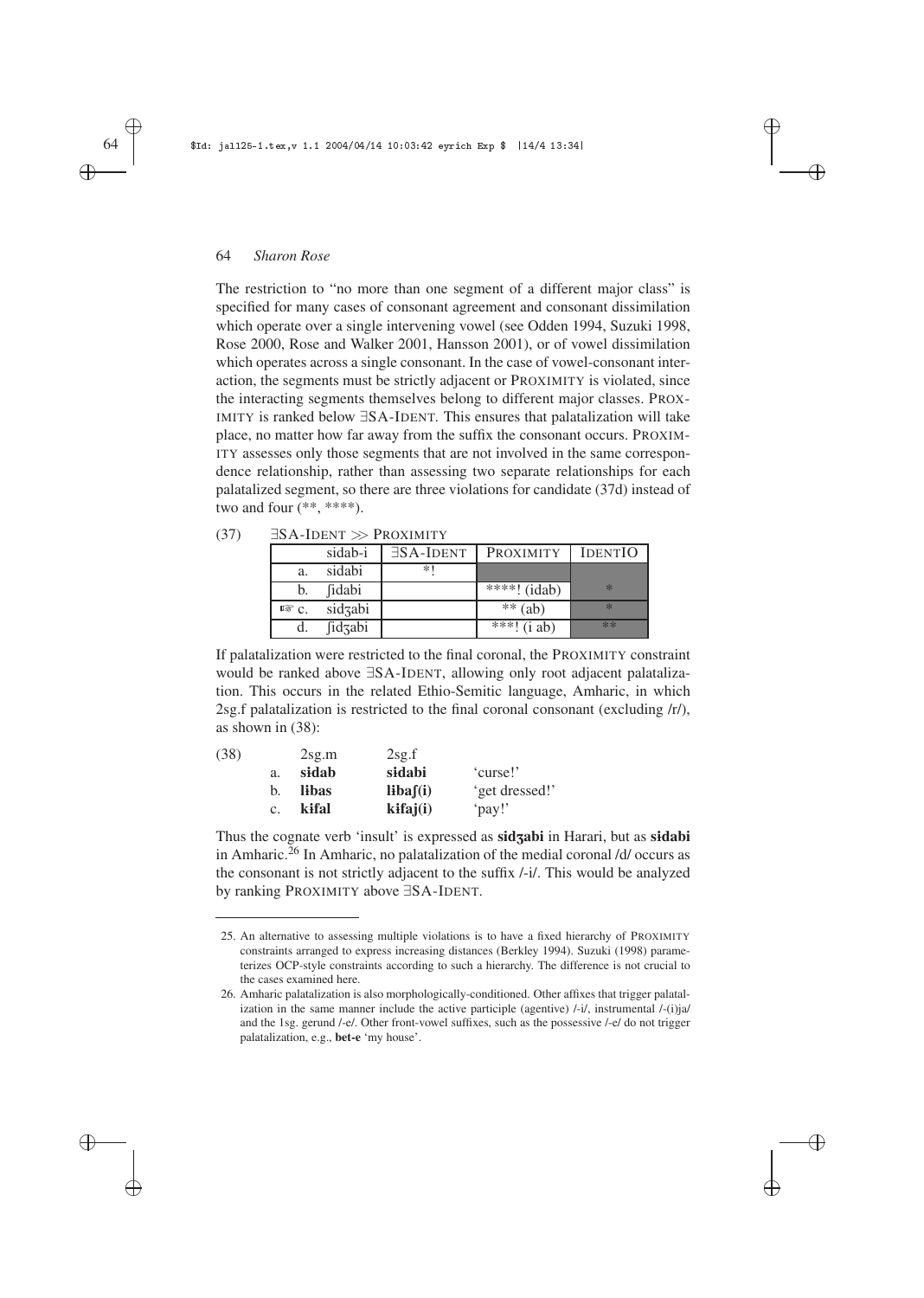✐

✐

✐

✐

# *4.3. Sonorant-obstruent asymmetries*

Now let us turn to cases in which double palatalization occurs in obstruentsonorant sequences, but not in sonorant-obstruent sequences. The crucial forms are repeated here:

(39) Obstruent-sonorant

| a.<br>b. | 2sg.m<br>fit'an<br>gidal | 2sg.f<br>fitf'aii<br>gidzaj | $(\text{fit}'$ ani)<br>(gidaj) | 'hurry!'<br>'kill!' |
|----------|--------------------------|-----------------------------|--------------------------------|---------------------|
|          | Sonorant-obstruent       |                             |                                |                     |
|          | 2sg.m                    | 2sg.f                       |                                |                     |
| c.       | feldi                    | feldzi                      | $*$ fejdzi                     | 'shave!'            |
| d.       | dinabt'i                 | dinabt <sub>['i</sub>       | *dinabt <sub>['i</sub>         | 'be frightened!'    |

We previously established that there is a preference for palatalization of obstruents, and that if they are targeted in non-final position, a following sonorant is also palatalized. As the analysis stands, there is nothing that accounts for this preference. Given our set of constraints, we expect only a single palatalization: fit'ani, but this is dispreferred by the majority of speakers. In order to account for the targeting of coronal obstruents over coronal sonorants, coronal obstruents are specifically targeted in the ∃SA-IDENT constraint. Thus, instead of identifying the target as a consonant, it is specified as a coronal obstruent.

# (40) ∃SA-IDENT-COROBS (∃SAICO)

Let x be an affix and y be a stem to which x attaches. If vowel <sup>α</sup> in x is [+PAL], then there is some *coronal obstruent* β such that  $\alpha \mathfrak{R} \beta$  and  $\beta$  is [−PAL] in the input and [+PAL] in the output.

One could, of course, have the ∃SA-IDENT constraint refer only to obstruents, since higher ranked markedness constraints would rule out palatalized labials and palatalized velars in the language as a whole. However, given that it is necessary to specify a particular target, and that coronals show a propensity for palatalization (Hume 1992, Hall 1997), the above constraint more directly expresses this fact.<sup>27</sup> Second, as Rubach (2000) and Banksira (2000) argue, different vowels may trigger different palatalization processes in the same language, so it is not sufficient to let markedness constraints weed out the undesired segments. Rubach (2000) builds specificity of the trigger into his

✐ ✐

✐

<sup>27.</sup> Although not formalized, Rubach and Booij (2001) propose a Coronal Palatalization constraint which specifically requires coronals to be prepalatal before front vowels.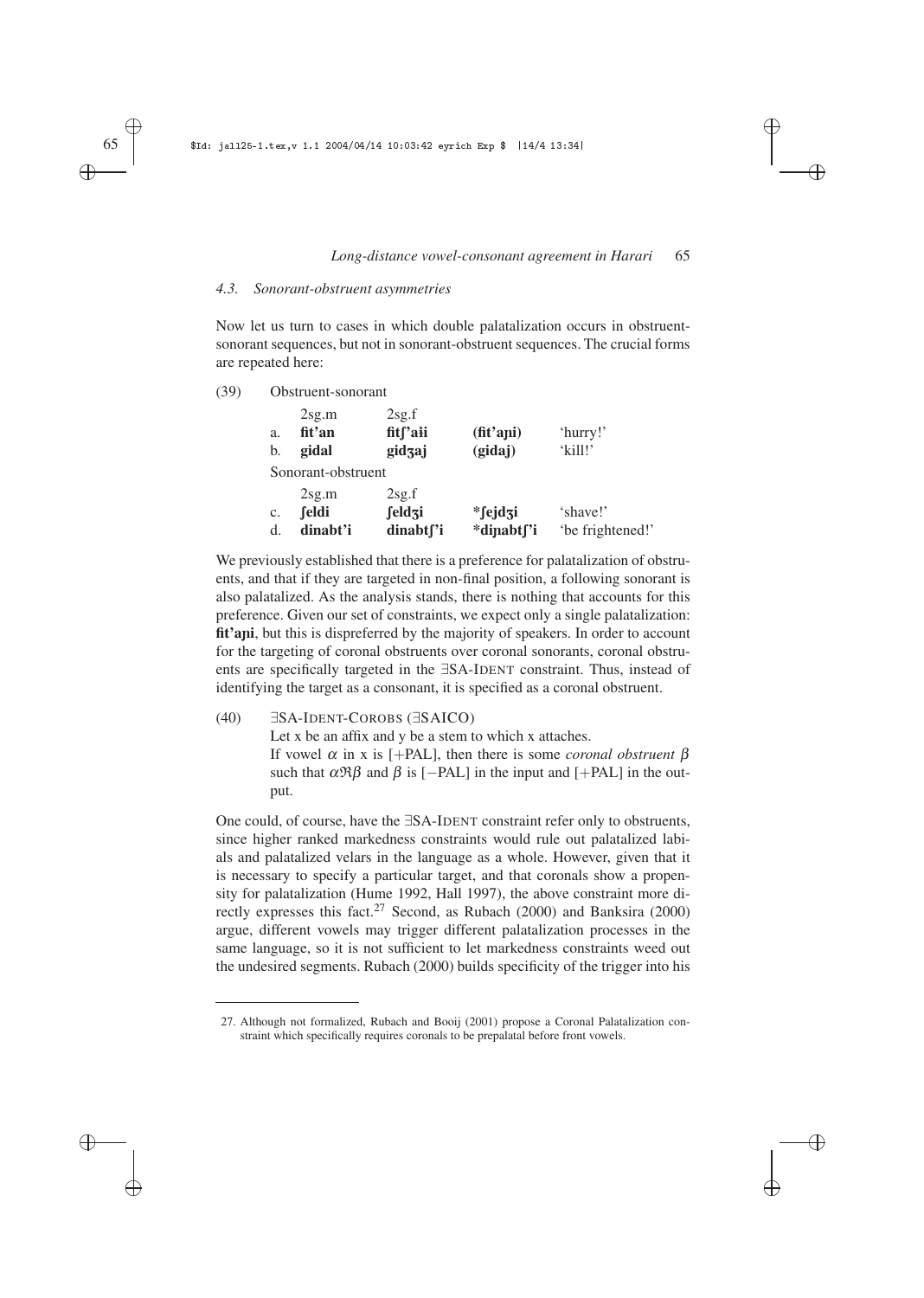constraints; I build in specificity of the target. Third, the analysis of consonant agreement presented in Rose and Walker (2001) and Hansson (2001) also refers to specific target and trigger in establishing agreement between consonants through correspondence. In the following tableau, which illustrates obstruentsonorant double palatalization, palatalization of the sonorant /n/ occurs even though this entails an extra IDENT-IO violation. By so doing, PROXIMITY is better satisfied. ∃SAICO must outrank PROXIMITY to ensure that a candidate with a single final palatalized sonorant (41c) cannot be selected as the winner.

✐

 $\oplus$ 

✐

✐

| $\mu$ Then $\gg$ DAICO $\gg$ I RUAIMILI $\gg$ IDENI-IO |    |      |                                                       |      |  |  |
|--------------------------------------------------------|----|------|-------------------------------------------------------|------|--|--|
| fit'an-i                                               |    |      | $\exists$ SA-IDENT $\exists$ SAICO PROXIMITY IDENT-IO |      |  |  |
| a. fit'ani                                             | *1 |      |                                                       |      |  |  |
| b. fit <sup>['</sup> ani                               |    |      | $**1$                                                 |      |  |  |
| c. fit'ani                                             |    | $*1$ |                                                       |      |  |  |
| $\mathbb{R}$ d. fit and                                |    |      | ∗                                                     | $**$ |  |  |

(41)  $\exists$ SA-IDENT  $\gg$   $\exists$ SAICO  $\gg$  Proximity  $\gg$  IDENT-IO

When the order of coronals is sonorant-obstruent, the sonorant fails to palatalize. This is again due to PROXIMITY. By ranking target-specific constraint ∃SAICO with respect to general constraints on faithfulness and proximity, the asymmetry is accounted for.

| $dinabt'-i$                            |    |     | $\exists$ SA-IDENT $\exists$ SAICO   PROXIMITY   IDENT-IO |        |
|----------------------------------------|----|-----|-----------------------------------------------------------|--------|
| a. dinabt'i                            | *1 |     |                                                           |        |
| b. dipabt'i                            |    | $*$ | **                                                        | $\ast$ |
| c. dipabt <sup>"</sup> i               |    |     | $* * 1$                                                   | $**$   |
| $\mathbb{R}$ d. dinabt <sup>r'</sup> i |    |     |                                                           |        |

(42) ∃SA-IDENT >> ∃SAICO >> PROXIMITY >> IDENT-IO

For one speaker, however, only a final sonorant is palatalized, as in **fit'ani**. This form can be produced by raising PROXIMITY above ∃SAICO. This ranking will still obtain non-local palatalization in a form such as  $/sidab-i/ \rightarrow$ sidzabi 'insult!' due to the high-ranking ∃SA-IDENT, and it will not interfere with single palatalization in /dinabt'-i/  $\rightarrow$  **dinabt**<sup> $\prime$ </sup>**i** 'be frightened!' since the winning candidate violates neither PROXIMITY nor ∃SAICO.

The constraint ∃SA-IDENT is also necessary under the normal ranking, too, as it produces palatalization of /n/ in forms without coronal obstruents, as in è**i**ñ**ak'i** 'strangle!', regardless of the position of PROXIMITY with respect to ∃SAICO.

✐

✐

| (43) |                         |                                                             |      |  |
|------|-------------------------|-------------------------------------------------------------|------|--|
|      | hinak'-i                | $ \exists$ SA-IDENT $ \exists$ SAICO   PROXIMITY   IDENT-IO |      |  |
|      | a. hinak'i              |                                                             |      |  |
|      | $\mathbb{R}$ b. hinak'i |                                                             | $**$ |  |

✐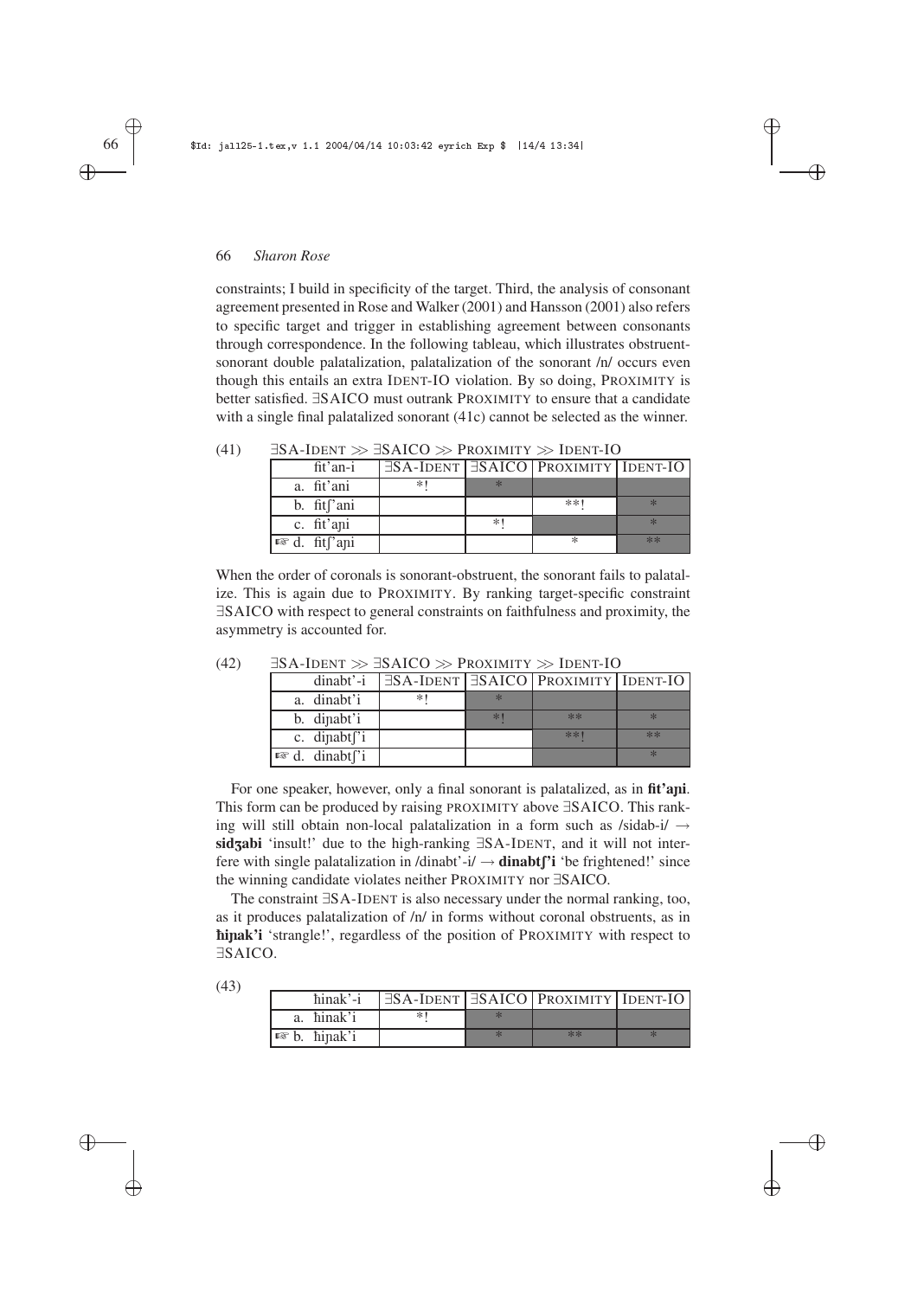✐

 $\oplus$ 

✐

✐

It is worth considering how these constraints account for palatalization across a lexically palatalized segment, as in the form  $\text{lat-bi}$   $\text{ak'i} \rightarrow \text{at}$  **f**-bi $\text{fab}$ **i** 'don't wet, soak!'. Recall that this type of verb was problematic for a spreading or alignment account, as the specification of the palatalized segment is predicted to block spreading to its left. The ∃SA-IDENT/∃SAICO constraints require correspondence between the stem and the suffix, achieved through palatalization of the prefix. A form with a lexically palatalized consonant does not satisfy the criterion that the consonant must be [−PALATAL] in the input, and palatalization of the prefix occurs:

| (44) |                                                     |                                          |       |  |
|------|-----------------------------------------------------|------------------------------------------|-------|--|
|      | $a-t-bi[ak']$                                       | ∃SA-IDENT  ∃SAICO   PROXIMITY   IDENT-IO |       |  |
|      | a. a-t-bifak'i                                      | *'                                       |       |  |
|      | $\sqrt{a^2 + b^2 + b^2}$ a-t $\int$ -bi $\int$ ak'i |                                          | ***** |  |

We have now accounted for all the cases of obligatory palatalization in Harari with the exception of the lack of initial palatalization for some speakers. I will address these forms in the next section.

#### *4.4. The initial consonant*

There are various restrictions regarding the palatalization of the initial consonant, as shown in (8), (10) and (17). Some are absolute and others represent a tendency for certain speakers. In addition, there are differences between rootinitial consonants and word-initial consonants. The following examples summarize the data:

| (45) | Word-initial   |                                                   |                                                  |                                              |                                  |  |  |
|------|----------------|---------------------------------------------------|--------------------------------------------------|----------------------------------------------|----------------------------------|--|--|
|      | a.<br>b.<br>c. | 2sg.m<br>somni<br>nika?<br>leħk'i<br>Root initial | 2sg.f<br>sompi<br>niki?<br>lehk'i                | or <b>fompi</b><br>$(*piki?)$<br>$(*jehk'i)$ | 'fast!'<br>'touch!'<br>'borrow!' |  |  |
|      | d.<br>e.<br>f. | 2sg.m<br>ti-sumni<br>at-nika?<br>t-a-lehk'i       | 2sg.f<br>ti-fumni<br>$at$ f-niki?<br>tf-a-lehk'i | 'you fast'<br>'don't touch!'<br>'you loan'   |                                  |  |  |

The generalizations are as follows:

(46) Generalizations concerning initial segments

a. Word-initial sonorants are not palatalized.

✐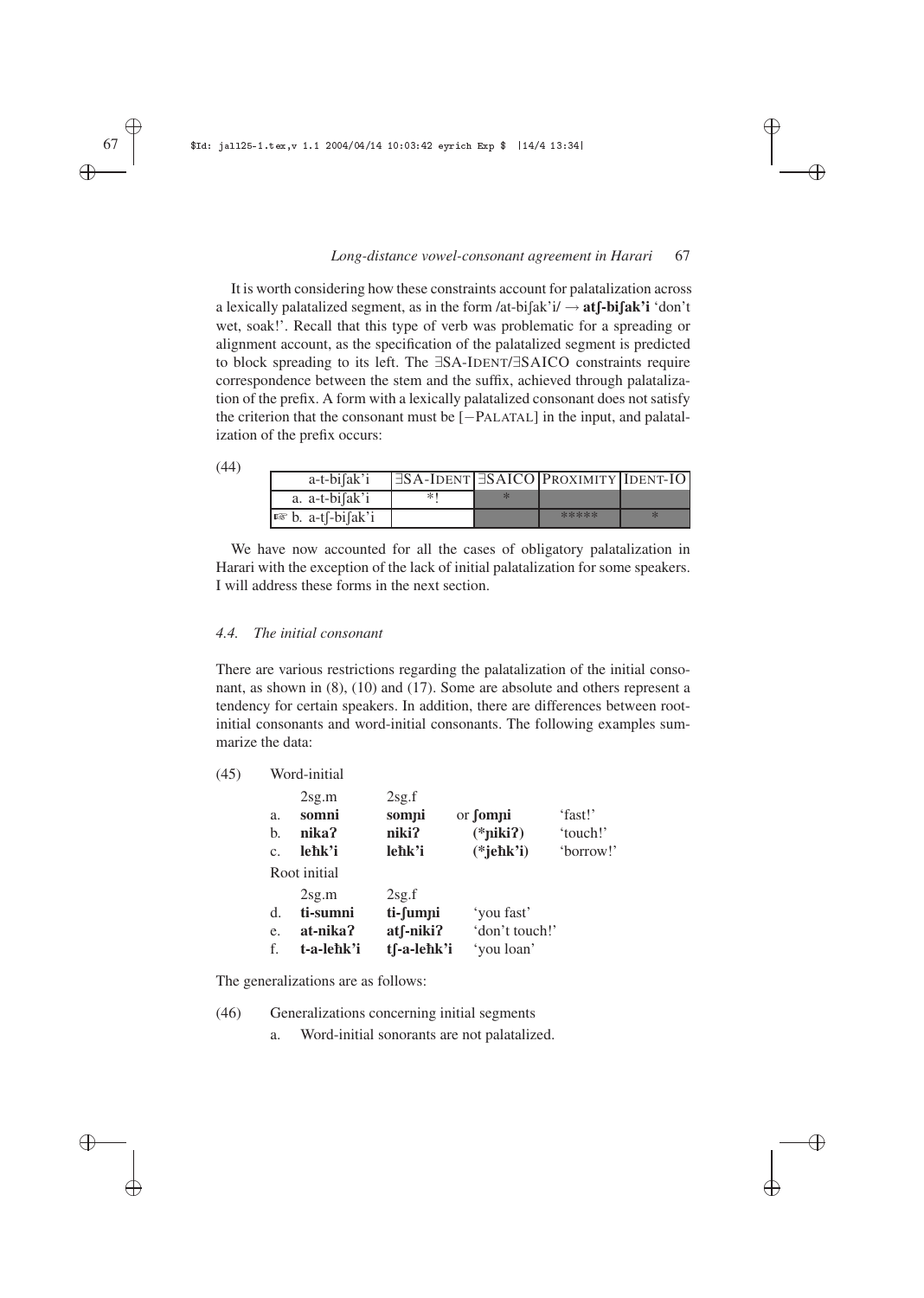- b. Word-initial obstruents are *optionally* palatalized.
- c. Root-initial sonorants are (usually) not palatalized.<sup>28</sup>

Unlike sonorants, root-initial obstruents display no special resistance to palatalization. I will now provide a formal analysis of the behavior of initial segments. ✐

✐

✐

✐

*4.4.1. Initial obstruents.* If the initial consonant is a coronal obstruent and the final or medial one a sonorant, then there is a tendency for only the sonorant to be palatalized for some speakers, i.e.,  $/di \log i / \rightarrow$  **dijagi** 'work' not \***dzijagi**. These cases differ from the forms just analyzed like /fit'an-i/ → fit'ani or fit<sup>'</sup>ani 'hurry' in which the the obstruent is in non-initial position and the preference for most speakers is for both the sonorant and obstruent to be palatalized. A single speaker may thus prefer fit<sup>['</sup>ani to fit<sup>'</sup>ani but prefer **dijagi** to **dzijagi**. This dichotomy demonstrates that something else is at play with the initial consonant. In addition, speakers who resist word-initial palatalization *do* allow the initial root consonant to be palatalized if a prefix is attached and the root-initial segment is no longer word-initial.

Beckman (1997, 1998) argues that word initial syllables occupy a privileged position, and she introduces faithfulness constraints specific to segments occupying the first syllable. This accounts for patterns of vowel harmony, in which the initial syllable allows more contrasts and resists neutralization, and wordinitial consonants which resist alternation. A constraint against changing the initial consonant of the word appears to be in force:

(47) IDENT-IO-C1

The word-initial consonant must have identical values for [PALATAL] in the input and output.

This constraint is ranked below ∃SA-IDENT in order to allow initial palatalization in a form like /sibari/  $\rightarrow$  **fibari** 'break!', which has only one palatalizable segment, but to disallow it in /dilagi/  $\rightarrow$  **dijagi** 'work', where another segment may be palatalized. In addition, IDENT-IO-C1 is ranked above ∃SAICO to permit only a coronal sonorant to be palatalized and not a coronal obstruent. The form **dijagi** with a palatalized coronal /l/ is illustrated in (48).

(48)  $\exists$ SA-IDENT > IDENT-IO-C1 >  $\exists$ SAICO

✐

✐

✐

<sup>28.</sup> The two counter-examples to this generalization (see Footnote 14) are rare in comparison to the majority of forms elicited. They suggest a variably-ranked constraint against root-initial palatal sonorants. In contrast, palatalization of both root-initial and word-initial obstruents was common, more so among the female speakers in Harar.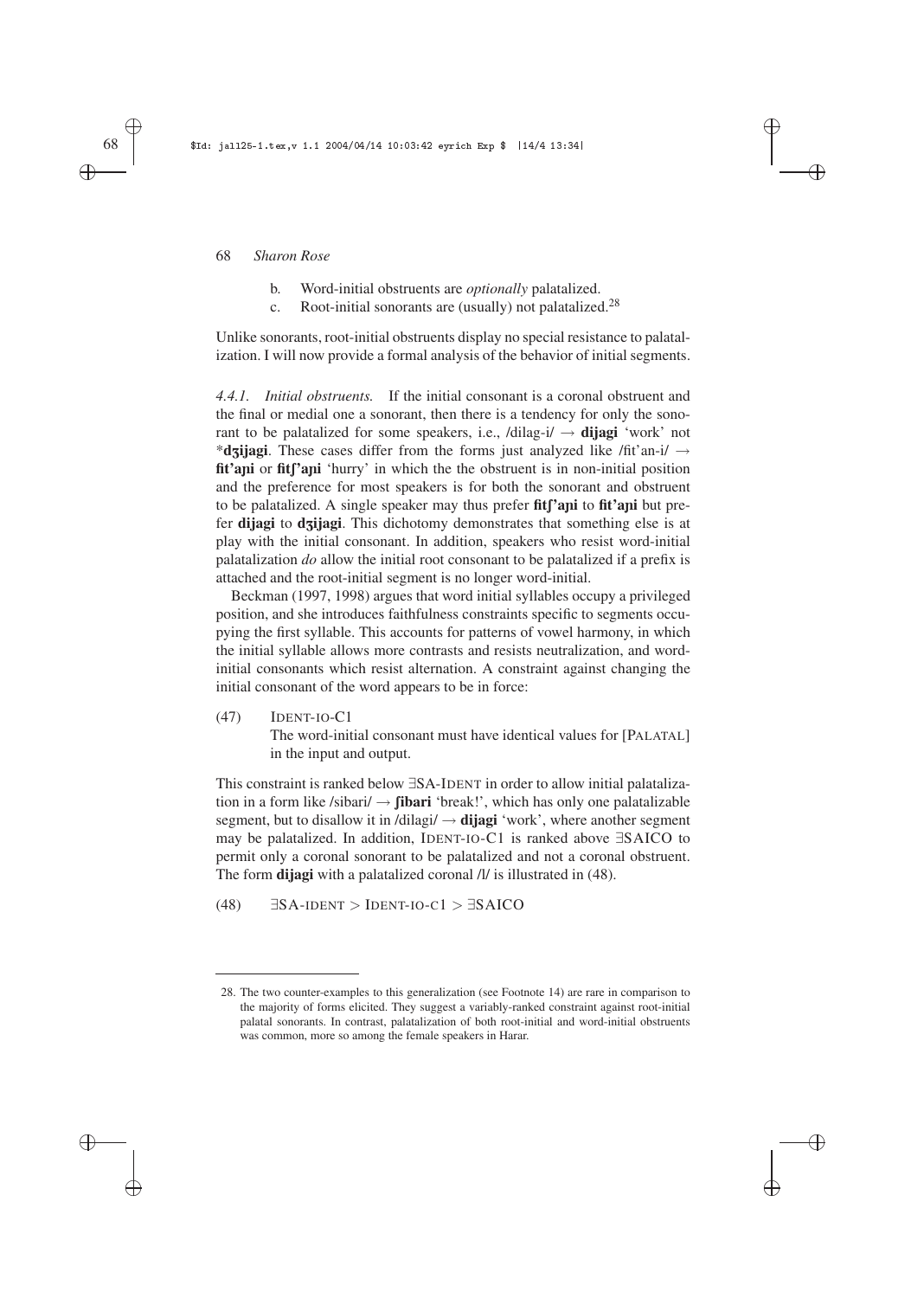|                 | dilag-i | $\exists$ SA-IDENT | $IDENT-IO-C1$ | $\exists$ SAICO |
|-----------------|---------|--------------------|---------------|-----------------|
| a.              | dilagi  | $\ast$             |               |                 |
| b.              | dzilagi |                    | $*$           |                 |
| $R \otimes C$ . | dijagi  |                    |               |                 |
|                 | dzijagi |                    | $*$           |                 |

*Long-distance vowel-consonant agreement in Harari* 69

✐

✐

✐

✐

When there are no other potential anchors for the palatalization, an initial coronal obstruent is palatalized in initial position in order to satisfy ∃SA-IDENT, motivating the ranking of ∃SA-IDENT > IDENT-IO-C1. Note that for certain speakers who do not palatalize initial consonants at all, the opposite ranking would entail.

| (49) |                 |         |        |                                                    |  |
|------|-----------------|---------|--------|----------------------------------------------------|--|
|      |                 | sibar-i |        | $\exists$ SA-IDENT   IDENT-IO-C1   $\exists$ SAICO |  |
|      | a.              | sibari  | $\ast$ |                                                    |  |
|      | $\mathbb{R}$ b. | fibari  |        |                                                    |  |

*4.4.2. Initial sonorants.* In constrast to obstruents, when the coronal sonorants are initial, no palatalization may occur even if the sonorant is the only coronal, as forms such as [nika?i] show.<sup>29</sup> The explanation for this sonorant/ obstruent difference can be found in a more general constraint in Harari: a lexical word almost never begins with the palatal sonorant [ $\text{p}$ ] or [j].<sup>30</sup>

 $(50)$  \*[P<sub>AL</sub>/S<sub>ON</sub>

The first consonant of a stem cannot be palatal sonorant.

The constraint in (50) dominates the ∃SA-IDENT constraint to account for verb forms that show no palatalization:

✐

✐

| (51) |                        |  |                                                                          |  |
|------|------------------------|--|--------------------------------------------------------------------------|--|
|      |                        |  | nika?-i   *[PAL/SON   $\exists$ SA-IDENT   IDENT-IO-C1   $\exists$ SAICO |  |
|      | a. nika?i              |  |                                                                          |  |
|      | $\mathbb{R}$ b. nika?i |  |                                                                          |  |

<sup>29.</sup> Leslau (1958) reports initial palatalization for 2sg.f pixafi 'bite!', but my consultants reject this.

✐

<sup>30.</sup> A check of Leslau (1963) reveals that there are no forms listed with initial [ñ] either strictly initial or when preceded by a vowel. As for [j], there are various prefixes and function words such as demonstratives beginning with [j], but only one or two lexical items, such as **jo**:**m** 'day', an Arabic borrowing, or **ja**:**ri** 'porcupine'. As for verb roots, the restriction is in fact true of verb roots in other Ethio-Semitic languages (see Berhane 1991 on Tigrinya, Chamora 1996 on Inor), except Tigre, which has a few **j**-initial roots. Amharic has two **j**-initial roots: **jaz** 'seize' and **j**okkoso 'ask a question' (based on Kane (1990) which has approx. 4 250 verb roots).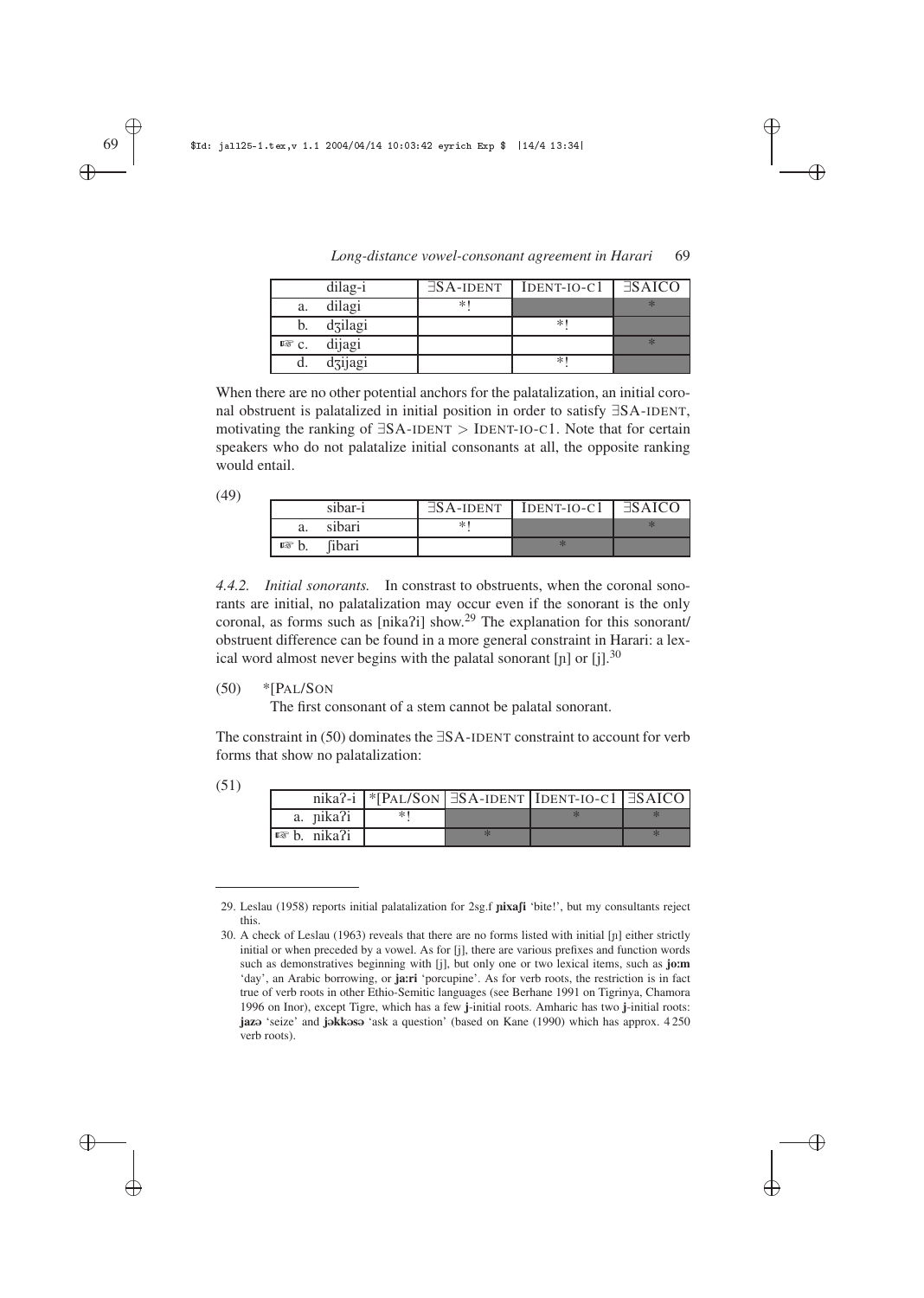Furthermore, the constraint will also rule out palatalization of a root-initial sonorant preceded by prefixes, as in forms such as **t** $\int$ **-a-lehk'i** 'you loan!', since the inner stratum constitutes a stem domain. Note that there are no palatalizable sonorant prefixes occurring with the 2sg.f.

✐

✐

✐

✐

As discussed in Section 3.2.1, skipping of a potential target is problematic under a local spreading account, as a gapped configuration must be allowed. Under an agreement analysis, however, the non-participation of intervening segments is unproblematic. They may be skipped in two ways. Either they do not belong to the class of consonants specified in the ∃SA-IDENT constraint or a higher ranked (markedness) constraint prevents their participation. In this case, the high-ranking \*[PAL/SON allows them to be skipped. In the next section, we explore more variability with /l/ that cannot be explained via constraints on root-initial segments.

*4.4.3. Skipping of medial /l/.* In the preceding section, we saw how both /n/ and /l/ fail to palatalize when occurring in initial position of the root, even if they are the only coronal segments in the stem. The consonant /l/ also shows resistance to palatalization in non-final position, too. Some examples of medial /l/ being skipped are given in (52).

|             | 2sg.m    | 2sg.f         |                    |
|-------------|----------|---------------|--------------------|
| a.          | at-hilab | atf-hilabi    | 'don't milk!'      |
| b.          | zilal    | <b>zilaj</b>  | 'jump!'            |
| $C_{\star}$ | silab    | <b>filabi</b> | 'castrate!'        |
| d.          | zelmi    | zelmi         | 'do an injustice!' |
|             |          |               |                    |

The problem with medial /l/ appears to be that the output would create undesirable sequences of a front vowel and a palatal glide: [ij] or [ej]. These kinds of sequences are dispreferred due to the close articulation between front vowels and [j], an OCP effect on high/mid front vocoids. This conclusion is due in part to some interesting judgment differences between a few pairs – forms such as  $(53a)$  and one in which the  $[i]$  surfaces following  $[a]$ : **tihajbi** or **t** $[i$ **hajbi** 'you (sg.f) milk'. Glides in final position also surface following the vowel [a]. Recall that final **aji#** sequences are reduced to [aj], e.g., **kifaj** 'pay!', emphasizing that the opposite order of glide and vowel [ji] is also disfavored. It is not possible to suppress vowels in the medial position, as the vowels are required for syllabification. Final **Cji#** sequences may also surface, i.e., /tinadli/ → **tinad**Z**ji** or  $\ell$ tidabli $\ell \rightarrow$  **tidabji**. This is due to syllabification constraints that prevent final consonant clusters, requiring the [i] to be present. Nevertheless, these cases occasionally result in skipping, too, found with a single elicited example: /tigadli/ → **tigadzli**. In sum, a constraint against front vowel-palatal glide sequences (of

# ✐ ✐

✐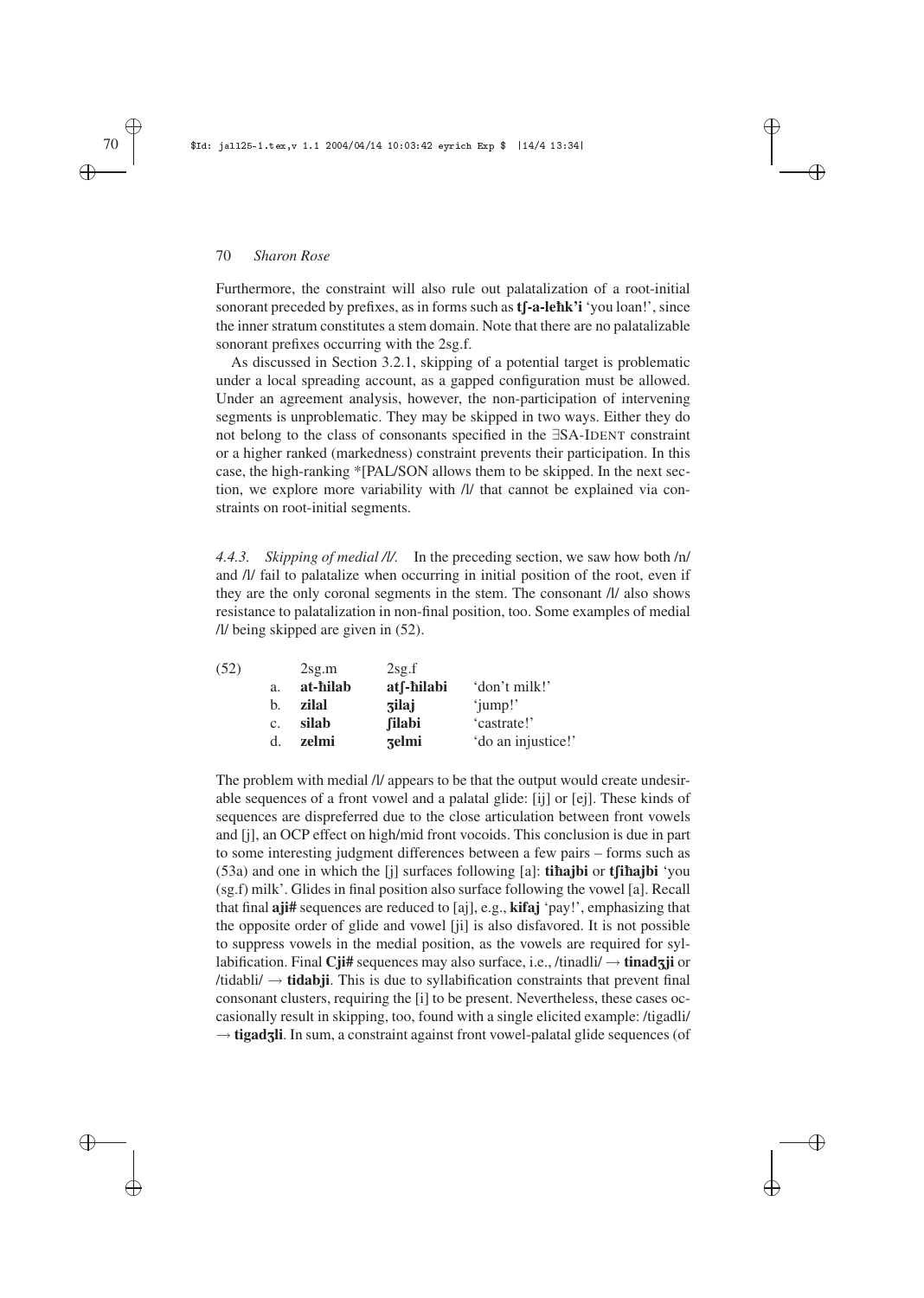✐

✐

✐

✐

either order) is necessary, which I abbreviate as  $*$ [ij].<sup>31</sup>

| (53) |                |               |                    |               |          |           |
|------|----------------|---------------|--------------------|---------------|----------|-----------|
|      |                | silab-i       | $\exists$ SA-IDENT | <b>ESAICO</b> | $*$ [ij] | PROXIMITY |
|      | a.             | silabi        | $*1$               | $\ast$        |          |           |
|      |                | sijabi        |                    | $\ast$        | $\ast$   | **        |
|      | c.             | <i>fijabi</i> |                    |               | $*1$     | ***       |
|      | $\mathbb{R}$ d | filabi        |                    |               |          | ****      |

If this constraint did not outrank PROXIMITY, candidate (53c) would emerge as the winner. This is in fact an alternate possible form. Sonorants are palatalized in non-final position under duress, when compelled to by high-ranking ∃SA-IDENT. If there are coronal obstruents available that can satisfy ∃SA-IDENT, then sonorants give the appearance of being skipped.

In conclusion, the 2sg.f palatalization in Harari is best expressed through constraints requiring agreement between affix and stem segments. These constraints, in combination with constraints against initial palatalization and front vowel-palatal glide sequences, account for the main cases of palatalization seen in Harari. This analysis avoids the pitfalls of the general alignment analysis by specifying the targets explicitly in the constraints. It also avoids problems encountered by the spreading analysis in that agreement predicts no blocking effects of intervening consonants lexically specified with the agreeing feature. In the following section, I turn to the cases of multiple palatalization of obstruents.

## **5. Optional multipe palatalization and consonant harmony**

Multiple palatalization of obstruents is an optional phenomenon in the Harari 2sg.f forms, and appears to be favored by female speakers. Examples of double palatalization are given in (54).

|                | 2sg.m      | 2sg.f   |                       |                                                                                              |
|----------------|------------|---------|-----------------------|----------------------------------------------------------------------------------------------|
| a.             | bit'as     | bit'afi |                       | 'rip!'                                                                                       |
| b.             | t'imad     | timadzi | tsimad <sub>3</sub> i | 'tie, strongly oppose!'                                                                      |
| $\mathbf{c}$ . | sidab      | sidzabi | fidzabi               | 'curse'                                                                                      |
| d.             | at-widak'i |         |                       |                                                                                              |
|                |            |         |                       | or $bit$ <sup>['afi']</sup><br>$at\text{-}widz{gak'i}$ $at\text{-}widz{gak'i}$ 'don't fall!' |

<sup>31.</sup> A reviewer questions what would occur with [j] adjacent to a high round vowel [u]. Such a case could potentially occur in a Type D verb with the right configuration of consonants. One such verb is **t'o**:**laga** 'wither'. The imperfective would have the form **ti-t'u**:**lgi**. I did not elicit this particular verb, so I cannot determine whether the 2sg.f form would be **ti-t** $\int$ 'u:lgi or ti-t<sub>I</sub>'u:jgi. I can only hypothesize that sequences of high vocoids of different backness might also be avoided.

✐

✐

✐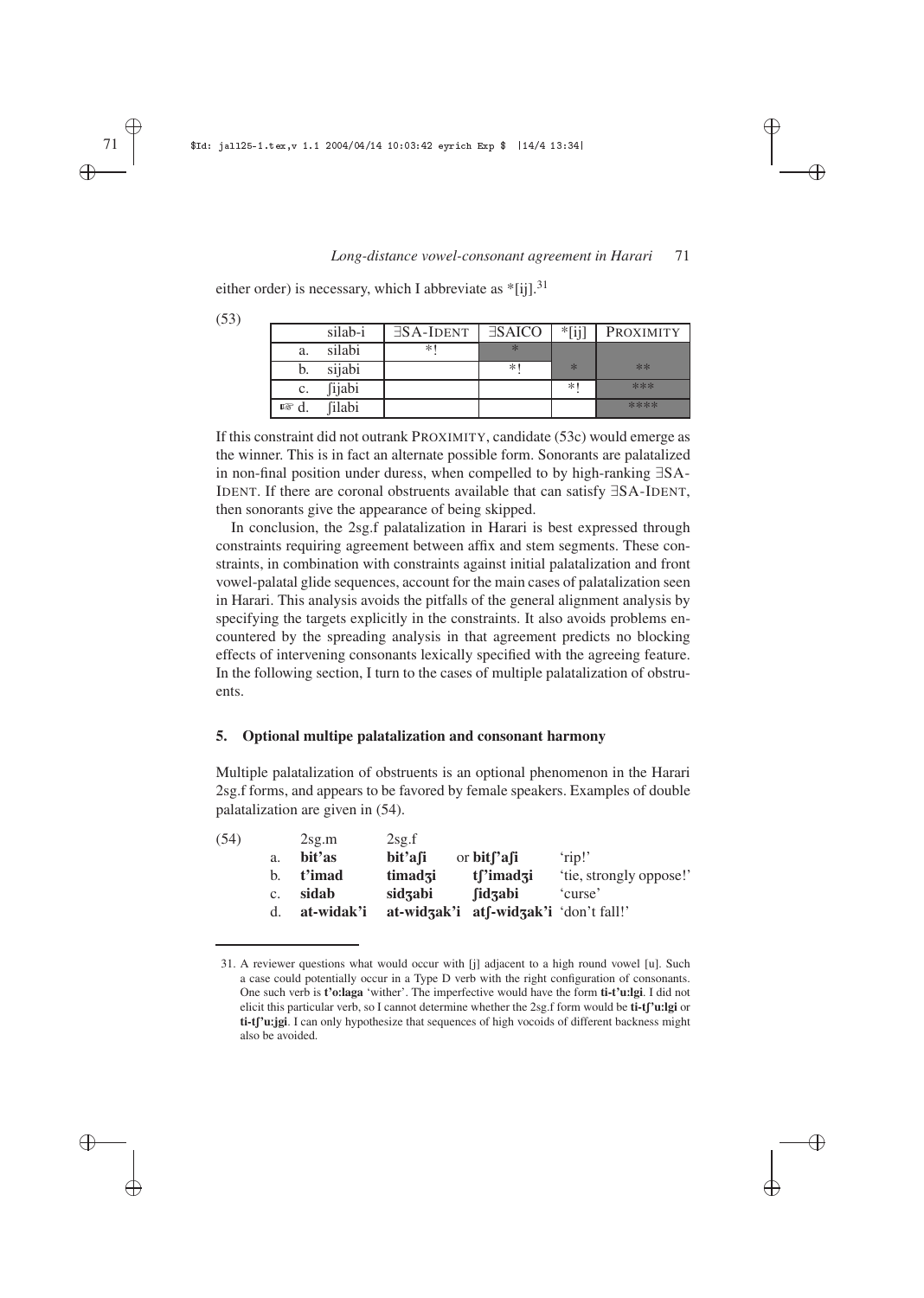#### e. **at-kitabi at-kit**[abi at[-kit[abi 'don't write!'

✐

✐

✐

✐

There are two possible analyses of the obstruent-obstruent palatalization: (i) it constitutes consonant harmony and represents a different system from the vowel-triggered palatalization or (ii) it reflects a requirement that additional coronal obstruents in a 2sg.f word be palatalized, an extension of the ∃SAICO constraint.

A form like /bit'asi/ has a single obligatory palatalization: **bit'a** $\boldsymbol{\beta}$ **i**. It should be stressed that there is no correlation between the preference for a single obstruent palatalization and single palatalization with verbs like **fit'a**ñ**i**. Some speakers have **bit'a**fi but fit<sup>'</sup>ani. This underscores the conclusion that the second case of double palatalization reflects the preference for obstruents to be palatalized over sonorants. Obstruents are targeted and the sonorant is palatalized to satisfy ∃SAICO and PROXIMITY. The double palatalization found with obstruents is a separate phenomenon. Since the ∃SAICO constraint only requires as a minimum a single palatalization, PROXIMITY or IDENT-IO would normally rule out double palatalization. Some other mechanism must be responsible for inducing extra palatalization. I first explore a consonant harmony analysis, and reject it on typological grounds.

# *5.1. Consonant harmony*

Consonant harmony can be defined as assimilation between consonants that are not string adjacent; other consonants and vowels may intervene. Coronal harmony is more common than any other kind of harmony involving place of articulation (Shaw 1991, Hansson 2001). Harmony at other places of articulation are rare. Dorsal harmony is found in only a handful of languages (Hansson 2001), and others involve secondary articulations, such as off-glide palatalization in Karaim (Vaux 1999, Kowalski 1929). Shaw (1991) lists Harari palatalization in her compilation of consonant harmonies based on Leslau (1958) and an unpublished presentation by Halefom  $(1988)$ .<sup>32</sup> As far as I know, however, the intricacies of the system have not been presented in detail before, and the issue of whether the system is really harmony or not has not been addressed, except briefly in Rose (1997b). Various solutions to the puzzle of why coronal harmony is so widespread have been proposed. Shaw (1991) relates it to spreading of the features [anterior] and [distributed] that are dependents of the Coronal node, and not relevant for other places of articulation. Flemming (1995) and Gafos (1996) propose that coronal harmony derives from the noninterference of coronal consonants with vowel articulations. Vowels involve

✐ ✐

✐

<sup>32.</sup> Halefom (p.c.) was unable to distribute the manuscript or handout from the talk.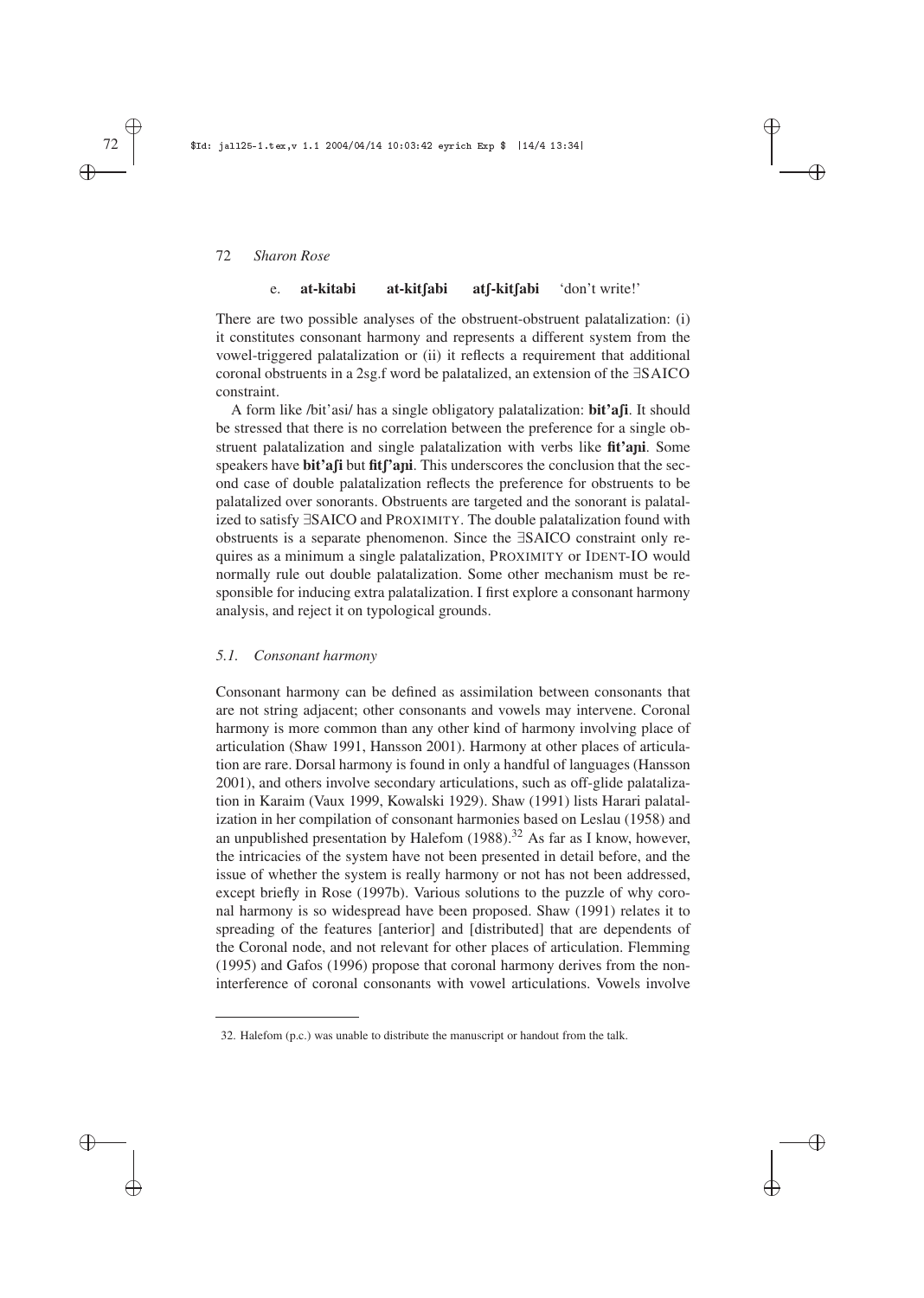✐

✐

✐

✐

use of the tongue body or lips, but coronals involve the tongue tip-blade, not utilized by vowels. They argue that aligning the tongue tip-blade articulation of the consonant across other vowels and other consonants will have no noticable acoustic effect on intervening segments. Rose and Walker (2001) and Hansson (2001) instead propose an agreement analysis, whereby specific consonant groups interact with each other, along the lines of the analysis proposed here. Whichever analysis is ultimately correct, if Harari is a case of consonant harmony, we expect it to display characteristic properties of coronal consonant harmony.

If Harari double palatalization were consonant harmony, there are four basic properties that would render it unusual. First, in a comprehensive survey of consonant harmony, Hansson (2001) identifies three general classes of coronal harmony. One class involves sibilants, in which the alveolar/palato-alveolar s/f alternation affects fricatives and affricates, but excludes stops (i.e., Chumash, Tahltan, Chiricahua Apache, Navajo, Kinyarwanda, Berber, Omotic languages). For example, in Chumash (Beeler 1970, Poser 1982), the affricate [t<sup>s</sup>] alternates with  $[t]$  but  $[t]$  is unaffected. In Imdlawn Tashlhiyt Berber, there are no affricates (Elmedlaoui 1992), so the harmony only operates between [s]/[f] and  $[z]/[z]$ . In Kirundi, /t/ may be palatalized, but does not participate in coronal harmony. In the second class, coronal harmony operates between stops in several Nilotic languages such as Anywa (Reh 1996) and Mayak (Anderson 1999) as well as Australian languages, such as Gooniyandi (Hamilton 1993). These languages have three or four-way contrasts among coronal stops and have no or few fricatives. The third class, although less common, involves alternation between stops and affricates, such as  $/t/$  and  $/t/$ . This occurs as a morpheme structure condition on Aymara roots (MacEachern 1997) and in Pengo (Burrow and Bhattacharya 1970, Hansson 2001). Crucially, though, none of these cases involves both stops and fricatives interacting with each other, as would be the case if Harari palatalization were harmony.

Second, in most languages that display consonant harmony, there is evidence that monomorphemic words also respect the harmony pattern (e.g., Kinyarwanda, Kimenyi 1979: 44). This is not the case in Harari. It is rare for two coronal fricatives to appear in the same word unless they are reduplicative, due to morpheme structure constraints on Semitic roots (Greenberg 1950) that prevent more than one consonant in a root at the same place of articulation. However, a few nominal forms occur with no harmony: i.e., **famsiya** 'umbrella'. Affricates and fricatives may co-occur with no harmony effects: **nadzas-a** 'be impure, polluted' or **sat**[a 'drink', and so may affricates and stops: **ta:t**['ina 'yesterday'. While there are a couple of words which show al**ternation between** [s] and  $\left[\right]$ : **faraf a**: **fa** / **saraf a**: **fa** 'change money' or **fani**P / **sa**ñ**i**P 'ironsmith, potter' (Leslau 1963), there does not appear to be a ban on

✐ ✐

✐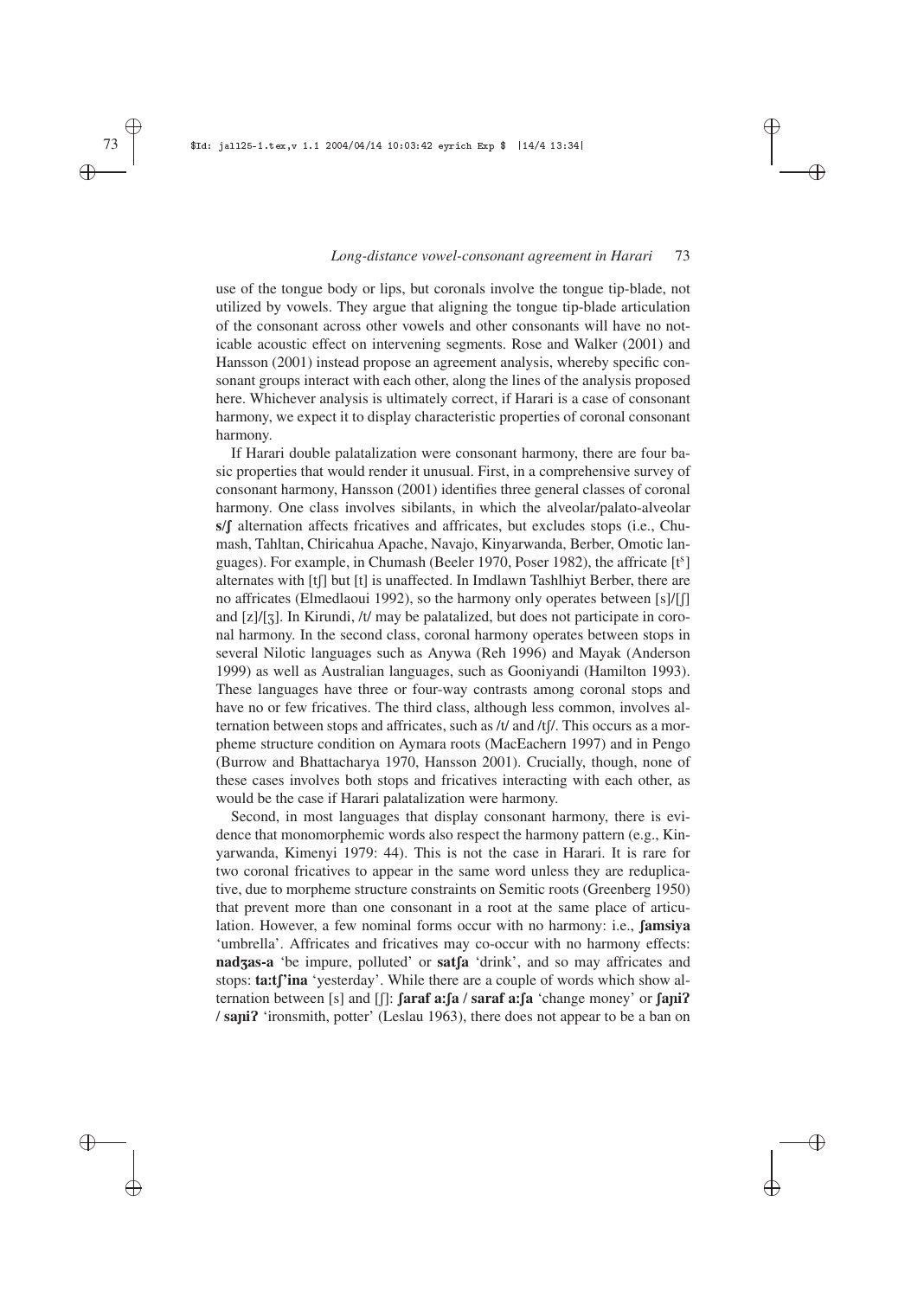alveolars and palato-alveolars occuring in the same word.<sup>33</sup>

Third, although consonant harmony can be triggered by a restricted set of affixes in some languages, in Harari, it is not the 2sg.f affix itself that would be responsible for the harmony, but only the consonant palatalized as a result of that affix. In other words, only a palato-alveolar consonant in a 2sg.f nonperfective word could trigger harmony. Other palatalized consonants in verbs do not trigger palatalization of preceding coronals.<sup>34</sup>

✐

✐

✐

✐

Fourth, intervening coronal sonorants [n] and [l] can participate in multiple palatalization and are transformed to [ñ] and [j] respectively. For example, the verb /tidnabt'i/ 'you are frightened!' has a 2sg.f form **tid**znabt<sup>r'</sup>i for those speakers that allow double palatalization. The coronal nasal is palatalized. The same is true of reduplicated roots. Although double palatalization of sonorants in reduplication is dispreferred (e.g., **bina**ñ**i** 'sprinkle!'), it does occur if obstruents undergo double palatalization: **tit'nat'ni** 'you spin (m)' vs. **tit**['nat['ni 'you spin (f.)'. Although sonorants can participate in some retroflex stop harmonies, they do not participate when fricatives or affricates are involved, as in the stop/affricate harmonies and the sibilant harmonies in which coronal stops, including sonorants, show no surface effects of the harmony process.<sup>35</sup>

In conclusion, while Harari palatalization bears some similarity to consonant harmony in that more than one coronal consonant is palatalized within a stem, it differs from other cases in enough ways to warrant an alternate analysis. Including it within the typology of consonant harmony would leave unexplained why Harari oral stops and fricatives actively participate in the palatalization harmony as a group but stops in other languages do not, even those that allow palatalization of stops, such as Kinyarwanda. Piggott (1997) draws a similar conclusion about standard nasal harmony versus the kind of nasalization triggered by the 1st person singular affix in Terena, which has different effects, including prenasalization and voicing of stops, which are not attested in other nasal harmony systems.

✐ ✐

✐

<sup>33.</sup> The diachronic alternation between  $[s]$  and  $[]$  can be found irrespective of words that contain other coronals, and occurs in other Ethiopian Semitic languages, such as Tigrinya. Voigt (1988) and Banksira (2000) relate it to the presence of high back [u] that triggers palatalization.

<sup>34.</sup> Ntihirageza (1993) reports that Kirundi sibiliant harmony is dependent on palatalization triggered by a class of j-initial suffixes. These suffixes are treated as front-vowel initial in Broselow and Niyondagara (1990). If palatalization is a prerequisite for coronal harmony, then Harari would not differ substantially on this point. Yet, although coronal stops are palatalized in Kirundi (i.e.,  $t \rightarrow t^s$  or  $\int$ ), they do not participate in harmony.

<sup>35.</sup> Note that in the theory espoused by Flemming (1995) and Gafos (1996), coronal stops bear the feature (or gesture) extended between fricatives/affricates, but are argued to show no acoustic effects. As far as I know, this has not been tested experimentally.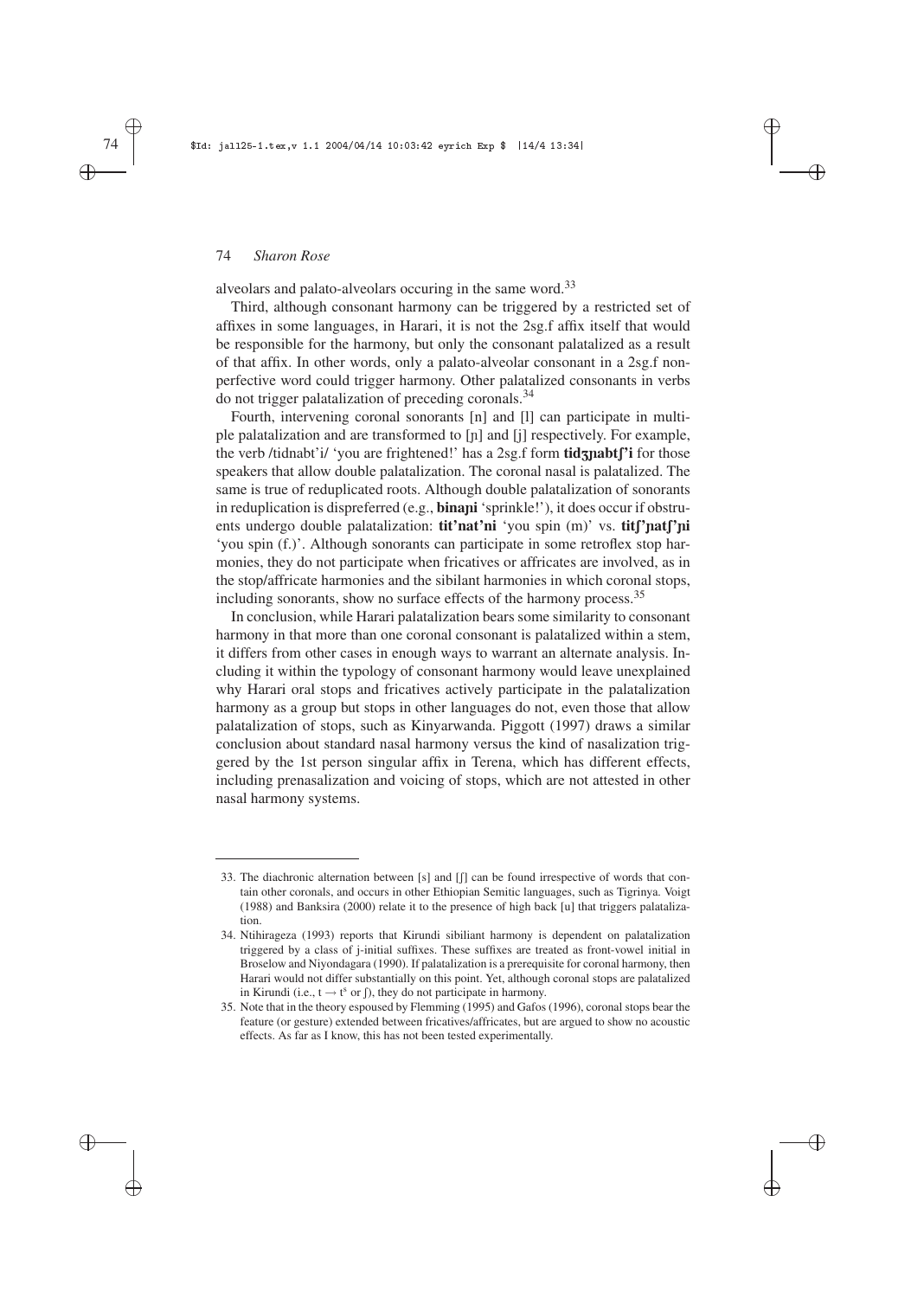✐

✐

✐

✐

# *5.2. Extending coronal obstruent palatalization*

One option to achieve multiple palatalization is to extend the rule or constraint responsible for palatalization. In a rule-based framework, this would be equivalent to iterative spreading, or reapplication of a spreading rule (Myers 1991). However, I have already highlighted that a spreading analysis would have to contend with the problem of intervening consonants and vowels that also bear the palatalizing feature, particularly the palatalized consonant [f] that is present in some stems.<sup>36</sup>

Coronal obstruent agreement is optionally extended or repeated for other coronal obstruents in the word, not just the rightmost one. This can be modeled using a non-existential version of the SAICO constraint requiring that *every* coronal obstruent in the stem agree with the suffix, rather than *some* coronal obstruent. Ussishkin (1999) refers to this as a 'strong' constraint.

(55) SA-IDENT-COROBS (SAICO) Let x be an affix and y be a stem to which x attaches. If vowel <sup>α</sup> in x is [+PAL], then every *coronal obstruent* β such that  $\alpha \mathfrak{R} \beta$  and  $\beta$  is [-PAL] in the input is [+PAL] in the output.

When ranked above PROXIMITY and IDENT-IO, every coronal in the stem will be palatalized as in (56); when ranked below, PROXIMITY (and ∃SA-IDENT) will favor (58d) with a single palatalization:

| (56) |                 |                      |              |           |
|------|-----------------|----------------------|--------------|-----------|
|      |                 | bit'as-i             | <b>SAICO</b> | PROXIMITY |
|      | a.              | bit'asi              | $**1$        |           |
|      | $\mathbb{R}$ b. | bit['a[i]            |              | $*$       |
|      | $\mathbf{c}$ .  | bit <sup>r</sup> asi | *            | **        |
|      |                 | bit'afi              | *            |           |

The SAICO constraint expresses a relationship with the suffix /-i/ and not with the other palatalized coronals in the word. If double palatalization only made reference to other palatalized coronals, we would incorrectly predict double palatalization in other verb forms with palatalized consonants in the stem, such as 2sg.m **tifeldi** 'you shave'. The form \***tfifeldi** is impossible – that form is only possible as a feminine form. This reinforces the point that the palatalization in the 2sg.f is directly tied to the suffix, and not to the presence of other palato-alveolar consonants in a stem.

✐ ✐

✐

<sup>36.</sup> Coronal consonant harmonies propagate through front vowels with no blocking effects, e.g., Aari /fen-sis/  $\rightarrow$  **fenfif** 'cause to buy/sell' (Hayward 1990) or Kirundi /ja-ses-je/  $\rightarrow$  **jafefe** 's/he spilled' (Ntihirageza 1993).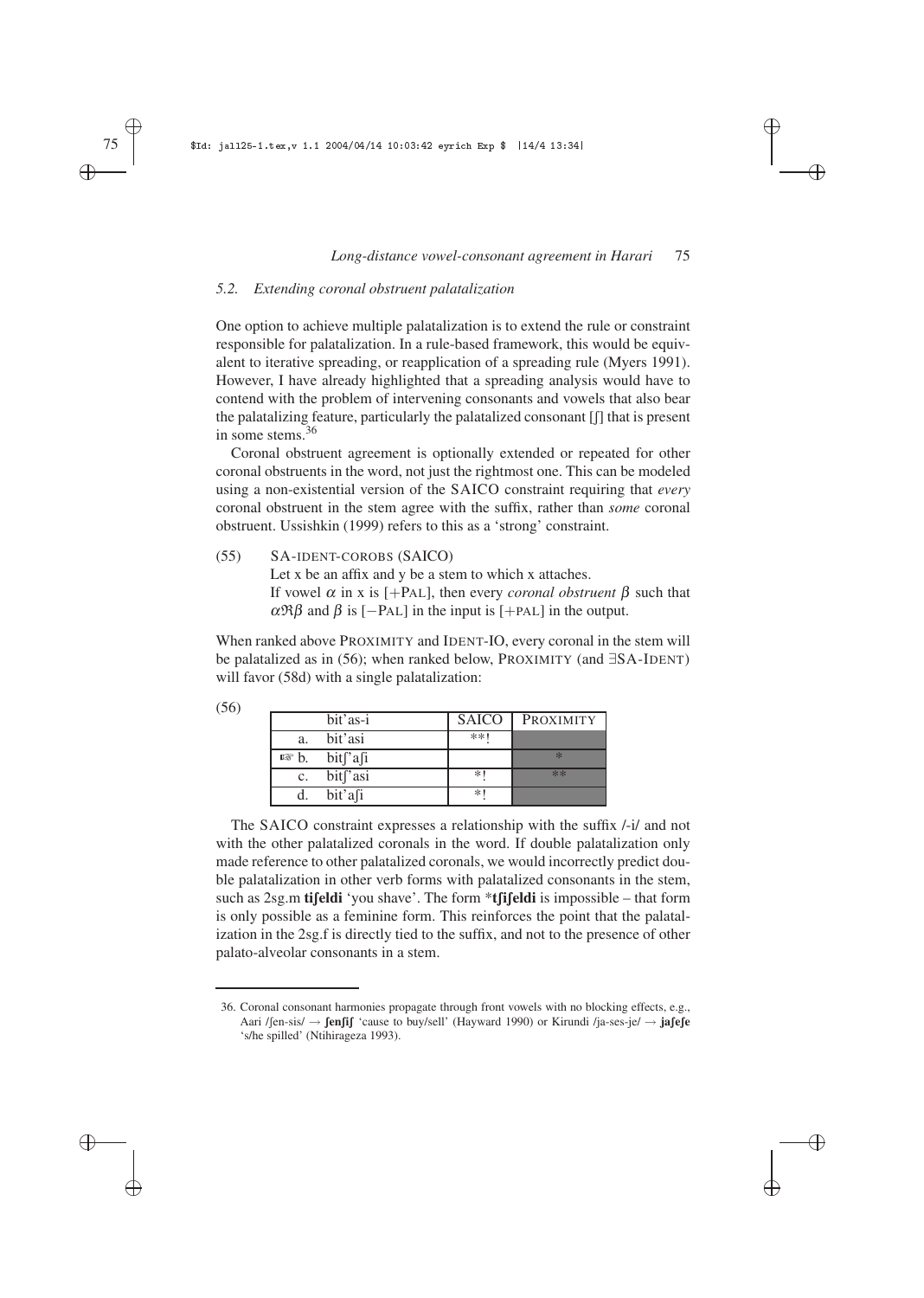# *5.3. Reduplicated verbs*

Reduplicated verbs show a greater propensity for double palatalization than other verb forms. If there is more than one coronal obstruent, they are preferentially both palatalized (57a–d), and in the case of internal reduplication, the single palatalization option is not used. If there are two coronal sonorants, however, only the final one is palatalized (57e–g), but there is optional double palatalization with sonorants as a by-product of the optional initial palatalization in (57h–j). This particular configuration allows double palatalization as by-product of the preference for obstruent palatalization combined with reduplication, but it does not constitute consonant harmony. As seen in Section 4.2, medial /l/ often resists palatalization (57h).

✐

 $\oplus$ 

✐

✐

| (57) |                | 2sg.m     | 2sg.f                   |                        |                                            |
|------|----------------|-----------|-------------------------|------------------------|--------------------------------------------|
|      | a.             | kisas     | kifafi<br><sub>or</sub> | kisafi                 | 'sue!'                                     |
|      | b.             | k'idad    | k'idzadzi               | k'idadzi               | 'tear!'                                    |
|      | C <sub>1</sub> | k'itak'ti | k'itfak'tfi             | k'itak't∫'i            | 'hammer!'                                  |
|      | d.             | kitatfi   | kitfatffi               |                        | 'hash again and again!'                    |
|      | e.             | binan     | binani                  | (binani)               | 'sprinkle!'                                |
|      | f.             | zilal     | zilaj (zijaj)           | (jijaj)                | 'jump!'                                    |
|      | g.             | lik'alk'i | lik'ajk'i               |                        | 'paint!'                                   |
|      | h.             | diladli   | dziladzji               | diladzji               | 'level off!'                               |
|      | i.             | t'inat'ni | tf'inatf'ni             | t'inat <sub>['ni</sub> | 'spin!'                                    |
|      | $\cdot$        | mizazni   | mizazni                 |                        | 'weigh many things/<br>consider carefully' |

I follow Gafos (1996, 1998) and Rose (1997b) in adopting the position that biliteral roots of the shape  $C_1C_2C_2$  such as **kisas** involve reduplication and not consonant spreading. In Optimality Theory the relationship between a base and a reduplicant is regulated by a correspondence relationship. In McCarthy and Prince (1995, 1999), the input-output relationship does not refer to the reduplicant. In other models, beginning with Orgun (1996a) and Spaelti (1997), but most fully articulated in Struijke (2000), the input consonant corresponds simultaneously to two output consonants. There is no separate input-base or input-reduplicant relationship. The relationship between base and reduplicant is another correspondence relationship. This model is represented as in (58):



✐ ✐

✐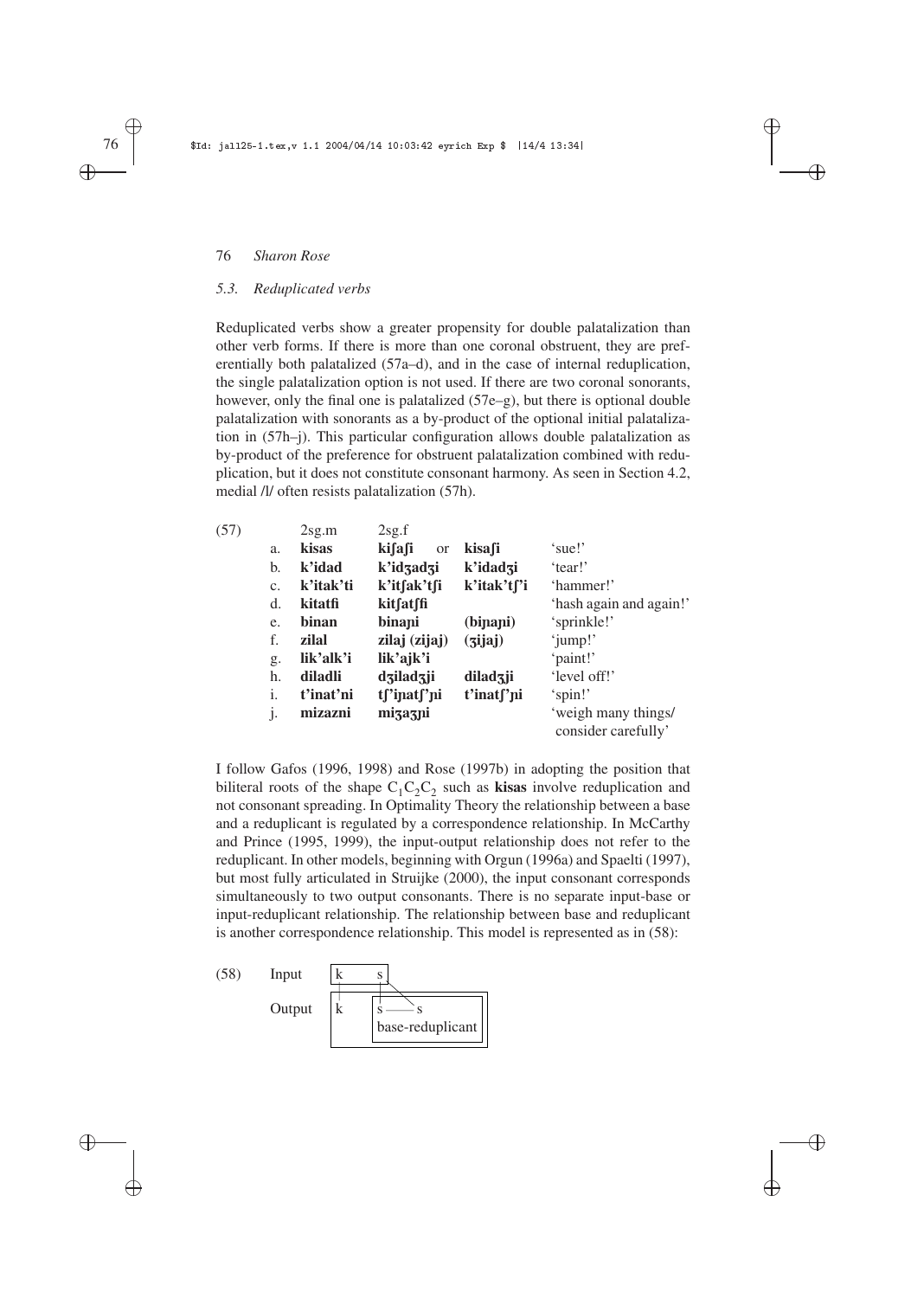✐

✐

✐

✐

I adopt this conception of the input-reduplicant relationship, as it does not force one to decide arbitrarily which consonant is the base and which is the reduplicant. Two faithfulness constraints monitor the correspondence relationships, IDENT-IO, which we have already seen, and IDENT-BR, given in (59).

(59) IDENT-BR Correspondent segments in the base and reduplicant are identical for the feature  $[+PAL]$ .

There are two means of accounting for the double palatalization represented by (57a). One would be to rank SAICO above PROXIMITY as was done for the other double obstruent palatalization cases. The other would be to permute the rankings of IDENT-BR and IDENT-IO. The first option cannot account for the fact that speakers without optional obstruent palatalization still favor double palatalization in reduplicated forms. Yet the second option cannot accounts for roots with a reduplicated sonorant, which do not show double palatalization. Nevertheless, the fact that some speakers only have double palatalization with reduplicated stems argues in favor of the high ranking of IDENT-BR as the correct approach. The problem of the sonorants can be dealt with through markedness constraints against these types of segments.

Since the whole stem is the output, double palatalization would incur two violations of IDENT-IO, and worse violations of PROXIMITY just as with any sequence of two obstruents. If IDENT-BR is ranked above these constraints, the double palatalization is neatly captured (see Rose 1997b, Gafos 1998 for the same IDENT-BR  $>$  IDENT-IO ranking for Gurage dialects such as Chaha).

| (60) |                        |        |                                                      |      |
|------|------------------------|--------|------------------------------------------------------|------|
|      | kisas-i                |        | $\exists$ SA-IDENT   IDENT-BR   PROXIMITY   IDENT-IO |      |
|      | $\mathbb{R}$ a. kifafi |        |                                                      | $**$ |
|      | b. kifasi              | $\ast$ | **                                                   |      |
|      | c. kisafi              | $*$ '  |                                                      |      |

Applying the same ranking with no modification to reduplicated roots with repeated sonorants would incorrectly predict the same double palatalization. Yet, sonorants seem to resist palatalization. A parallel effect is found in the Chaha equivalent of the 2sg.f palatalization. In this language, the coronal sonorants /l r n/ have merged to a single phoneme in the verb system, predictably realized as [r] or [n] (Petros 1996, Banksira 2000). Final /r/ is palatalized to [j] in Chaha, realized as a vocalic element, i.e., 'break!' **s**1B1**r** (2sg.m) vs. **s**1B**i**  $(2sg.f).<sup>37</sup>$  Reduplicated forms in Chaha display double palatalization (61a–b),

✐ ✐

✐

<sup>37.</sup> It was suggested to me that the ability of /r/ to be palatalized in Chaha follows from its origin as /l/. While this may be so, all final [r] are palatalized synchronically in Chaha, no matter their origin as \*l, \*r or \*n.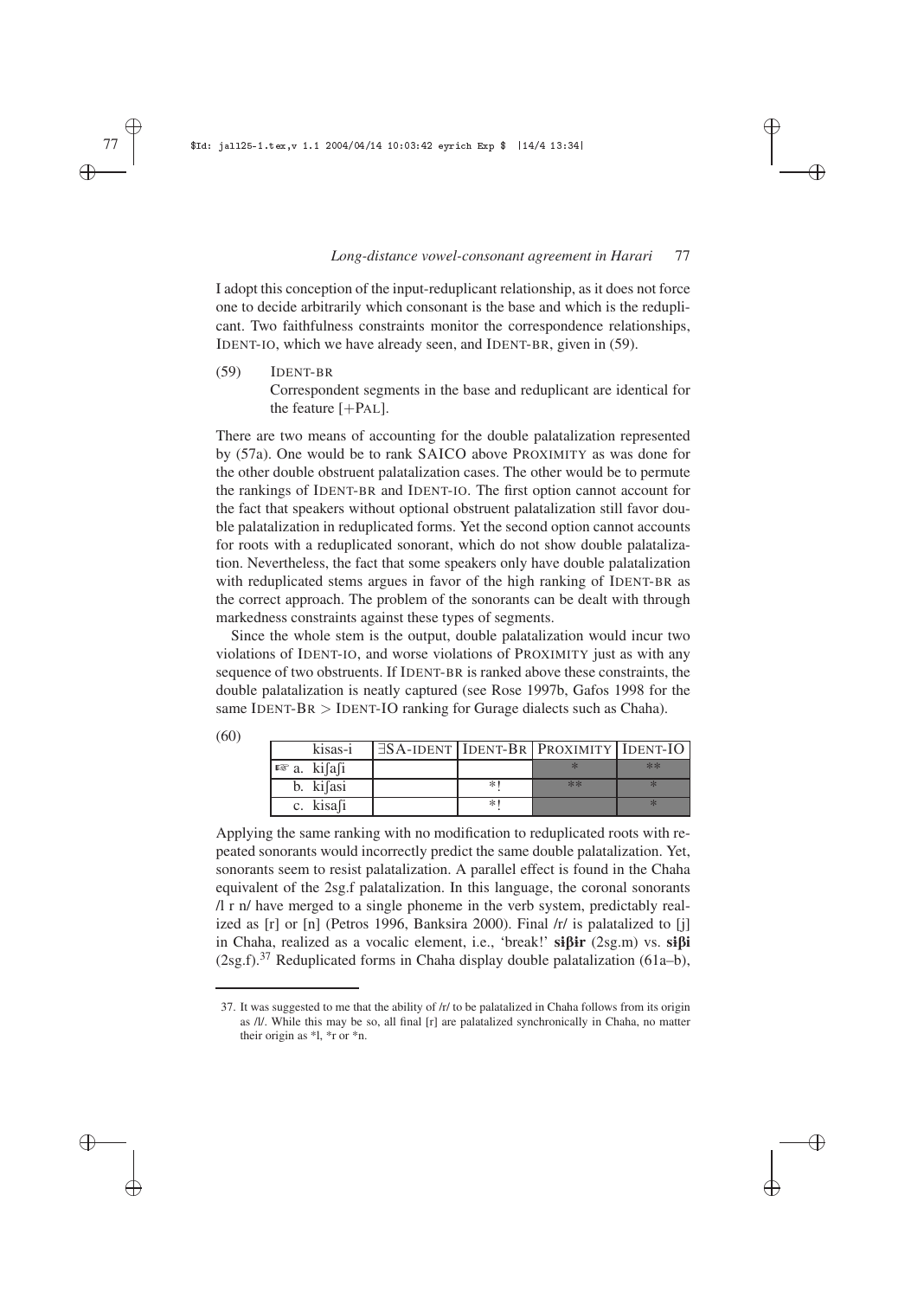except with  $\frac{r}{\pi}$ , as shown in (61c–d)

| (61) |                | 2sg.m  | 2sg.f             |              |                      |
|------|----------------|--------|-------------------|--------------|----------------------|
|      | a.             | kəsis  | kə∫i∫             |              | 'accuse, sue'        |
|      | b.             | tata   | $t$ fatf $\Theta$ |              | 'twist into rope'    |
|      | $\mathbf{c}$ . | birər  | bire              | *biie        | 'fly away!'          |
|      | d.             | fərfir | fərfi             | *fəjfi/*fefi | 'rummage/be rotten!' |
|      |                |        |                   |              |                      |

✐

 $\oplus$ 

✐

✐

Rose (1997a, b) invokes a constraint against palatalization of /r/ that is ranked above IDENT-BR, but below IDENT-IO to account for the resistance of /r/ to palatalization, unless required to realize the morpheme. The same method can be invoked for Harari for palatalized /l/ and /n/.

 $(62)$  \*SON<sup>j</sup>

A sonorant consonant must be [−PAL] in the output.

(63)

|    | binan-i                 | $\exists$ sa-Ident   *SON <sup>j</sup>   Ident-BR   Ident-IO |       |      |
|----|-------------------------|--------------------------------------------------------------|-------|------|
| a. | binan                   | $\ast$                                                       |       |      |
|    | b. binan                |                                                              | $**1$ | $**$ |
|    | $\mathbb{R}^n$ c. binan |                                                              |       |      |

It should be stressed that even though the constraint  $SON<sup>j</sup>$  plays a role in reduplicated forms, it does not exert influence in the general cases of palatalization, and target-specific constraints are still required.

# *5.4. Opacity with suffixes*

Before concluding, a word should be said about the opacity of palatalization discussed in Section 3.1. Recall that when a vowel-initial object clitic or auxiliary follows the 2sg.f stem, the /-i/ suffix is dropped, yet palatalization still occurs.

| (64) |             | 2sg.m   | 2sg.f    |               |
|------|-------------|---------|----------|---------------|
|      | a.          | kisas-a | kisa f-a | 'sue him!'    |
|      | b.          | sidab-a | sidzab-a | 'insult him!' |
|      | $c_{\cdot}$ | sibar-a | fibar-a  | 'break it!    |

This is a typical instance of "non-surface apparent" (McCarthy 1999) or counterbleeding opacity, and has been addressed in various ways within the Optimality Theory literature such as through Trans-derivational Correspondence Theory (TCT) (Benua 1997), Sympathy theory (McCarthy 1999), or Lexical Phonology and Morphology in Optimality Theory (LPM-OT) Kiparsky 2000).

✐

✐

✐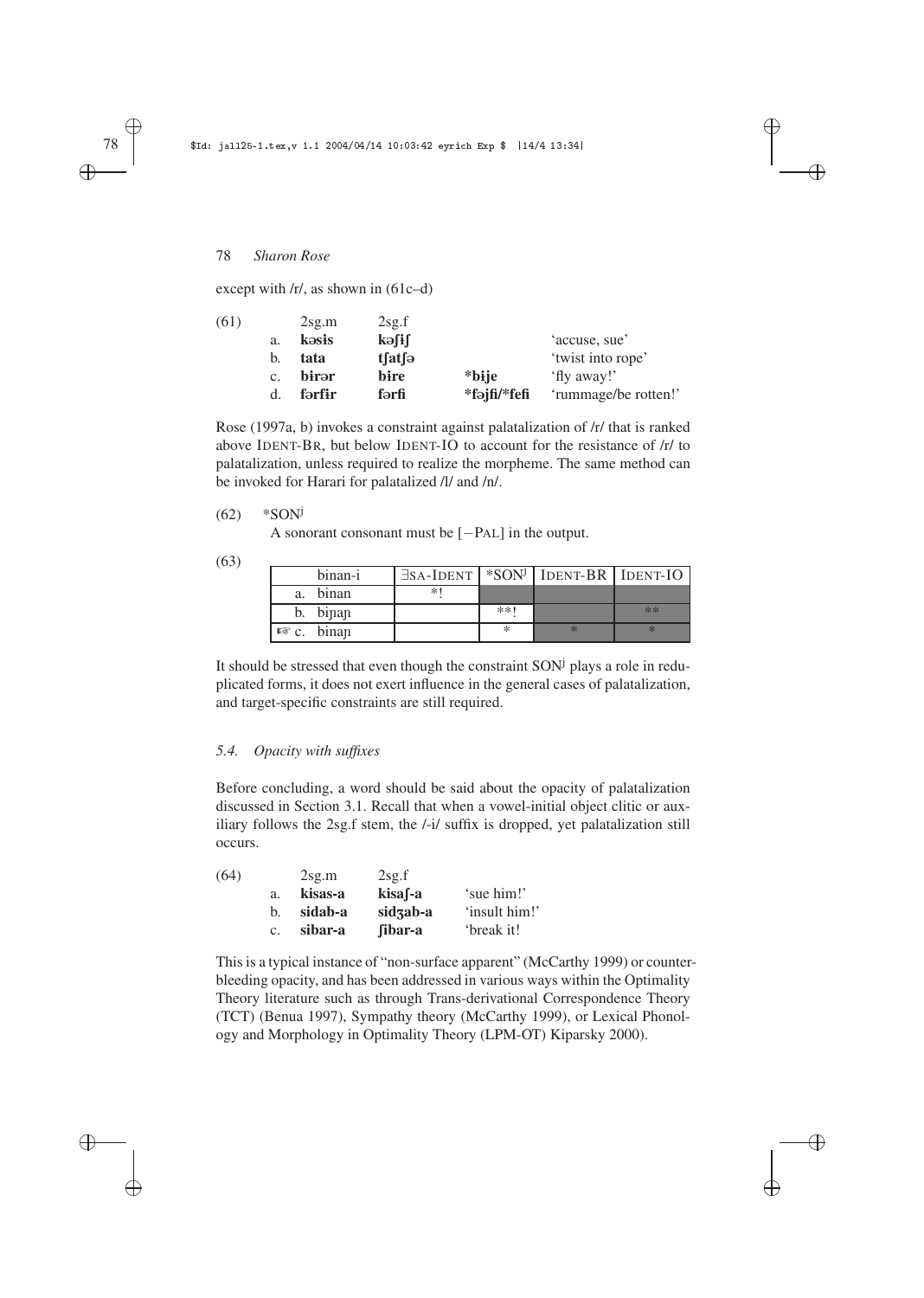✐

 $\oplus$ 

✐

✐

Within either TCT or LPM-OT, the form with only the subject affix, e.g.,  $\beta$  **fibar-i** (< /sibar-i/) serves as the base for the object affix. In TCT, words in a paradigm are evaluated using a recursive constraint hierarchy. In the first recursion, the stem with subject affix and the constraints as ranked so far produces palatalization. In the second recursion, ranked below the first, an outputoutput constraint requiring identity for [PAL] between the base and the affixed form ensures that a form with palatalization (69a) is chosen over one without (65b), even though the trigger for palatalization is deleted. This constraint is also present in the first recursion, but has no effect. No constraint re-ranking is permitted in TCT between recursion levels.

| (65) |                 |                |                  |         |       |
|------|-----------------|----------------|------------------|---------|-------|
|      |                 | /fibari-a/     | OO-IDENTITY[PAL] | *HIATUS | MAX-V |
|      | $\mathbb{R}$ a. | <i>fibara</i>  |                  |         | $*$   |
|      |                 | sibara         | *1               |         | $*$   |
|      | $C_{\star}$     | <i>fibaria</i> |                  | $*1$    |       |
|      |                 | sibaria        | *1               | ∗       |       |
|      |                 |                |                  |         |       |

In LPM-OT, the analysis is actually very similar. Palatalization occurs at the stem level, which includes subject affixes. However, at the word level, the object clitic /-a/ is added to the stem (see Kiparsky 2000 on the same division in Arabic), producing a violation of vowel hiatus, and so the suffix /-i/ is deleted. Although LPM-OT allows constraint reranking between levels, no constraint reranking is necessary for the constraints \*HIATUS and MAX-V; the hiatus situation does not arise at the stem level. Depalatalization is ruled out by the IDENT-IO[PAL] constraint.

|                 | fibari-a       |      |   | $MAX-V$   IDENTITY-IO[PAL] |
|-----------------|----------------|------|---|----------------------------|
| $\mathbb{F}$ a. | <i>fibara</i>  |      | ∗ |                            |
|                 | sibara         |      | ∗ | *'                         |
| $\mathbf{c}$ .  | <i>fibaria</i> | $*1$ |   |                            |
|                 | sibaria        | $*1$ |   |                            |
|                 |                |      |   | *HIATUS                    |

Both analyses express the morphological distinction between the phonology triggered by the subject affix and the phonology of the object clitic. The LPM-OT analysis is slightly favored here, because as discussed in Section 4.1, it also allows a more general expression of the ∃SA-IDENT constraint in (31). In the next section, I address how the Harari pattern fits into the typology of consonant-vowel interaction from a cross-linguistic perspective.

✐

✐

✐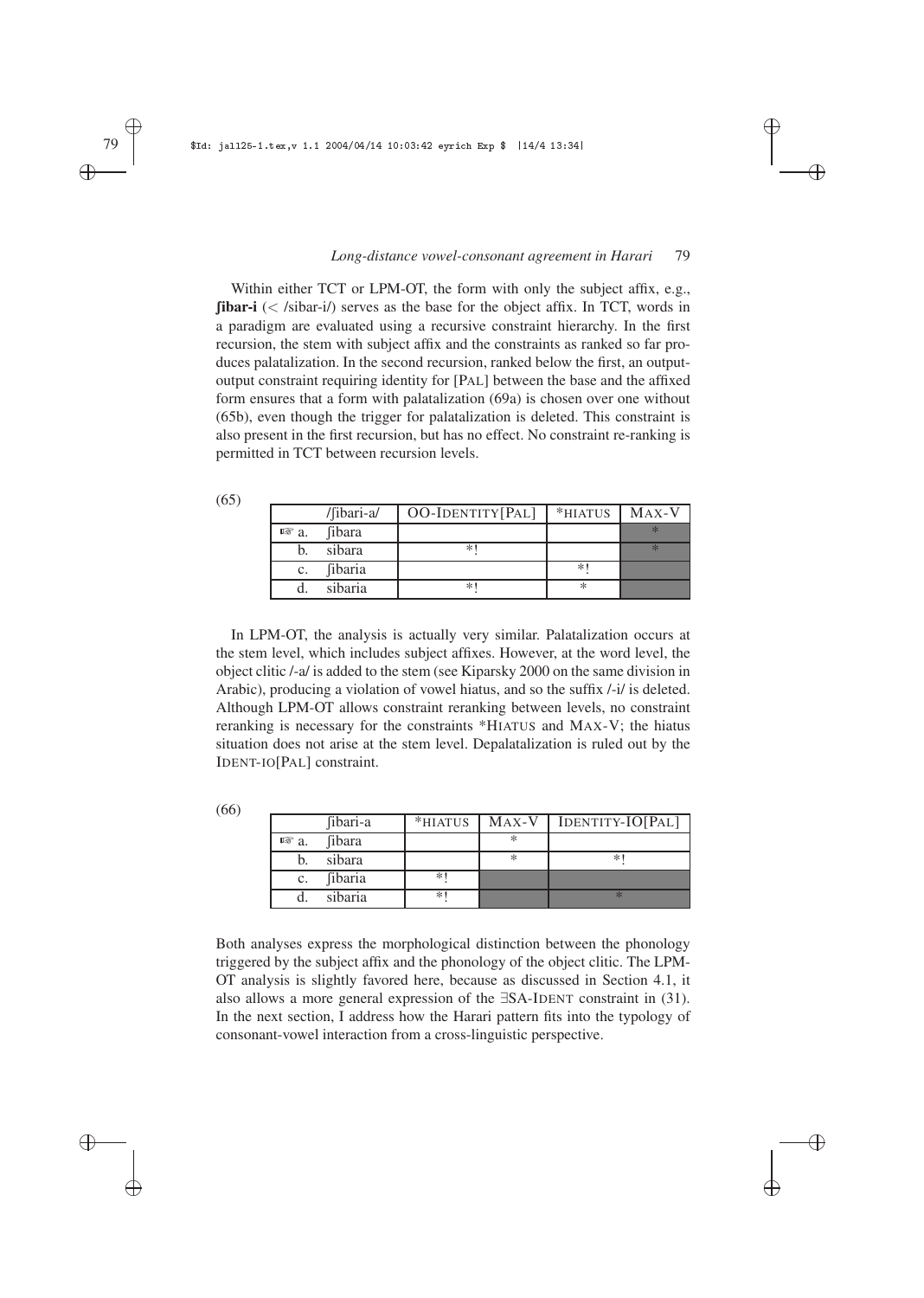#### **6. Vowel-consonant distance effects**

Harari palatalization is neither a case of consonant harmony, nor a case of alignment of features at a stem edge. Instead, it represents a morphologicallytriggered palatalization process that extends beyond a simple local palatalization. It affects consonants elsewhere in the stem, and can result in multiple palatalization. In this section, I briefly compare the Harari case with other vowel-consonant distance interactions, and conclude that the lack of blocking effects is a general property of this type of interaction. Hansson (2001) reaches the same conclusion for consonant-consonant distance interactions.<sup>38</sup> In contrast, local spreading of features, as in emphasis harmony or nasal harmony displays blocking cross-linguistically. This occurs when the spreading feature is incompatible with the next segment in the spreading span (Archangeli and Pulleyblank 1994). In the case of [nasal], an obstruent blocks (Walker 1998) or with emphasis harmony, a high vowel or consonant (Davis 1995, Shahin 2002). ✐

✐

✐

✐

Other cases of vowels affecting consonants at a distance have been reported in the literature. Palatalization over a single consonant is found in Chimalpa Zoque (Odden 1980, 1994), Karok (Bright 1957) and Barrow Inupiaq (Kaplan 1981, Odden 1994). According to the cited authors, the intervening consonant is not also palatalized. Odden (1980) lists cases of deretroflexion in Luiseño and Choapun Zapotec that also operate across a single consonant.

An example of a distance effect on consonants that is not restricted to adjacent syllables is Sibe velar lowering (Li 1996, Vaux 1999), whereby velars are lowered to uvulars following non-high vowels. In (67a–e), the diminutive adjective suffix  $/$ -kin $/$  and the self-perceived immediate past tense suffix  $/$ -xi $/$ are shown, with vowel harmony (Li 1996: 201–202). The velar of these suffixes is lowered to a uvular in (67f–j). The trigger is the first vowel of the stem. Consonants and high vowels, both back and front, may intervene.

(67) Sibe

| a.          | $ildi(n)$ -k $i$ n              | 'bright' | f.              | $\text{colmi}(n)$ -qin ' $\text{long}'$ |                    |
|-------------|---------------------------------|----------|-----------------|-----------------------------------------|--------------------|
| b.          | ulu-kun                         | 'soft'   | $\mathfrak{C}.$ | dzalu-qun                               | 'full'             |
| $C_{\star}$ | $\text{mu}$ xuli(n)-kin 'round' |          | h.              | $\text{adz}i(\mathbf{g})$ -gin          | 'small'            |
| d.          | ti-xi                           | 'to sit' |                 | $\bold{b}$ odu- $\boldsymbol{\gamma}$ u | 'to consider'      |
| e.          | türü-xu                         | to rent' |                 | lavdu-yu                                | to become<br>more' |

In Classical Mongolian (Odden 1980), the same velar to uvular shift occurs in the environment of [−back] vowels across a maximum of one consonant.

✐

✐

✐

<sup>38.</sup> Sanskrit retroflex harmony is the only exception, and Rose and Walker (2001) and Hansson (2001) treat this as a true spreading case, similar to emphasis harmony, whereas they analyze other consonant harmonies as agreement.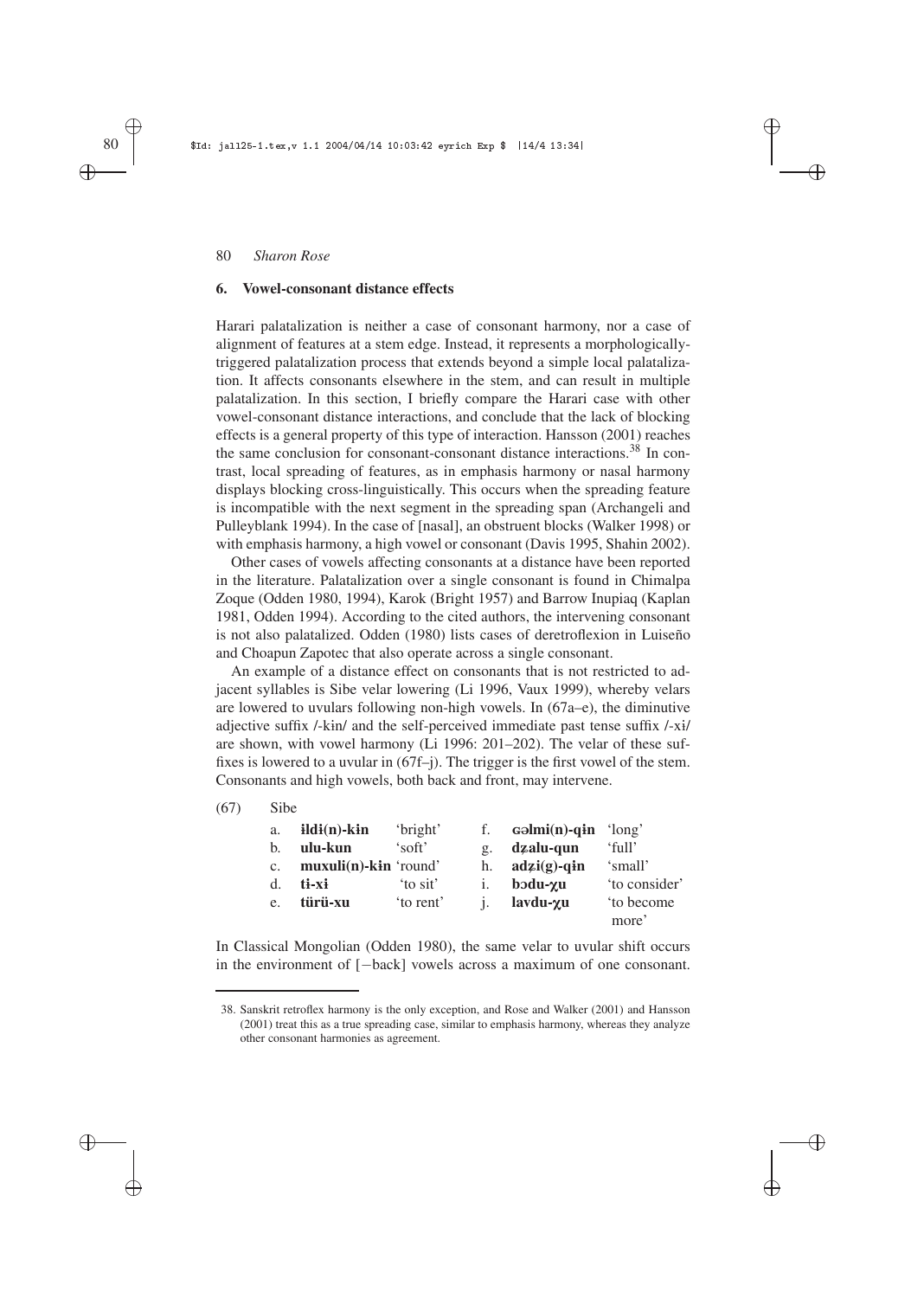✐

✐

✐

✐

Backing of *II* to velarized [<del>1</del>] before back vowels is also found in Votic (Odden 1980), again across a single consonant.

As for distance vowel-consonant interaction triggered by consonants, most cases involve vowel retraction or lowering triggered by back consonants. Intervening vowels can also be lowered, but consonants generally do not interfere. In Tigre,  $\omega$  is reported lowered to [a] preceding ejectives and pharyngeals across several syllables (Palmer 1956, Odden 1980, 1994). Rose (1996) found that other vowels were also slightly lowered and retracted in Tigre. Bessell (1998) determined that in Snchitsu?umshtsn (Coeur d'Alene) Salish, vowels are retracted preceding 'faucal' consonants (uvulars, pharyngeals and r r'), as shown in the following examples. The trigger is the uvular in each suffix and the targets are the preceding stem or suffix vowels.

(68) Snchitsu?umshtsn

| a. | $t^{s}$ í f-t                                                                      | 'it is long'                    |
|----|------------------------------------------------------------------------------------|---------------------------------|
| b. | dlím                                                                               | 'he galloped hither'            |
| c. | sett <sup>s</sup> -nt <sup>s</sup>                                                 | 'he twisted it'                 |
|    | d. ?e-ni?-kús-elstfn                                                               | 'hair curls back from forehead' |
| e. | $\mathbf{t}^{\mathrm{s}}\mathbf{\acute{e}}\mathbf{\small{\int}}$ -alq <sup>w</sup> | 'he is tall'                    |
|    | f. $t^s$ -dlám-alq <sup>w</sup>                                                    | 'train'                         |
| g. | ne?-sátt <sup>s</sup> -e?qs-n                                                      | 'crank (on a car)'              |
| h. | ?at-kós-qn                                                                         | 'his hair is curled'            |

Bessell adduced from phonetic evidence that intervening consonants remain unaffected by faucal harmony. Similar effects are found in other Salish languages such as Spokane and Kalispel, but only targeting specific vowels. In Cochamba Quechua, high vowels /i u/ are lowered to [e o] respectively preceding uvulars, either adjacent or across an intervening coronal sonorant [r] or [n] (Lastra 1968, Odden 1980). In Palestinian Arabic (Shahin 2002), vowels are retracted in the environment of pharyngeal consonants or vowels across other consonants.

While cases of vowels affecting consonants and consonants affecting vowels at a distance are not numerous, they share the following properties: (i) there are specific targets and triggers and (ii) no blocking effects are found with non-target consonants. In addition, in the cases of Sibe and Harari, intervening vowels do not block the non-local effects. Specifying the targets and invoking agreement constraints would allow one to bypass problems encountered with alignment or spreading rules which predict blocking effects for many of these cases (see Odden 1994). I leave the investigation of these additional types of vowel-consonant interaction for future research.

✐

✐

✐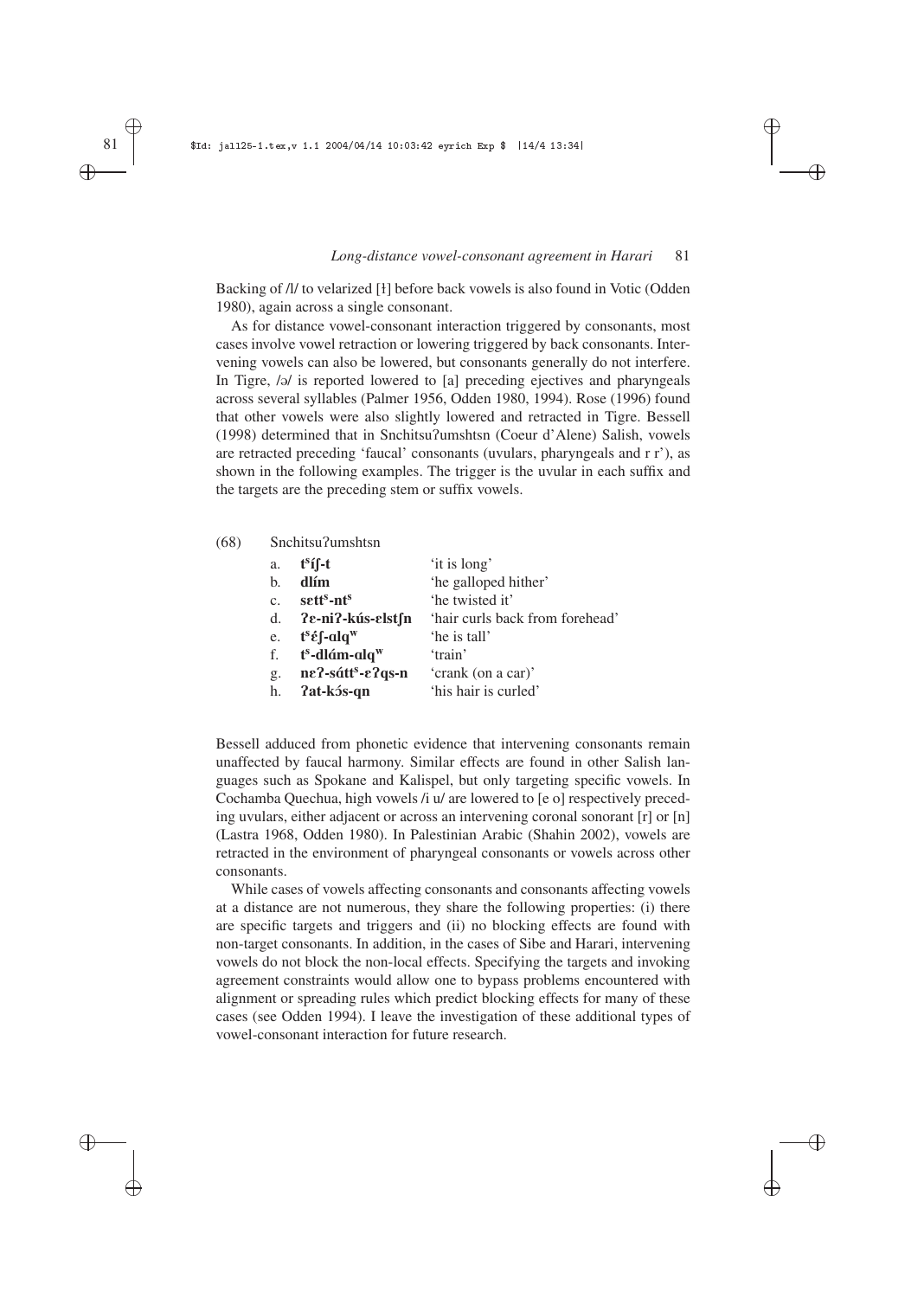### **7. Conclusion**

In this paper I have presented an analysis of Harari palatalization, which displays unusual long-distance effects, as well as double palatalization. I show that the non-local nature of the palatalization is best expressed by constraints requiring agreement between trigger and specific targets rather than through invoking spreading rules or general alignment constraints. This avoids problems of intervening elements, which do not block the long-distance palatalization, despite bearing the same features of palatalization. Double palatalization of a sonorant and an obstruent and a preference for palatalizing coronal obstruents over coronal sonorants follows from these constraints. Optional palatalization of more than one coronal obstruent within the verb stem is analyzed not as a case of consonant harmony, but instead represents additional satisfaction of a constraint requiring obstruents to be palatalized. This raises the possibility that not all cases of distance agreement may be spreading of features, but could also involve agreement through correspondence (Walker 2000a, b, Rose and Walker 2001, Hansson 2001).

*affiliation???*

✐

✐

✐

✐

#### **References**

Akinlabi, Akinbiyi (1996). Featural affixation. *Journal of Linguistics* 32 (2): 239–289.

- Andersen, Torben (1999). Consonant alternation and verbal morphology in Mayak (Northern Burun). *Afrika und Übersee* 82: 65–97.
- Archangeli, Diana and Douglas Pulleyblank (1987). Maximal and minimal rules: The effects of tier scansion. *Proceedings of NELS* 17: 16–35.
- (1994). *Grounded Phonology*. Cambridge, MA: MIT Press.
- Avery, Peter and Keren Rice (1989). Segment structure and coronal underspecification. *Phonology* 6: 179–200.
- Bakovic, Eric (2000). Harmony, dominance and control. Ph.D. dissertation. Rutgers University.
- Banksira, Degif Petros (2000). *Sound Mutations: The Morphophonology of Chaha*. Amsterdam: John Benjamins.

Bat-El, Outi (1988). Remarks on tier conflation. *Linguistic Inquiry* 19: 477–485.

- Beckman, Jill (1995). Shona height harmony: Markedness and positional identity. *University of Massachusetts Occasional Papers in Linguistics 18 - Papers in Optimality Theory*, J. Beckman, L. Walsh-Dickey, S. Urbanczyk (eds.), 53–75. Amherst, MA: GLSA.
- (1997). Positional faithfulness, positional neutralization and Shona vowel harmony. *Phonology* 14 (1): 1–46.
- (1998). Positional faithfulness: An optimality theoretic treatment of phonological asymmetries. Ph.D. dissertation, University of Massachusetts, Amherst. [Published 1999, New York: Garland].
- Beeler, Madison (1970). Sibilant harmony in Chumash. *International Journal of American Linguistics* 36: 14–17
- Benua, Laura (1997). Phonological relations between words. Ph.D dissertation, University of Massachusetts, Amherst. [Published 2000, New York: Garland].

✐

✐

✐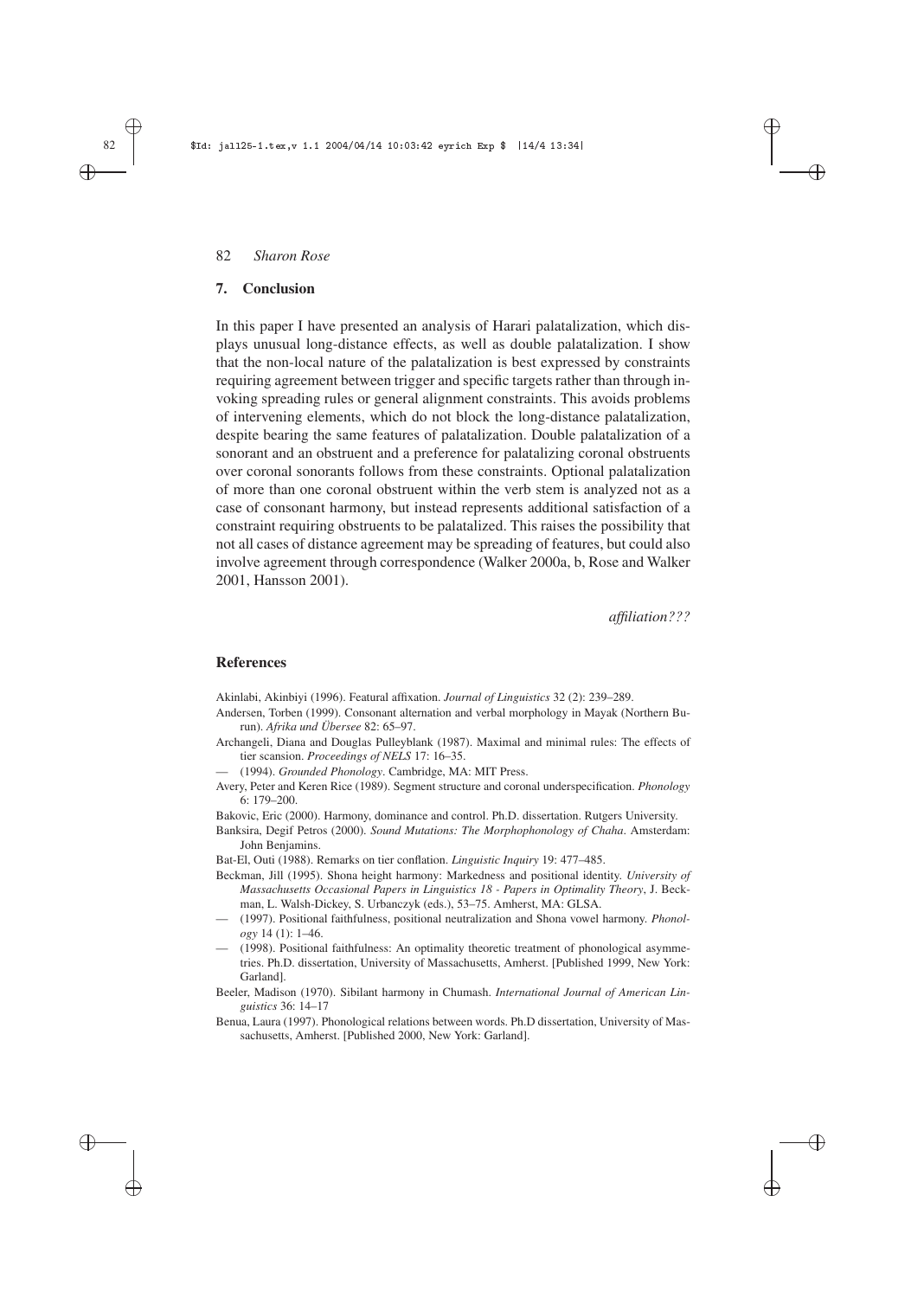✐

✐

✐

✐

- Berhane, Girmay (1991). Issues in the phonology and morphology of Tigrinya. Ph.D. dissertation, Université du Québec à Montréal.
- Berkley, Deborah (1994). The OCP and gradient data. *Proceedings of FLSM V. Studies in the Linguistic Sciences* 24: 59–72.
- Bessell, Nicola (1998). Local and non-local consonant-vowel interaction in Interior Salish. *Phonology* 15: 1–40.

Bhat, D. (1978). A general study of palatalization. In *Universals of Language* vol. 2, J. Greenberg, C. Ferguson and E. Moravcsik (eds.), 47–92, Palo Alto, CA: Stanford University Press.

Booij, Geert (1996). Lexical phonology and the derivational residue. In *Current Trends in Phonology: Models and Methods*. J. Durand and B. Laks (eds.), 69–96. European Studies Research Institute and University of Salford.

Bright, William (1957). *The Karok Language*. University of California Publications in Linguistics 13. Berkeley: University of California Press.

Broselow, Ellen and Alice Niyondagara (1990). Feature geometry of Kirundi palatalization. *Studies in the Linguistic Sciences* 20: 71–88.

Buckley, Eugene (1996). Constraint Domains in Kashaya. *Proceedings of WCCFL* 14: 47–61.

Burrow, Thomas and Sudhibhushan Bhattacharya (1970). *The Pengo language: Grammar, text and vocabulary*. Oxford: Clarendon Press.

Casali, Roderic (1997). Vowel elision in hiatus contexts: Which vowel goes? *Language* 73: 493– 533.

Cerulli, Ernesto (1936). *Studi etiopici. I. La lingua e la storia di Harar*. Rome: Istituto per l'Oriente.

Chamora, Berhanu (1996). Consonant distribution in Inor. In *Essays in Gurage Language and Culture*, G. Hudson (ed.), 53–67, Wiesbaden: Otto Harrassowitz.

Clements, G. Nick and Elizabeth V. Hume (1995). The internal organization of speech sounds. In *The Handbook of Phonological Theory,* John Goldsmith (ed.), 245–306. Oxford: Blackwell.

Cohen, Marcel (1931). *Etudes d'éthiopien méridional*. Paris: Geuthner.

— (1936). *Traité de langue amharique*. Paris.

Cole, Jennifer (1987). Planar phonology and morphology. Ph.D. dissertation. MIT.

- Cole, Jennifer and Charles Kisseberth (1994). An optimal domains theory of harmony. *Studies in the Linguistic Sciences* 24: 1–13.
	- (1995). Nasal harmony in optimal domains theory. *Proceedings of WECOL* 7: 44–58.
- Davis, Stuart (1995). Emphasis spread in Arabic and grounded phonology. *Linguistic Inquiry* 26: 465–98.

Elmedlaoui, Mohamed (1992). Aspects des représentations phonologiques dans certaines langues chamito-semitiques. Thèse de doctorat d'Etat. Université Mohamed V, Rabat.

Flemming, Edward. (1995). Vowels undergo consonant harmony. Paper presented at TREND, UC Berkeley.

Frisch, Stefan, Michael Broe and Janet Pierrehumbert (to appear). Similarity and phonotactics in Arabic. *Natural Language and Linguistic Theory*.

Gafos, Adamantios (Diamandis) (1996). The articulatory basis of locality in phonology. PhD dissertation. The Johns Hopkins University [published 1999, New York: Garland].

— (1998). Eliminating long-distance consonantal spreading. *Natural Language and Linguistic Theory* 16:223–278.

Gafos, Diamandis and Linda Lombardi (1999). Consonant transparency and vowel echo. *Proceedings of NELS* 29: 81–95.

Garad, Abdurahman and Ewald Wagner (1998). *Harari-Studien: Texte mit Übersetzung, grammatischen Skizzen und Glossar*. Wiesbaden: Harrassowitz.

Greenberg, Joseph (1950). The Patterning of Root Morphemes in Semitic. *Word* 6: 162–181.

- Halefom, Girma (1988). Palatalization in Harari. Paper presented at the Canadian Linguistic Association, University of Windsor.
- Hansson, Gunnar (2001). Theoretical and Typological Issues in Consonant Harmony. Ph.D. Dissertation, University of California, Berkeley.

✐

✐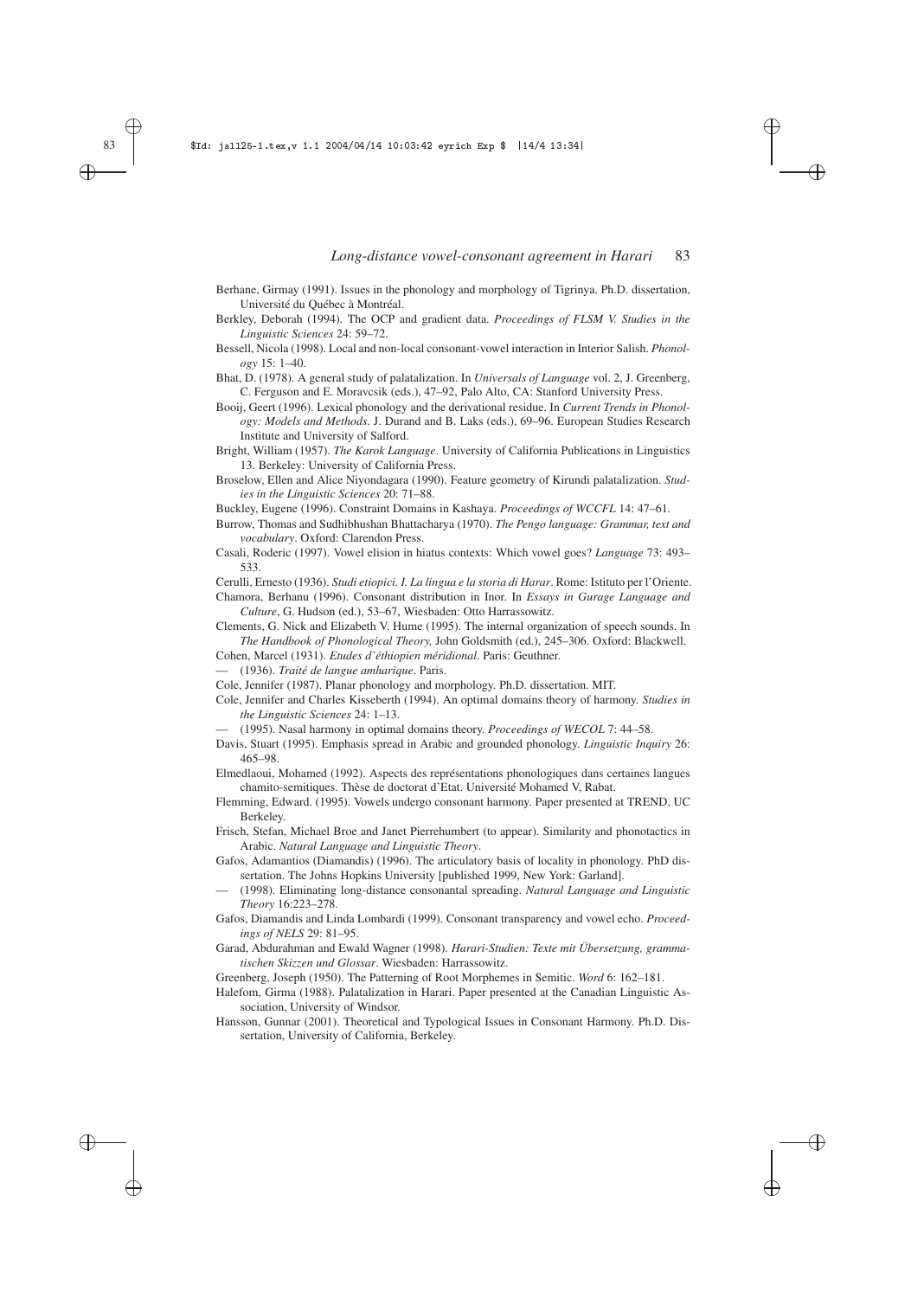#### 84 | \$Id: jall25-1.tex,v 1.1 2004/04/14 10:03:42 eyrich Exp \$ |14/4 13:34|

# 84 *Sharon Rose*

Hall, T. Alan (1997). *The Phonology of Coronals*. Current Issues in Linguistic Theory 149. Amsterdam: John Benjamins.

✐

✐

✐

✐

- Hamilton, Philip (1993). On the internal structure of the coronal node. *Proceedings of ESCOL:* 129–140.
- Herbert, Robert (1977). Morphophonological palatalization in Southern Bantu: A reply to segmental fusion. *Studies in African Linguistics* 8: 143–171.

Hetzron, Robert (1977). *The Gunnän-Gurage Languages*. Naples: Istituto Orientale di Napoli.

- Homer, Molly (1998). The role of contrast in nasal harmony. Ph.D. dissertation. University of Illinois, Urbana-Champaign.
- Hume, Elisabeth (1992). Front vowels, coronal consonants and their interaction in non-linear phonology. Ph.D. dissertation, Cornell University. (published 1994, New York: Garland).
- Hyman, Larry (1982). The representation of nasality in Gokana. *The Structure of Phonological Representations* (Part I), H. van der Hulst and N. Smith (eds.), 111–130. Dordrecht: Foris Publications.
- (1995). Nasal consonant harmony at a distance: The case of Yaka. *Studies in African Linguistics* 24: 5–30.
- Itô, Junko and Armin Mester (1995). The core–periphery structure of the lexicon. In *University of Massachusetts Occasional Papers in Linguistics 18 – Papers in Optimality Theory*, J. Beckman, L. Walsh-Dickey, S. Urbanczyk (eds.), 181–209. Amherst, MA: GLSA.
- Kane, Thomas (1990). *Amharic–English Dictionary*. Wiesbaden: Harrassowitz.
- Kaplan, Lawrence (1981). Phonological issues in North Alaskan Inupiaq. Ph.D. dissertation. University of California, San Diego.
- Kenstowicz, Michael (1981). Functional explanations in generative phonology. In *Phonology in the 1980s.* Dirk Goyvaerts (ed.), 431–444. Ghent: E.Story-Scientia.
- Kenstowicz, Michael and Charles Kisseberth (1979). *Generative Phonology: Description and Theory.*. New York : Academic Press.
- Kimenyi, Alexandre (1979). *Studies in Kinyarwanda and Bantu Phonology*. Edmonton: Linguistic Research Inc.
- Kiparsky, Paul (2000). Opacity and cyclicity. *The Linguistic Review* 17: 351–367.
- Kirchner, Robert (1993). Turkish vowel disharmony in Optimality Theory. Paper presented at the Rutgers Optimality Workshop 1, New Brunswick, NJ.
- Kowalski, Tadeusz (1929). *Karaimische Texte im Dialekt von Troki*. Cracow Nakladem Polskiej Akademji Umiejetnosci.
- Krämer, Martin (2001). Yucatec Maya vowel alternations harmony as syntagmatic identity. *Zeitschrift für Sprachwissenschaft* 20 (2): 175–217.
- Lahiri, Aditi and V. Evers (1991). Palatalization and coronality. In *The Special Status of Coronals: Internal and External Evidence*, Carole Paradis and Jean-François Prunet (eds.), 79–100, New York: Academic Press.
- Lastra, Yolanda (1968). *Cochabamba Quechua Syntax*. The Hague: Mouton.
- Leslau, Wolf (1939). Le theme verbal frequentative dand les langues éthiopiennes. *Revue des etudes sémitiques et bablyloniaca* 15–31.
- (1950). *Ethiopic Documents: Gurage*. Viking Fund Publications in Anthropology 14: 11–32.
- (1958). *The Verb in Harari (South Ethiopic)*. University of California Publications in Semitic Philolology Volume 21. Berkeley, CA: University of California Press.
- (1963). *Etymological Dictionary of Harari*. University of California Publications Near Eastern Studies Vol. 1. Berkeley: University of California Press.
- Li, Bing (1996). *Tungusic Vowel Harmony: Description and Analysis*. The Hague: Holland Academic Graphics.
- MacEachern, Margaret (1997). Laryngeal cooccurrence restrictions. PhD dissertation, UCLA. [Published by Garland, New York, 1999].
- McCarthy, John (1979). Formal problems in Semitic phonology and morphology. PhD Dissertation, MIT.

✐

✐

✐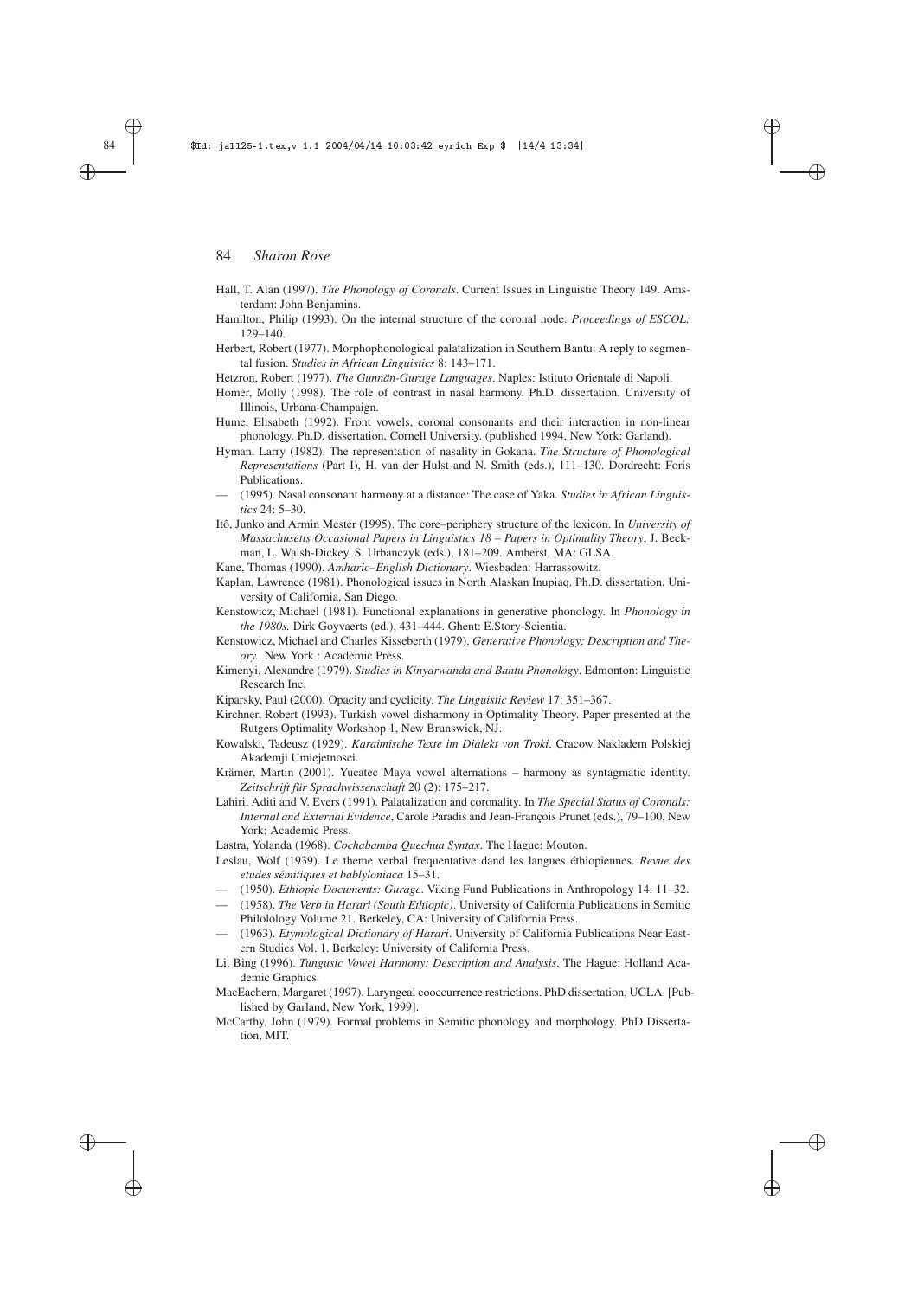✐

✐

✐

✐

- (1981). A prosodic theory of nonconcatenative morphology. *Linguistic Inquiry* 12: 373–418.
- (1983). Consonantal morphology in the Chaha verb. *Proceedings of WCCFL* 2: 176–188.
- (1986). OCP Effects: Gemination and Antigemination. *Linguistic Inquiry* 17: 207–263.
- (1996). Some remarks on phonological opacity. *Studies in AfroAsiatic Grammar*, Jacqueline Lecarme, Jean Lowenstamm and Urs Shlonsky (eds.), 215–243, The Hague: Holland Academic Graphics.
- (1997). Process-Specific Constraints in Optimality Theory. *Linguistic Inquiry* 28: 231–51.
- (1999). Sympathy and phonological opacity. *Phonology* 16: 331–399.
- (2002). Comparative markedness [long version]. In *Papers in Optimality Theory II* (University of Massachusetts Occasional Papers in Linguistics 26), Angela C. Carpenter, Andries W. Coetzee, and Paul de Lacy (eds.), 171–246. Amherst, MA: GLSA.
- McCarthy, John and Alan Prince (1995). Faithfulness and reduplicative identity. In *University of Massachusetts Occasional Papers in Linguistics 18 - Papers in Optimality Theory*, J. Beckman, L. Walsh-Dickey, S. Urbanczyk (eds.), 225–247. Amherst, MA: GLSA.
- (1999). Faithfulness and identity in prosodic morphology. In *The Prosody Morphology Interface*, René Kager, Harry van der Hulst and Wim Zonneveld (eds.), 218–309, Cambridge: Cambridge University Press.

Mondon-Vidailhet, C. (1902). *La langue harari et les dialectes éthiopiens du Gouraghé*. Paris.

Myers, Scott (1991). Persistent rules. *Linguistic Inquiry* 22: 315–44.

Ní Chiosáin, Maire and Jaye Padgett (1997). Markedness, segment realization, and locality in spreading. Report no. LRC-97–01, Linguistics Research Center, UCSC. ROA-188.

— (2001). Markedness, segment realization, and locality in spreading. In *Segmental Phonology in Optimality Theory*, L. Lombardi (ed.), 118–156. Cambridge: Cambridge University Press.

Ntihirageza, Jeanine (1993). Kirundi palatalization process and sibilant harmony: Implications for feature geometry. M.A. Thesis, Southern Illinois University at Carbondale.

Odden, David. (1980). The irrelevancy of the relevancy condition: Evidence for the feature specification constraint. *Linguistic Analysis* 6: 261–394.

- (1994). Adjacency parameters in phonology. *Language* 70: 289–330.
- Orgun, Orhan (1996a). Correspondence and identity constraints in two-level Optimality Theory. *Proceedings of WCCFL* 14: 399–414.
- (1996b). Sign-based phonology and morphology, with special attention to Optimality Theory. Ph.D. dissertation. University of California at Berkeley.
- Padgett, Jaye (2002). Feature classes in phonology. *Language* 78: 81–110.

Palmer, F.R. (1956). 'Openness' in Tigre: A problem in prosodic statement. *Bulletin of the School of Oriental and African Studies* 18: 561–577.

Pater, Joe (1999). Austronesian nasal substitution and other NC effects. In *The Prosody Morphology Interface*, Harry van der Hulst, René Kager, and Wim Zonneveld (eds.), 310–343. Cambridge: Cambridge University Press.

Piggott, Glyne (1987). On the autonomy of the feature Nasal. *Papers from the Annual Meeting of the Chicago Linguistic Society 23, Papers from the Parasession on Autosegmental and Metrical Phonology*: 223–238.

— (1997). Licensing and alignment: A conspiracy in harmony. *Phonology* 14: 437–477.

Petros (Banksira), Degif (1996). Sonorant Alternations in Chaha. In *Essays in Gurage Language and Culture*, Grover Hudson (ed.), 153–173. Wiesbaden: Harrassowitz Verlag.

Poser, William (1982). Phonological representations and action-at-a-distance. In *The Structure of Phonological Representations*, Part II, Harry van der Hulst and Norval Smith (eds.), 121–58. Dordrecht: Foris Publications.

Pulleyblank, Doug (1996). Neutral vowels in Optimality Theory: A comparison of Yoruba and Wolof. *Canadian Journal of Linguistics* 41: 295–347.

Raz, Shlomo (1983). *Tigre Grammar and Texts*. Malibu: Undena Publications.

Reh, Mechthild (1996). *Anywa Language*. Cologne: Rüdiger Köppe Verlag.

✐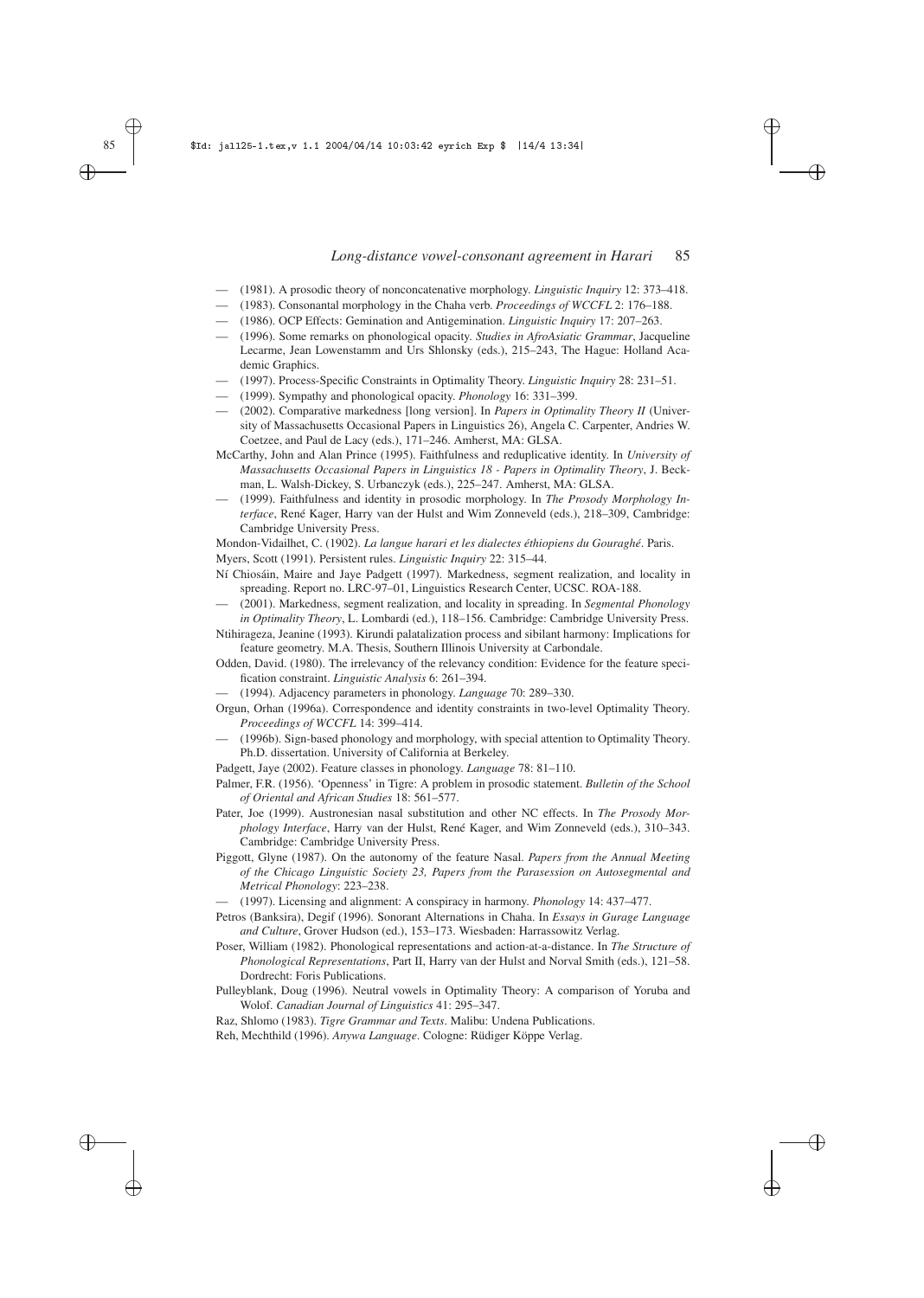#### 86 | \$Id: jall25-1.tex,v 1.1 2004/04/14 10:03:42 eyrich Exp \$ |14/4 13:34|

#### 86 *Sharon Rose*

Ringen, Catherine and Robert Vago (1998). Hungarian vowel harmony in Optimality Theory. *Phonology* 15: 393–416.

✐

✐

✐

✐

- Rose, Sharon (1994). Palatalization, underspecification and plane conflation in Chaha. *Proceedings of WCCFL* 12: 101–116.
- (1996). Variable laryngeals and vowel lowering. *Phonology* 13 (1): 73–117.
- (1997a). Featural morphology and dialect variation: The contribution of historical change. In *Variation, Change and Phonological Theory*. Current Issues in Linguistic Theory 146, Frans Hinskens, Roeland van Hout and Leo Wetzels (eds.), 235–272. Amsterdam: John Benjamins,.
- (1997b). Theoretical issues in comparative Ethio-Semitic phonology and morphology. Ph.D. dissertation. McGill University.
- (2000). Rethinking geminates, long-distance geminates and the OCP. *Linguistic Inquiry* 31: 85–122.

Rose, Sharon and Rachel Walker (2001). A typology of consonant agreement at a distance. Ms. University of California, San Diego and University of Southern California. ROA-458.

Rubach, Jerzy (2000). Backness switch in Russian. *Phonology* 17: 39–64.

- Rubach, Jerzy and Geert Booij (2001). Allomorphy in Optimality Theory: Polish iotation. *Language* 77: 26–60.
- Shahin, Kimary (2002). *Post-Velar Harmony*. Amsterdam studies in the theory and history of linguistic science. Series IV, Current issues in linguistic theory 225. Amsterdam: John Benjamins.
- Shaw, Patricia (1991). Consonant harmony systems: The special status of coronal harmony. In *The Special Status of Coronals: Internal and External Evidence*, Carole Paradis and Jean-François Prunet (eds.), 125–157, New York: Academic Press.
- Spaelti, Phillip (1997). Dimensions of variation in multi-pattern reduplication. Ph.D. dissertation, University of California, Santa Cruz.
- Steriade, Donca (1987). Locality conditions and feature geometry. *Proceedings of NELS* 17: 595– 618.
- Struijke, Caro (2000). Existential faithfulness. A study of reduplicative TETU, feature movement and dissimilation. Ph.D. Dissertation. University of Maryland [Published 2002, New York: Routledge].
- Suzuki, Keiichiro (1998). A typological investigation of dissimilation. Ph.D. Dissertation, University of Arizona.
- Ternes, Elmar (1973). *The Phonemic Analysis of Scottish Gaelic*. (Forum Phoneticum 1) Hamburg: Helmut Buske Verlag.
- Urbancyzk, Suzanne (1996). Patterns of reduplication in Lushootseed. Ph.D dissertation. University of Massachusetts, Amherst. [Published 2001, New York: Garland].

Ussishkin, Adam (1999). The inadequacy of the consonantal root: Modern Hebrew denominal verbs and output-output correspondence. *Phonology* 16: 401–442.

Vaux, Bert (1999). Does consonant harmony exist? Paper presented at the Annual Meeting of the Linguistic Society of America, Chicago, IL.

Voigt, Rainer (1988). Labialization and the so-called sibilant anomaly in Tigrinya. *Bulletin of the School of Oriental and African Studies* 60 (3): 525–536.

- Wagner, Ewald (1983). *Harari-Texte in arabischer Schrift: mit Übersetzung und Kommentar*. Wiesbaden: F. Steiner Verlag.
- (1997). Harari. In *The Semitic Languages*, Robert Hetzron (ed.), 486–508. London and New York: Routledge.

Walker, Rachel (1998). *Nasalization, Neutral Segments and Opacity Effects*. Ph.D. Dissertation, University of California, Santa Cruz (published 2000, New York: Garland).

- (2000a). Long-distance consonantal identity effects. *Proceedings of WCCFL* 19: 532–545.
- (2000b). Yaka nasal harmony: Spreading or segmental correspondence? *Proceedings of BLS* 26: 321–332.

✐

✐

✐